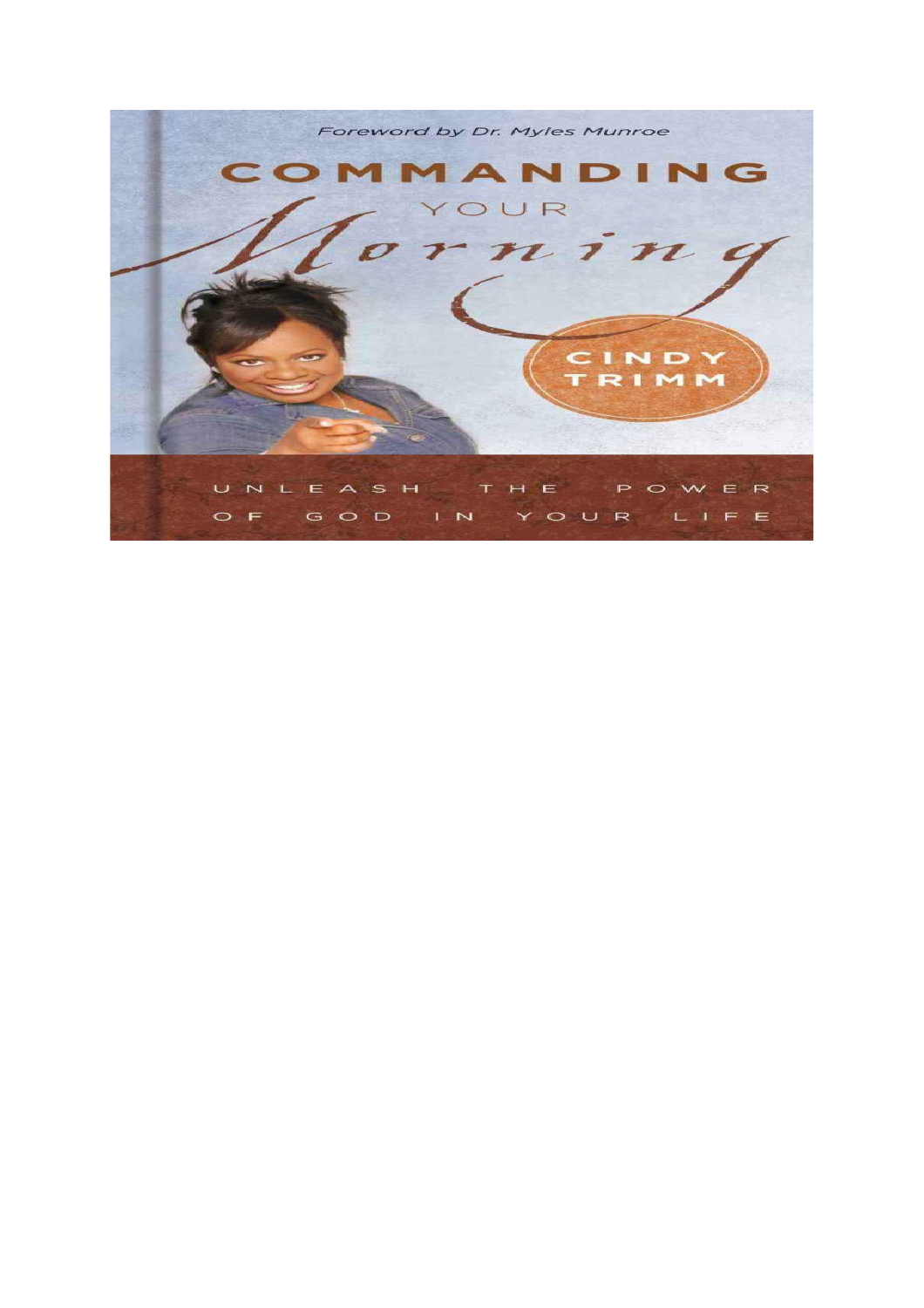Cindy Trimm's powerful book *Commanding Your Morning* delivers key principles for controlling and directing your thoughts, words, and actions in order to most successfully walk out the authentic, unique life God has designed for you. It is a fascinating, practical approach to conquering the mindsets and behavior patterns that can prevent you from attaining God's desired blessings and outcomes for your life. You'll want to reread it again and again!

—Paula White, Senior Pastor Without Walls International Church

In her book *Commanding Your Morning,* Cindy Trimm has meticulously disclosed and unleashed the most awesome revelation of how to release the overcoming power that is in kingdom vision, and she has delivered insight to powerful and effective prayer and intercession. Her fresh, innovative, and masterful approach to any given subject matter, but especially this one, will leave you with an overwhelming and exciting expectancy. Cindy teaches us how to specifically decree and declare a thing and literally command our day. She has left no stone unturned, no holds barred, and no wondering how or why. This is the book that you will put right beside your Bible. It will enrich your life, day after blessed day. Since reading this book, I have experienced a paradigm shift in my life in the way I think, talk, live, pray, and believe. I have confidence that it will greatly impact your life as well.

—Judy Jacobs Founder, His Song Ministries Host, *Judy Jacobs Now!*

Cindy Trimm in her book *Commanding Your Morning* clearly lays out biblical principles by which to govern your life. *Commanding Your Morning* gives you keys to walk in overcoming power in such a time as this. This book has been birthed out of the life of its author, Cindy Trimm. She is not a travel agent who is telling you about a beautiful place she has never been, but rather she is a tour guide who is telling you about where she has been.

Cindy Trimm is someone who is part of that remnant who has completely given her life for the building and establishing of God's kingdom. She has a deep compassion for people, a deep passion for the Lord, and a deep conviction for truth. Cindy Trimm, with a prophetic freshness and a keen biblical insight, will take you on a journey in *Commanding Your Morning* that will change your life. It is a must-read for every leader and believer in this day.

—Les Bowling, President and Founder Eagle Rock Church and Eagle Rock Covenant Network

As an author, I read many books to gain perspective and instruction over what I am attempting to communicate. On occasion I find a book that makes me say to myself, "This captures my heart. I have never read nor could I have communicated this principle so well. This is a jewel in my hand!"

*Commanding Your Morning* by Cindy Trimm is such a book! My life message is restoration through meditation. *Commanding Your Morning* both disciplines, transforms, and unlocks your mind while you read. This is a book of action! You will find the Lord's thoughts forming and your thought processes realigning. Then you will experience your mouth being filled with decrees that will determine your future success in life! If I could choose one book to go with His Book, that one book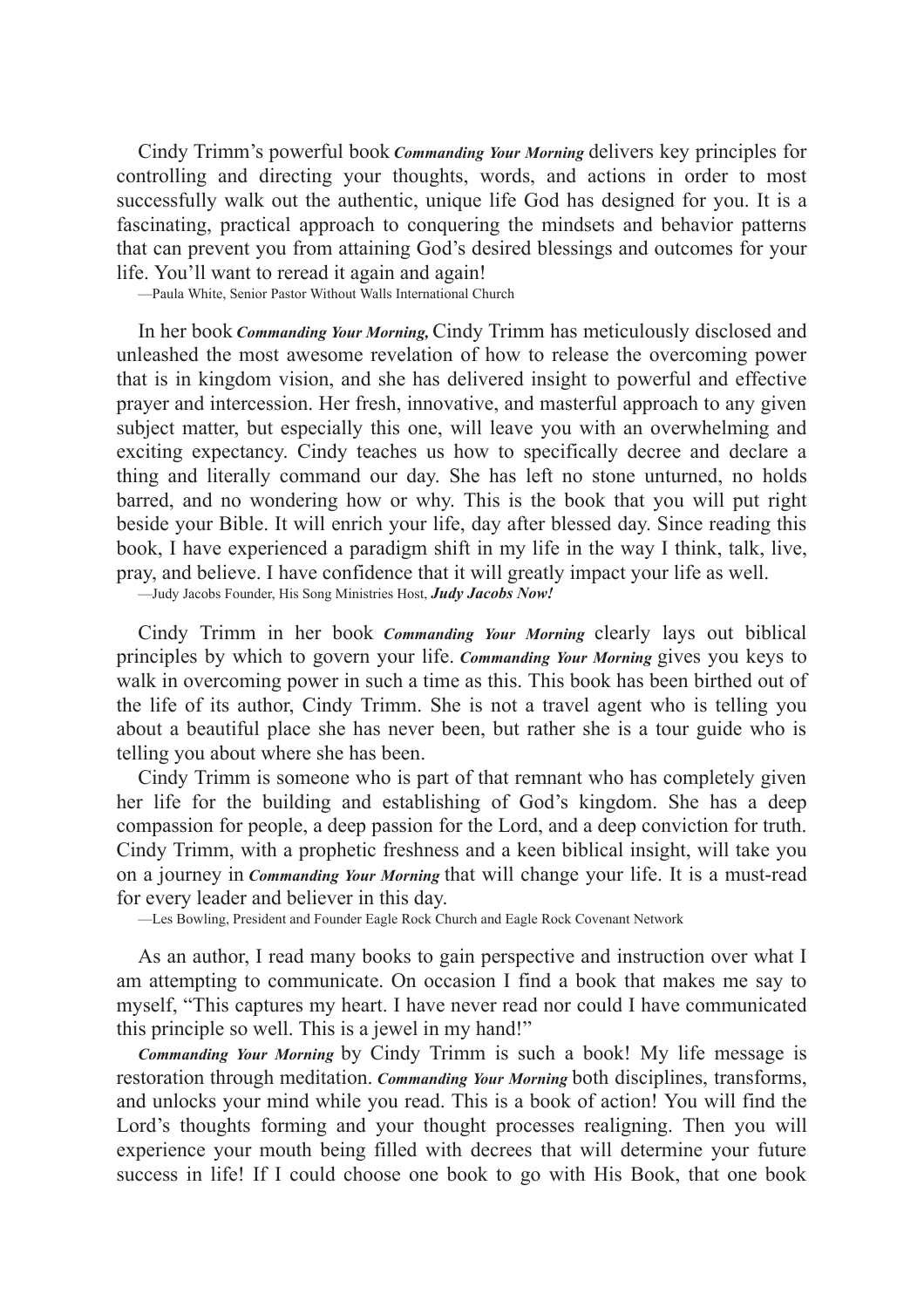#### would be *Commanding Your Morning*!

—Chuck Pierce, President Glory of Zion International Ministries

### **This book is dedicated to my family:**

My mother, Edna Trimm, whose unconditional love, guidance, and mentorship have been the wind beneath my wings.

And to my siblings Charlene, Marilyn, Winston, Deborah, and Freda, whose passion for life and unwavering support have awarded you all premier places within my relational constellation. Did you know that you are my heroes and she-roes? I could think of no greater family than mine to have been honored by God to be a part of.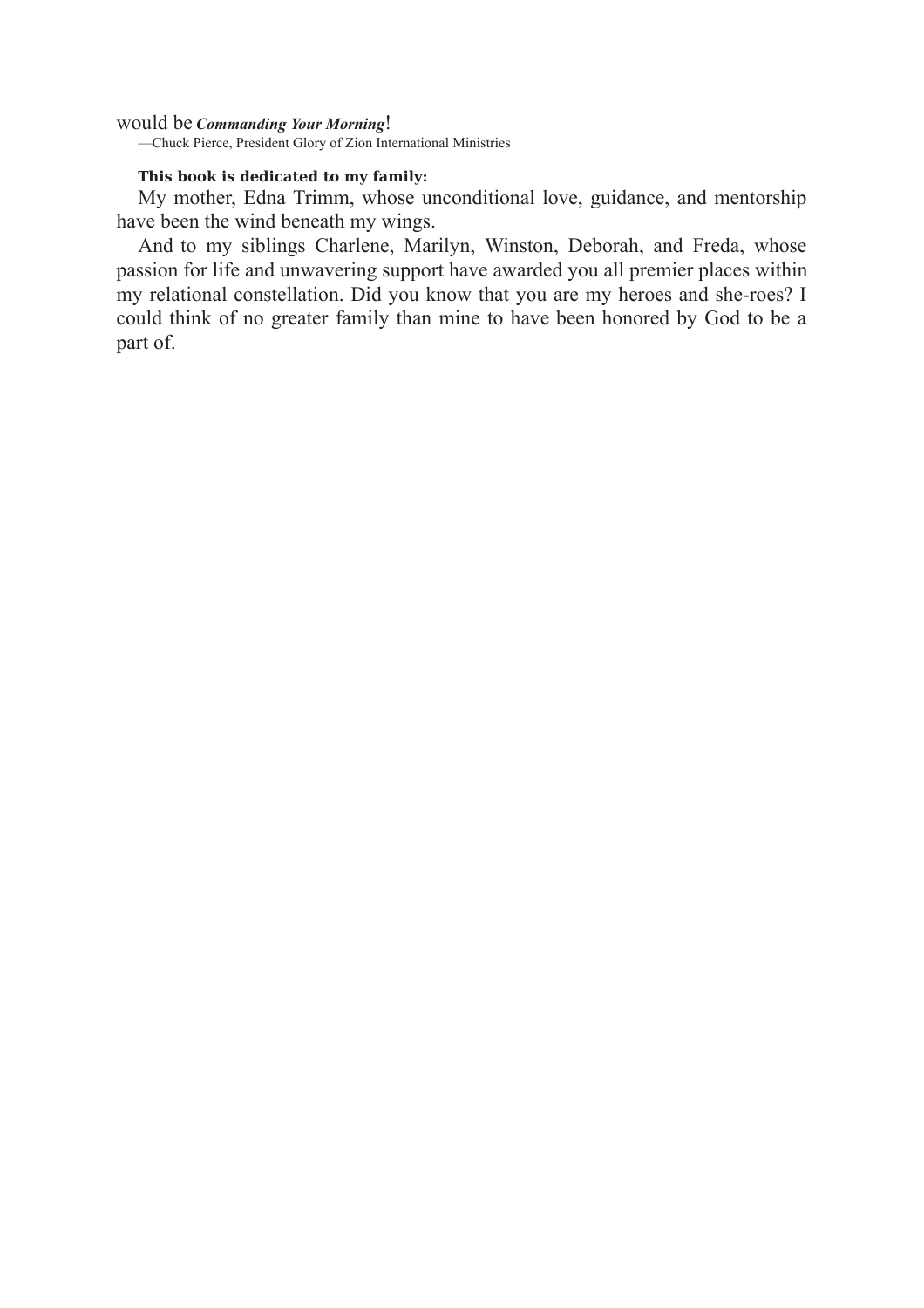# **ACKNOWLEDGMENTS**

Divine inspiration transforms good works into masterpieces. I acknowledge that God alone gets the glory for this divinely inspired work. To my staff both past and present: you, who over the years bowed low in servanthood and sacrifice so that I could think, develop, and create. I could never speak of success and not acknowledge that all great men and women are great because of the greatness of those who serve them. I am forever grateful to you and will forever hold you close to my heart and uplift you in my prayers. I also thank those who make up an invaluable and inspirational team at Strang Communications. May God forever favor you. Also, to Embassy Center of Empowerment, you mean the world to me.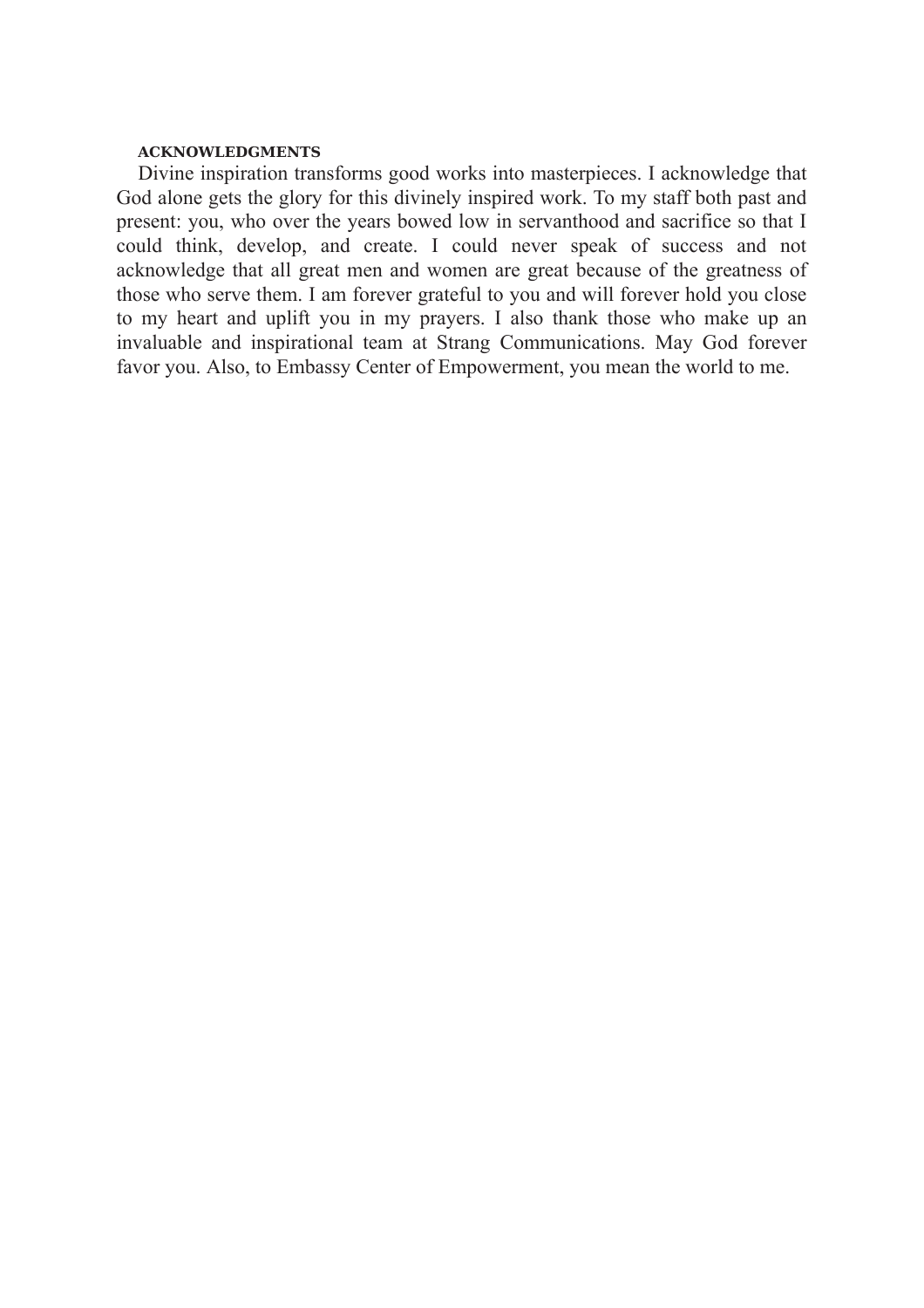**CONTENTS Foreword** Introduction Chapter One: The Secret Is Out Chapter Two: Mind Your Own Business Chapter Three: The Creative Power of Spoken Words Chapter Four: What Have You Put in the Atmosphere? Chapter Five: You Can Change the Course of Your Destiny Chapter Six: The Importance of Ordering Your Day Chapter Seven: How to Become an Overnight Success Chapter Eight: Commanding Your Morning Conclusion: The Essence of a New Day **Notes**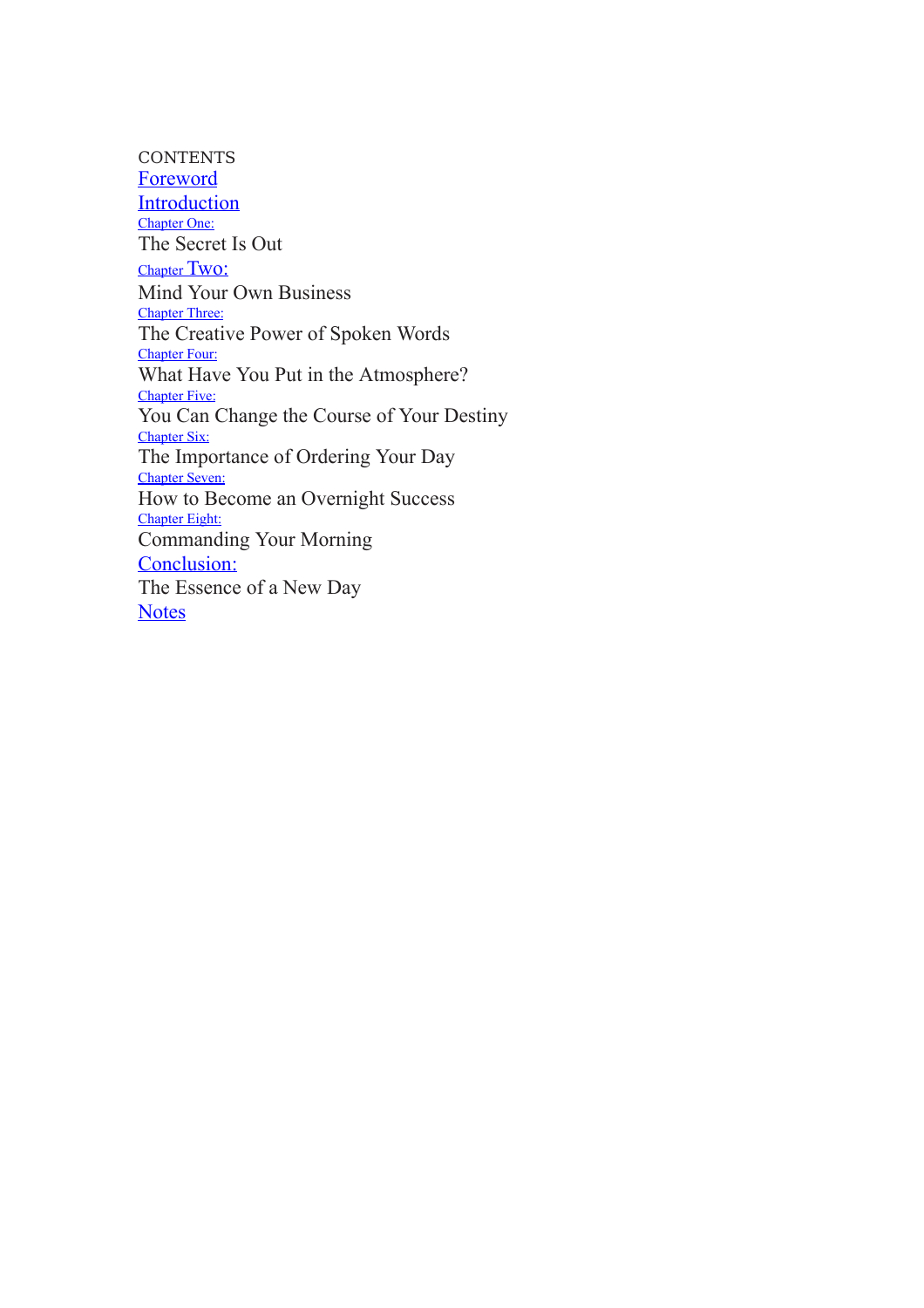#### FOREWORD

THERE IS NO ACTIVITY ON EARTH MORE COMMON THAN **prayer.** Every culture does it. Every race does it. Every religion does it. However, there is no more frustrating, confusing, and suspicious area of human experience than prayer. There are more questions surrounding this religious activity than any other in every generation. Does it really work? Does God answer prayer? Does prayer make a difference? Can prayer affect circumstances? Why does it seem that some prayers are answered and others are not? Why should we pray? The questions go on and on.

My own personal experience was plagued with such questions and provided adequate cause for doubt and suspicion regarding the subject of prayer. Over the years my studies and research took me to explore many of the great writers on the subject, and today I am pleased to testify that my experience in prayer has been one of daily improvement and success.

When I was asked to review this work by Cindy Trimm, I was excited, knowing that her commitment to excellence in anything she approaches would yield an outstanding contribution to this subject of prayer and intercession. I was not disappointed.

*Commanding Your Morning* is destined to be a classic as it simplifies but does not dilute the gravity of this very critical human spiritual activity. Cindy, with her skillful use of language, leaps over complicated theological jargon and delivers principles that make the daily exercise of prayer embracing and attractive. I challenge those who are disappointed with their prayer lives, the scholar who dares to think beyond the known, and the student of Scripture who desires to know more about prayers as a dominant force in the earthly enforcement of the heavenly kingdom to read this book.

*Commanding Your Morning* releases the overcoming power in the hearts of those who read, receive, and apply these instructions in their daily lives. I firmly believe the precepts in this book will enhance your encounter with the kingdom in the area of strategic prayer and intercession. The revolutionary approach to prayer inside this book will reinforce and welcome deeper revelatory truths on this subject. It is with this confidence that I challenge you, the reader, to peel from every page the treasure house of wisdom buried within each sentence and experience your ability to command the morning.

The Word of God revealed through these pages has the ability to realign that which is misaligned, including mind-sets, belief systems, ideologies, traditions, and doctrines of deception that exalt themselves above the will of God in the lives of His people. *Commanding Your Morning* instructs the believer on how to pull down these strongholds and bring them into captivity under the lordship of Christ.

I highly commend Cindy Trimm for this vital contribution to the world of faith, and I hope millions will benefit from its time-tested eternal truths.

—Dr. Myles Munroe President, BFM/ITWLA International Nassau, Bahamas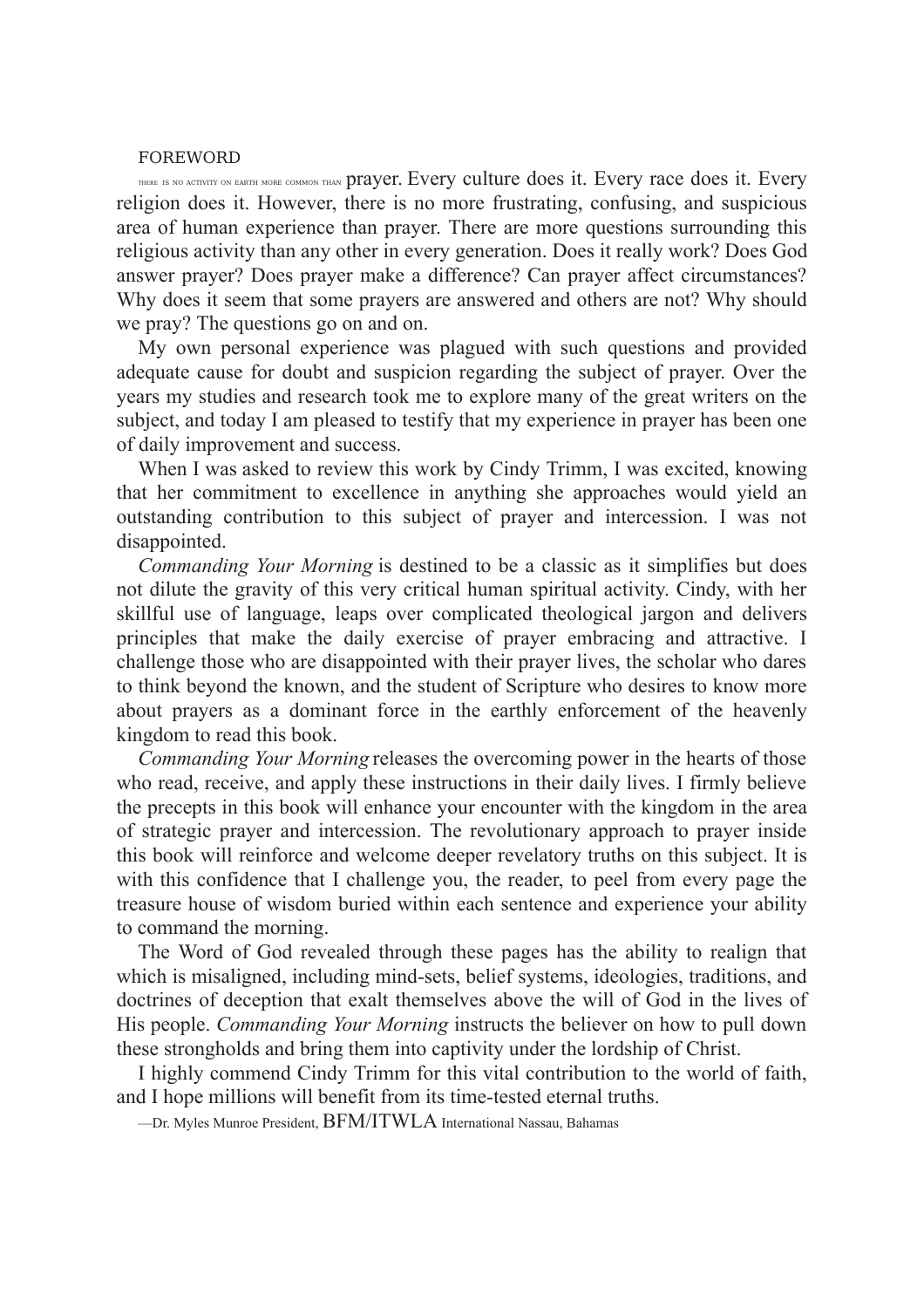#### INTRODUCTION

Only as high as I reach can I grow, only as far as I seek can I go, only as deep as I look can I see, only as much as I dream can I be. 1

—Karen Ravn

Have you ever had the gnawing feeling on the inside that you were not getting everything you were supposed to get out of life—a feeling that life was full of possibilities, but somehow you could never figure out how to tap into them? Have you ever looked at another person's life, marriage, financial status, or career and wondered, "What's wrong with me?" Well, you are not alone.

Many people have come to believe that life is a mystery that cannot be solved. They think that success and prosperity are destined for everyone except them, and they feel powerless and victimized as the events of their lives spiral out of control. They would do something about it if they knew what to do, but the truth of the matter is that they have tried everything they know and come up empty every time. What they need is a new set of keys to unlock all that God is holding for them in their lives. This book is about the keys that will help you escape these "prisons of the mind."

Still, there are others who may experience short seasons of success but then despairingly long seasons of trials, tribulation, setbacks, and lack. Their lives are governed by success-undermining maxims such as: "Stuff happens," "Life is unpredictable," "All good things must come to an end," "If it is not one thing, it's another," and "This is as good as it gets." These folks are ignorant of the fact that they are victims of their own self-fulfilling prophecies.

What neither of these groups understands is that we define our lives by our every thought and word. If we want our lives to change, it all starts with what we think and say.

This is precisely why Proverbs 23:7 tells us, "For as he [a man or woman] thinks in his heart, so is he."

You must realize that the Word of God has the power to realign anything that is misaligned, especially faulty mind-sets, belief systems, ideologies, traditions, and doctrines of deception that lie and exalt themselves above the will of God for your life. Life does not have to be a mystery for you. You do not have to continue mindlessly groping in the dark for the right path through life. God already has your success, prosperity, and fulfillment all planned out; you just have to follow His directions to find it. As the Scriptures say:

For I know the thoughts that I think toward you, says the Lord, thoughts of peace and not of evil, to give you a future and a hope.

—Jeremiah 29:11

You can take control of your life and experience divine success and prosperity by following God's directions outlined in His Word. He has a wonderful plan for you —and His plan for your personal world depends on you fulfilling it by first taking control of your mind and your mouth. Learn to fill your thoughts and words with light and truth.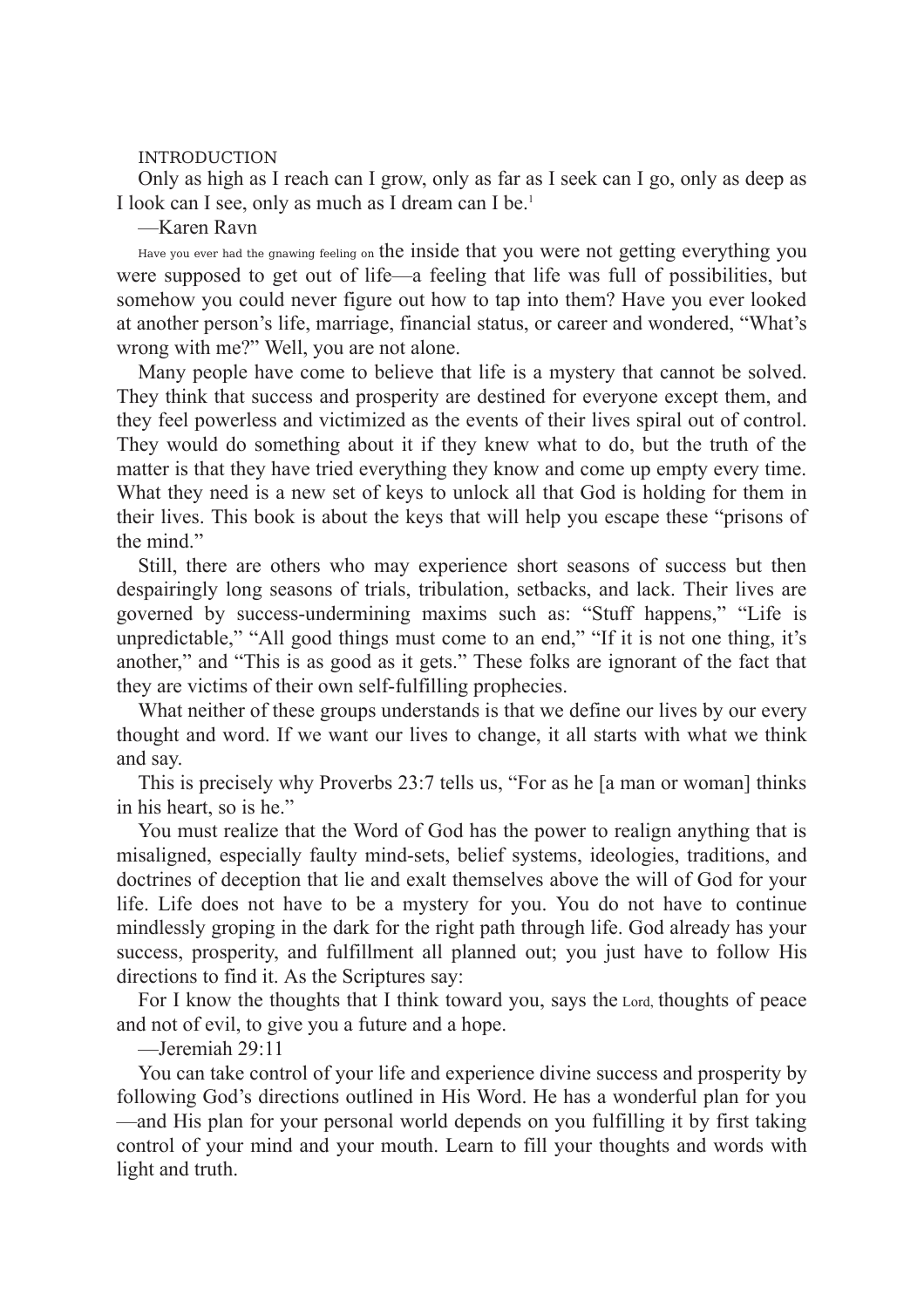The Bible specifically tells us that we can reside in the best of two possible worlds—a spiritual realm characterized by happiness, empowered living, success, and prosperity. Through a relationship with God we are miraculously conveyed into the kingdom of light—a realm that opens unlimited doors of opportunity, enabling us to discover our divine purpose, maximize our best potential, and experience boundless abundance. Light is not only the absence of darkness, but it is also the yoke-breaking presence of God, the liberating essence of truth, and the mindtransforming potential of every revelation of God— it is all that is good within and among us. All good things find their beginning in Him, and without Him nothing good exists.

Every new day with God brings the dawn of new and better possibilities. Today could turn out to be the best day of your life—but how it ends largely depends on how you begin it. You are in charge of taking control of your day from its very beginning—something I call "commanding your morning"—and as you do, know that whatever begins with God has to end right. My prayer for you is that as you read the following pages, God will reveal the power within you—and that your hope of glory would be made more real as you learn to command your morning through the wisdom of His truth every single day.

No matter how good or bad your life is, every circumstance can change for the best if you learn how to command your morning before your day begins.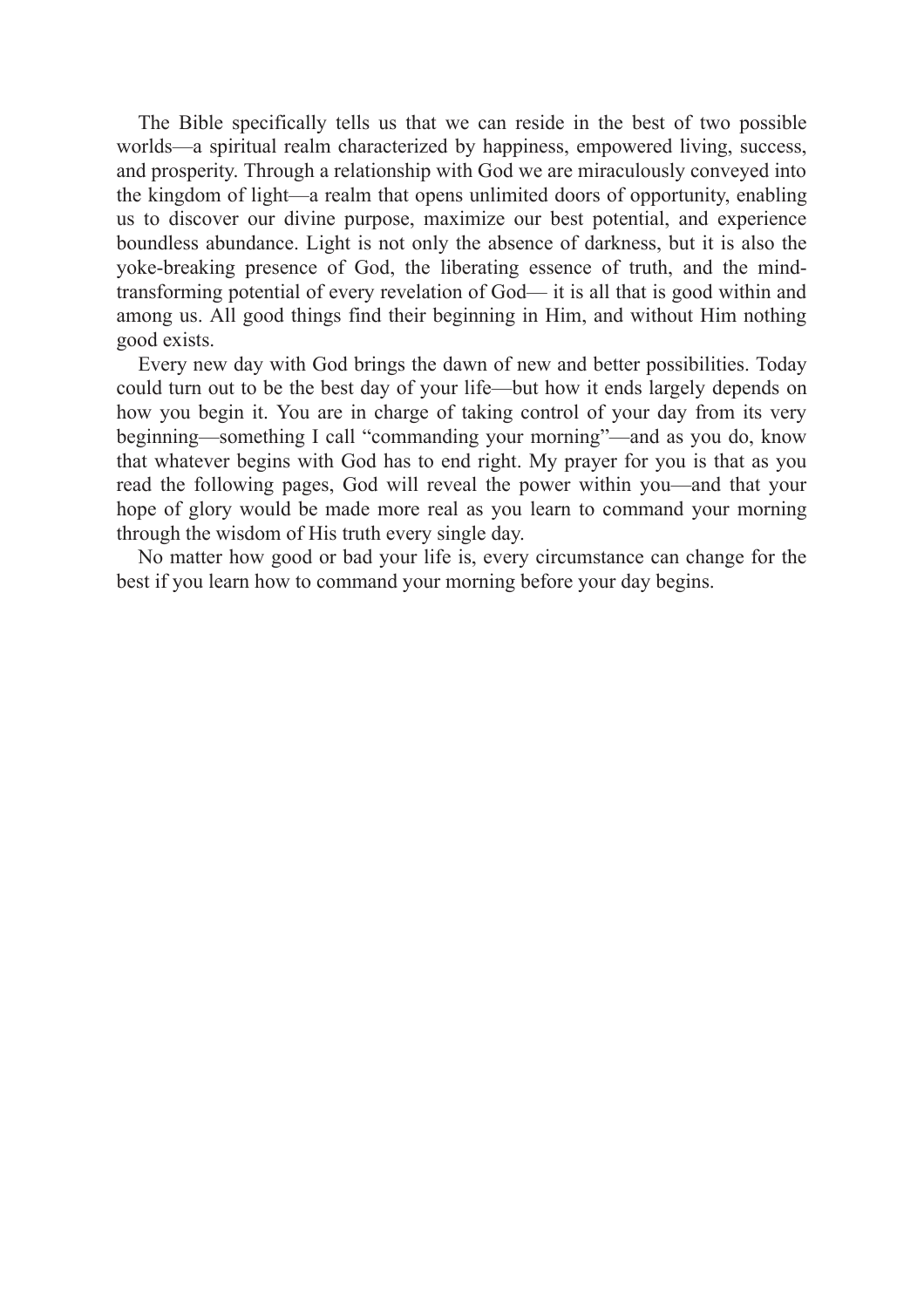# Chapter One THE SECRET IS OUT

The workings of the human heart are the profoundest mystery of the universe. One moment they make us despair of our kind, and the next we see in them the reflection of the divine image. 1

# —Charles W. Chesnutt

ONE OF THE FASTEST-GROWING ART FORMS TODAY IS called the "spoken word." Throngs of people gather in clubs, schools, cafes, church auditoriums, stadiums, and theaters just to hear the poetic, pulsating rhyme spoken by artists who by virtue of their creativity and talent move their audiences to emotional highs and lows merely by what comes out of their mouths. Like painters creating moving masterpieces in vibrant colors, these artists "paint" on the canvas of the human soul.

Eons ago, with neither fanfare nor audience, the mighty Creator of the universe spoke. His utterance would constitute the first recorded words, "Let there be . . . " (See Genesis 1.) God thought, spoke, and the universe came into being.

The true power of the spoken word is beyond our common understanding. It is a spiritual mystery—a hidden secret now being revealed to equip God's people for an unprecedented era of empowerment and influence. The time has come for believers to rise up and walk in the knowledge and authority God has provided and commanded through His Word—the Word He spoke into us and created us to speak forth. While forces around us threaten our peace and stability, nothing can prevail against God's spoken Word.

# **THE GREAT POWER OF SMALL THINGS**

Everything in the universe begins with and revolves around two things: *words* and *thoughts.* These two elements form the creative substance that molds and shapes the destiny of humanity. Each of us becomes the person we are, chooses the direction we take, and accomplishes everything we do based on these two primary elements.

Our thoughts, intentions, moti-Everything in the vations, and aspirations—whether universe begins with they be secretly pondered in the and revolves around heart, openly declared as desires, two things: *words* or formally written as goals—mold and *thoughts*. and shape our personal universe into something that is either grand and beautiful or base and hideous. Whatever you harbor in the innermost corridors of your thought life will, sooner or later, reveal itself in the outer arena through your words or actions. Whatever is hidden will eventually be brought to light. First Corinthians 4:5 tells us God "will bring to light the things now hidden in darkness and will disclose the purposes of the heart" (esv). Just as a seed is for a time hidden under the ground, it will eventually break through the surface and its true essence will be revealed.

Just as in every seed, there is life-giving power that resides in every spoken word. This principle illustrates how the spiritual law of incubation and manifestation works. Everything you see in the natural began as a spiritual seed that is, as a thought.

The temporal realm has its roots in the spiritual. Grabbing hold of this profound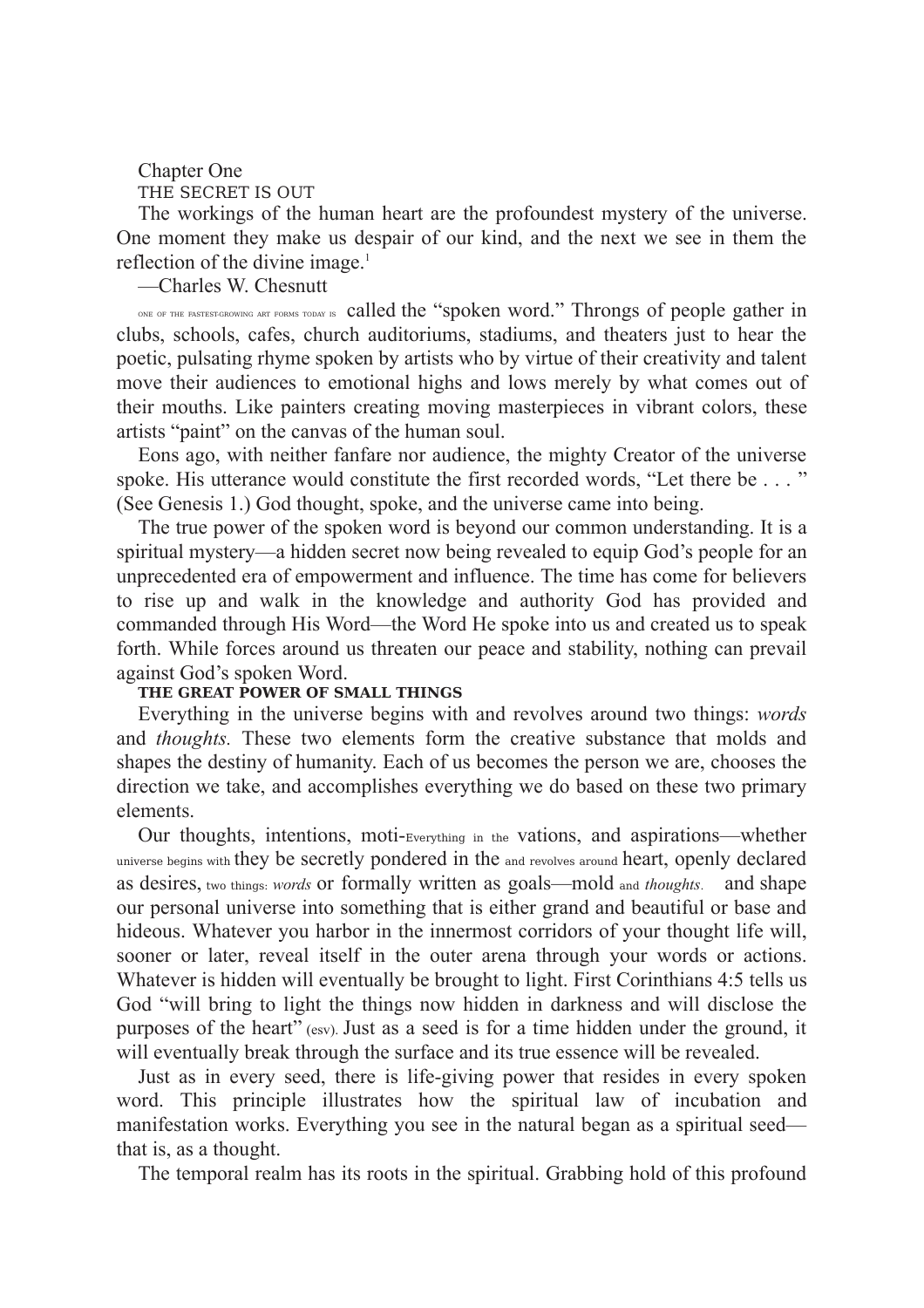spiritual truth will enable you to make critical connections that can transform your life. Once you understand that the spiritual realm is the "causal realm," you will begin to grasp the massive power of your thoughts, ideas, words, and prayers spiritual things that engineer, mold, and craft the current and future state of your temporal existence.

We are told in 2 Peter 1:3-4 that God, in His infinite wisdom, has already given us all things pertaining to life (the Wycliffe version says, "all things of his god-like virtue") that we might partake of His divine nature. Included in this celestial equipping are divine thoughts and inspired words. As a spiritual being created in the image of God (Gen. 1:26), your spiritual genes hold the creative power to frame your personal world by the thoughts and words you think and speak, which are divine tools given for your creative use. All you are, experience, and ultimately achieve can be traced back to how you have made use of these two simple, yet vastly powerful, tools—your words and thoughts.

# **ONE OF LIFE'S GREATEST MYSTERIES**

The power of the spoken word is one of life's greatest mysteries. All that you will ever be or accomplish hinges on how you choose to govern what comes out of your mouth. By what you allow to occupy your mind and mouth, you can either bless your life to great heights of success or send it orbiting into realms of failure, sadness, and discontentment. This is why Proverbs tells us, "For as he thinks in his heart, so is he" (Prov. 23:7, amp), and urges, "Guard your heart above all else, for it determines the course of your life" (Prov.  $4:23$ , nt). Jesus followed suit by declaring, "For whatever is in your heart determines what you say. A good person produces good things from the treasury of a good heart, and an evil person produces evil things from the treasury of an evil heart" (Matt. 12:34-35, nlt).

All you are, experience, and ultimately achieve can be traced back to how you have made use of these two simple, yet vastly powerful, tools— your words and thoughts.

What occupies your mind determines what eventually fills your mouth; your outer world showcases all that has dominated—and at times subjugated—your inner world. Because the law of cause and effect is continually at work, there is always an inner cause for every outer effect. Your outer world is a direct result of your inner world. Every circumstance in life is a result of a choice—and every choice is the result of a thought. All those things that fill your mind hold the keys to your reality Your thoughts provide the fuel for your words, and your words provide the fuel for your world.

It is therefore imperative that you understand the nature of what you are saying. Are you aware of the true meaning of the things you are speaking out? We would do well to heed the advice of one ancient Stoic philosopher named Epictetus who once said: "First learn the meaning of what you say, and then speak."

Hosea, the prophetic sage of old, remarked, "For they sow the wind, and they shall reap the whirlwind" (Hosea 8:7, esv). In other words, each one of us must take responsibility for what we experience in life. We are the sum total of every choice that we have ever made or let happen. If you do not like where you are, you are only one thought away from turning toward the life you desire.

If this is to happen, it is paramount that you become the master of your thoughts.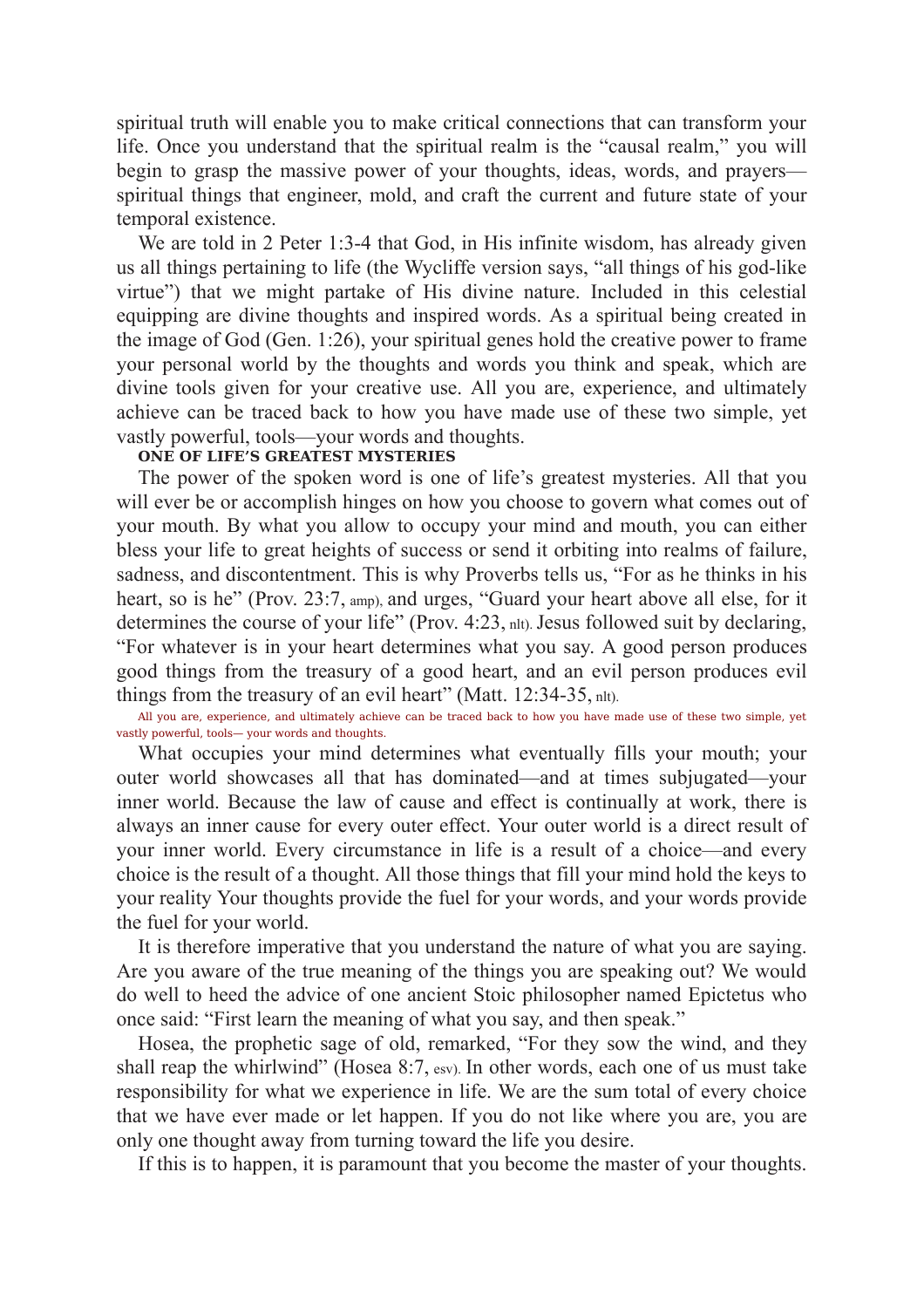Sift your thought life. Filter out anything that you do not want to show up in your future, and focus on what you truly desire. God wired your thoughts to have power so you would be equipped to overcome every obstacle. He fashioned you to create, innovate, strategize, and succeed—  $u$  is paramount and just to be sure, He put His own that <sup>you become</sup> divine thoughts and nature within <sup>the master of</sup> you. As God says in Jeremiah <sup>your</sup> thoughts . 31:33, "I will put my instructions deep within them, and I will write them on their hearts" (nlt).

Hook up your heart with the ultimate power source. It is paramount that you become the master of your thoughts. **WHAT'S YOUR FREQUENCY?**

The law of cause and effect also works with the law of attraction. Simply put, this means "like attracts like." If thoughts are things and things are made up of substance, then the material manifested in our lives is attracted to us by our spiritual thoughts. In other words, inspired experiences are caused by inspired thoughts.

I know a woman who is brilliantly gifted. Over the years I have observed the great people who have come into her life and the great things that have happened to her, time and time again. But for absolutely no apparent reason, every success would only last a short while before ending dismally. It was quite a challenge to convince her that the problem was not with other people or external circumstances. After months of persistent coaching, she informed me one day with great excitement that, finally, good people and circumstances had come to stay. The secret was simple. She changed the spirit of her thoughts and words. As long as she aligned her thoughts and speech with doubtful, negative beliefs, that is exactly what she experienced, but once she aligned herself with hopeful, optimistic beliefs, her world changed accordingly.

Your thoughts and words are transmitted like a shortwave radio signal. They send messages out on a specific frequency and are transmitted back to you manifested as an experience or occurrence in your life. Your thoughts create something like a magnetic field around you, while your words provide a kind of spiritual homing device that attract either positive people, things, and experiences or negative people, things, and experiences.

Therefore, you must learn to fill your mind with good, godly, and great thoughts. As we are told in Philippians 4:8, you must "fix your thoughts on what is true, and honorable, and right, and pure, and lovely, and admirable. Think about things that are excellent and worthy of praise" (nlt). What you think has the power to literally transform your life.

It is essential that you become extremely vigilant about what enters your mind daily. What you hear affects how you think and what you believe. The prophet Isaiah had insight into how important it is to heed what you say, hear, and see when he declared:

He who walks righteously and speaks uprightly . . . who stops his ears from hearing of bloodshed and shuts his eyes from looking on evil, he will dwell on the heights; his place of defense will be the fortresses of rocks; his bread will be given him; his water will be sure.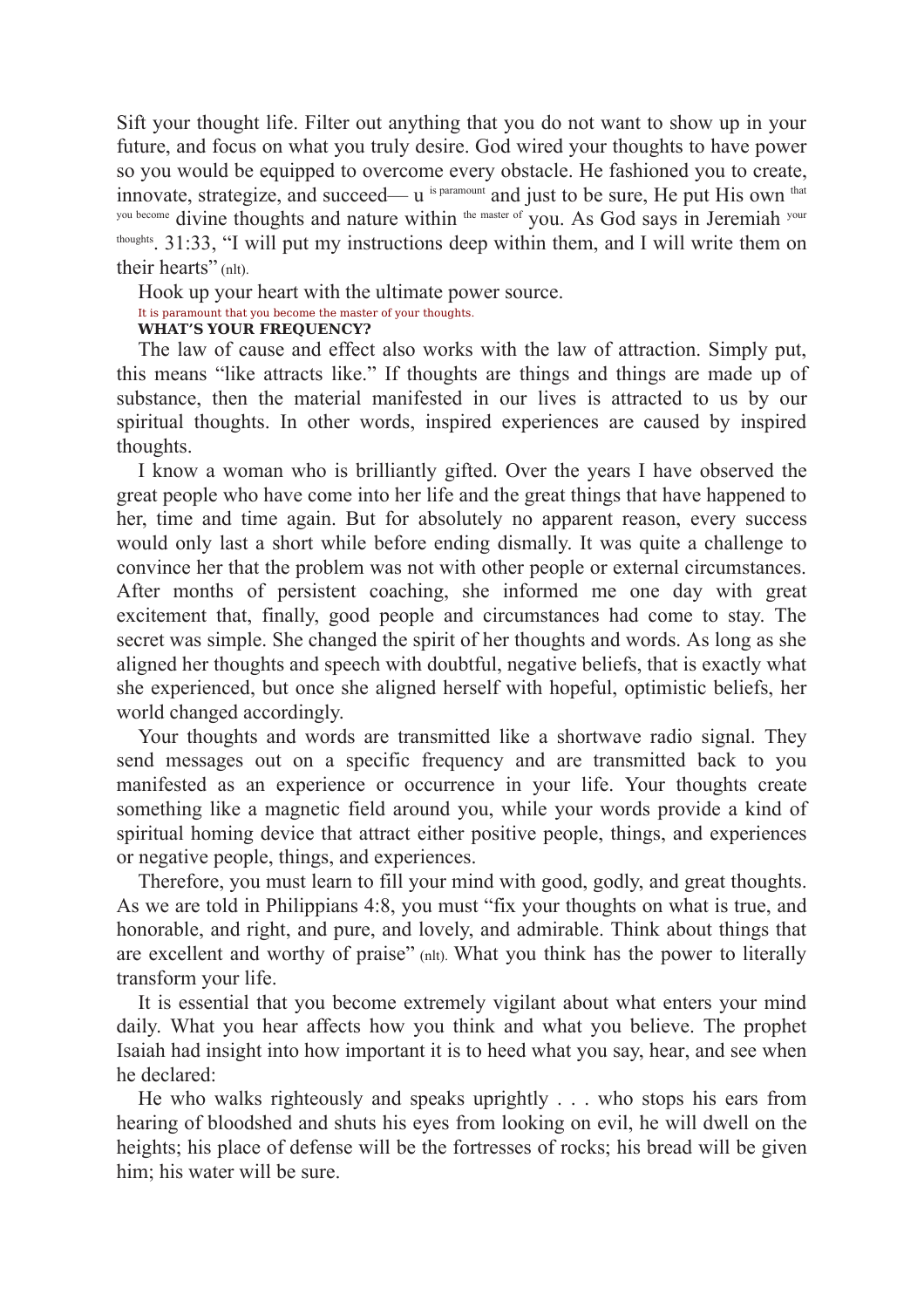—Isaiah 33:15-16, Esv

If you want to have life-affirming thoughts—thoughts of success and prosperity —then fill your ears with words that will produce these things in your life. Eventually, if you hear something enough, over time it will form a belief, and that belief will produce a corresponding action. It is this hearing—and hearing again that is the impetus of faith. As the apostle Paul said, "So faith comes from hearing, and hearing through the word of Christ" (Rom. 10:17, esv). In other words, it comes from "hearing and hearing." Make sure you are grounding your beliefs and basing your faith on God's "rich life"—not some counterfeit, but the abundance of His kingdom—by filling your heart and mind with life-giving, biblical truth.

Jesus Christ, a kingdom-practitioner, knew the power of truth combined with the principle of faith. He knew that faith came by hearing. So, He spent hours teaching and dialoguing with His disciples. He taught His students success principles derived from spiritual laws in order to build their faith in their ability to make a difference in the world. He began the arduous task of transforming the mind-sets of twelve outcasts and fishermen. He spoke many spiritual truths to them in order to stretch their spiritual paradigms of success and prosperity beyond the temporal, three-dimensional realm. He knew it would take constant exposure to the Light for the light to finally turn on in them.

### **LET THERE BE LIGHT**

Sometimes when concepts are difficult for you to grasp or comprehend, you simply need to say, "Let there be light!" The first recorded thing God said was, "Let there be light." Light illuminates. What you really want is for your spirit and your mind to be illuminated—you want to obtain insight and wisdom. When it feels as if you are wandering in the dark and can't figure out what to do, stop and command, "Let there be light!"

A minister friend was having difficulty paying the bills of her ministry. It had become an almost insurmountable task. When one bill was paid, there were several left unpaid. The bills kept coming without sufficient income to cover them, until one day she began uttering four simple words, "Let there be light."

She stopped focusing on her difficulty and started focusing on the answer: God's light. She let the light of His goodness fill her mind and, following her heavenly Father's example, commanded that light be made manifest by the words of her mouth. The answer had always been there, but it had been hidden from her conscious mind because her focus on the problem prohibited her from seeing the solution. In a way, when she finally saw the light, there was light. God revealed innovative ways for her to not only pay the bills but also to prosper. She now has a thriving ministry and a million-dollar business.

Four simple words opened her spirit to receive divine wisdom from God. These four simple words can help you, too. Don't hesitate to speak out in faith, "Let there be light!" Speak these words over perplexing situations and watch God work. Remember, "Every good gift and every perfect gift is from above, and comes down from the Father of lights, with whom there is no variation or shadow of turning" (James 1:17). God wants you to have what is good and perfect. Did you get that? You don't just have to have good health; you can have perfect health. You don't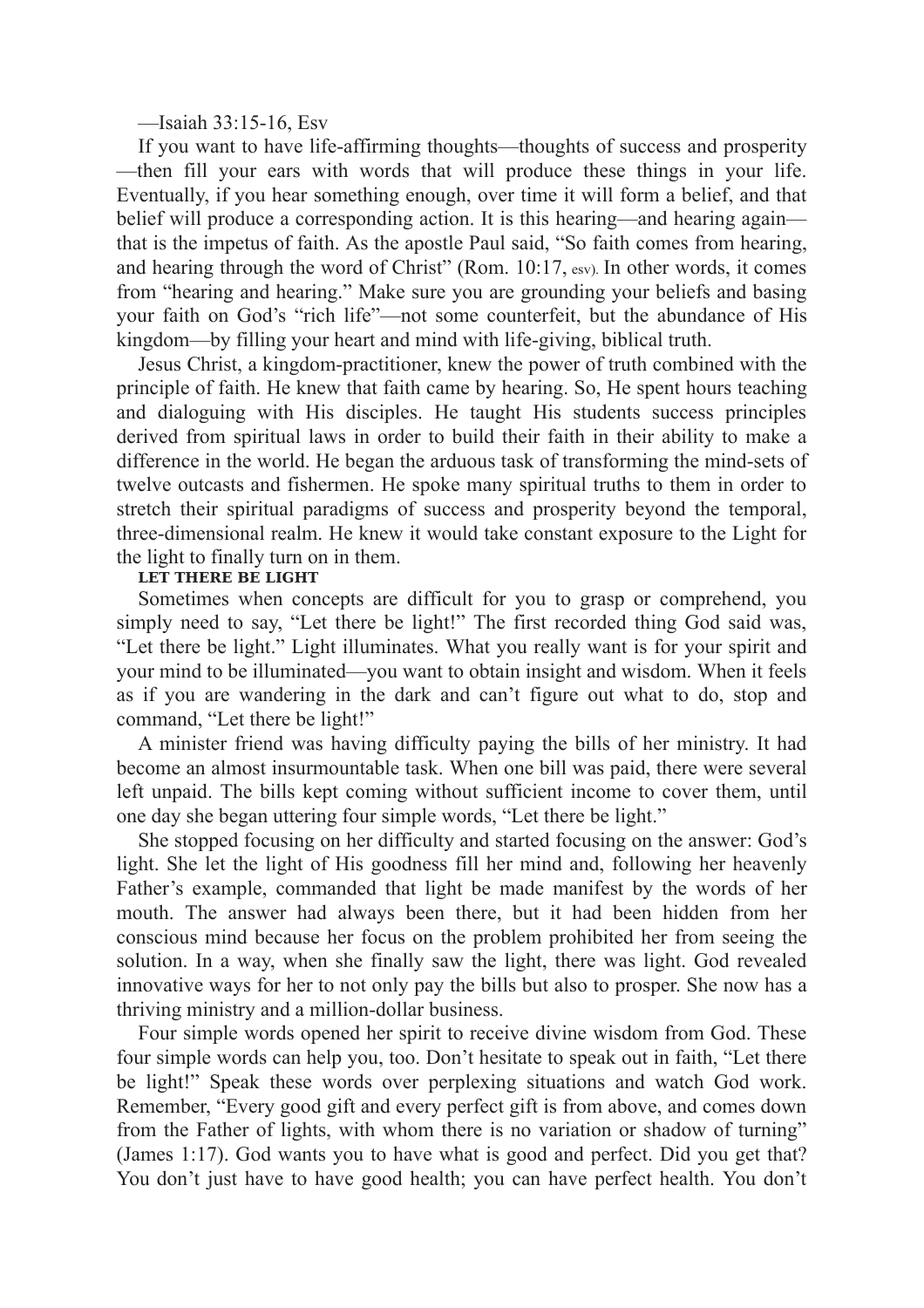have to settle for a good job; you can have a perfect job, or better still, the perfect business that not only pays the bills but also gives you enough left over to be a tremendous blessing to others. You don't have to settle for a good marriage; you can have the perfect marriage. You don't have to settle for a good life; you can have a perfect life. So go ahead; shout it from the rooftops, "Let there be light!" You will be delightfully surprised that perhaps what you have been looking for is right before your eyes. It was simply awaiting illumination.

Jesus wanted the light to come on for His disciples. To teach complex spiritual principles He would use simple stories based on common subjects. Jesus would weave revolutionary spiritual truths into the fabric of each parable. After one famous allegory referring to how seed is sown in various soils, His disciples asked Him, "Why do you speak to the people in parables?" He replied:

The knowledge of the secrets of the kingdom of heaven has been given to you, but not to them. Whoever has will be given more, and he will have an abundance. Whoever does not have, even what he has will be taken from him. This is why I speak to them in parables.

—Matthew 13:10-13, niv

Did you get that? As long as information remains a secret, hidden in obscurity, no one can prosper from it, no matter how powerful the secret or how mighty the person. But that person to whom it is made known, no matter who, will have access to abundance; to whom it is not revealed, even that which this person has shall be taken away.

This is a powerful passage of Scripture. Not only does Jesus tell a powerful parable here, but also, sandwiched between the initial telling of it in verses 1-9 and His explanation of its meaning in verses 18-23, Jesus takes a moment to clarify why He is using parables to teach in the first place. The rationale He offers for His method is as illuminating as the parable itself:

Though seeing, they do not see; though hearing, they do not hear or understand. In them is fulfilled the prophecy of Isaiah: "You will be ever hearing but never understanding; you will be ever seeing but never perceiving. For this people's heart has become calloused; they hardly hear with their ears, and they have closed their eyes. Otherwise they might see with their eyes, hear with their ears, understand with their hearts and turn, and I would heal them."

But blessed are your eyes because they see, and your ears because they hear. For I tell you the truth, many prophets and righteous men longed to see what you see but did not see it, and to hear what you hear but did not hear it.

—Matthew 13:13-17, niv

The importance and power of understanding are not only the reasons for His method of teaching, but they are also the very point of the lesson itself. At the crux of it all is the divine power of revelation—truly seeing, or grasping, spiritual truth. When men "see the light" they will come to the knowledge of the truth and experience abundant life. John phrased it this way: "In him was life, and that life was the light of men. The light shines in the darkness, but the darkness has not understood it" (John 1:4-5, niv). John referred to Jesus as "the true light that gives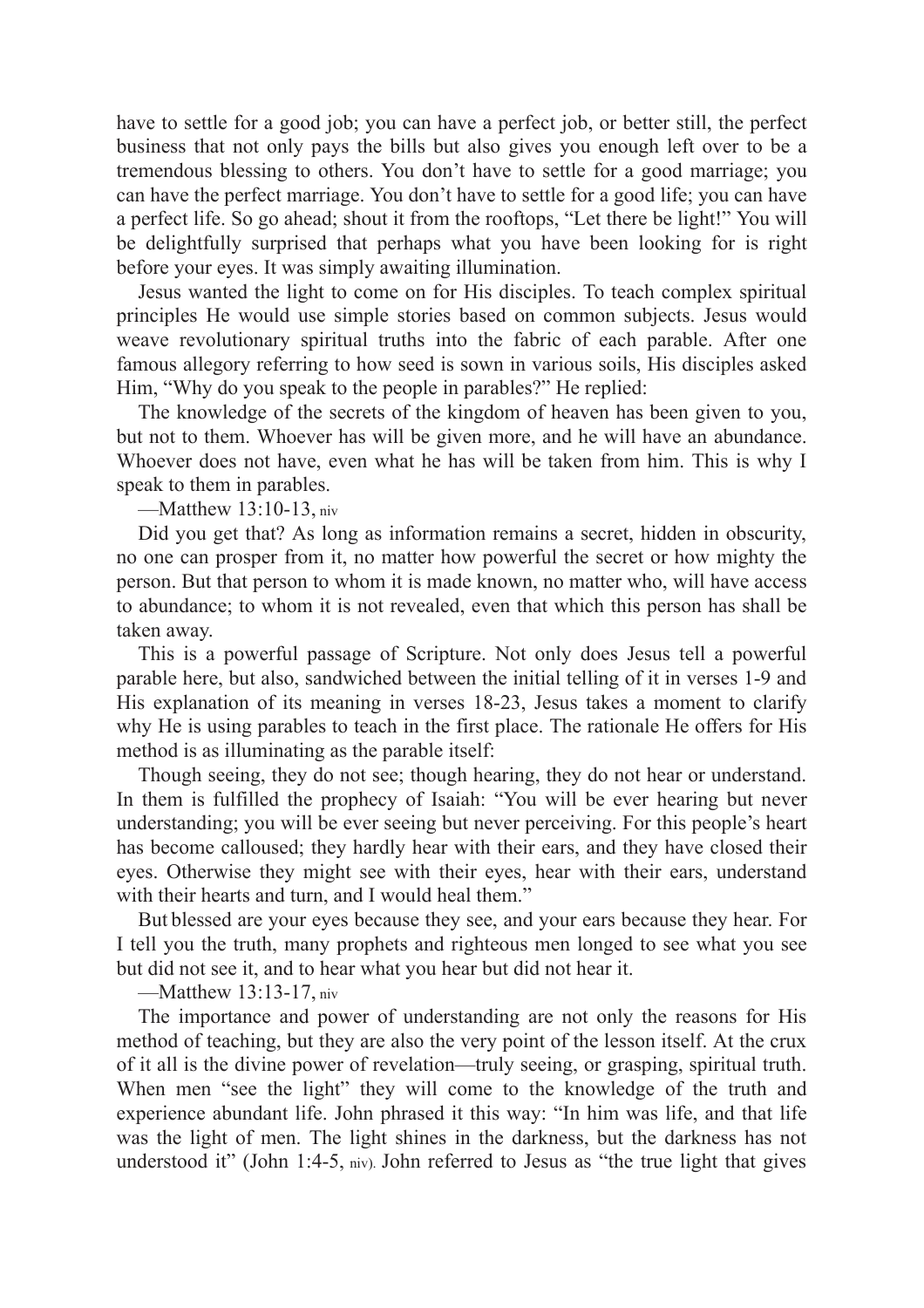light to every man" (v. 9, niv). It is Jesus who not only gives us light but also gives the ability to "see the light." In his letter to the Corinthians, Paul wrote, "For God, who said, 'Let light shine out of darkness,' made his light shine in our hearts to give us the light of the knowledge of the glory of God in the face of Christ" (2 Cor. 4:6, niv).

In the parable about the seed (truth or light) and the soil (our hearts), Jesus spoke in such a way as to reveal the secret to success and prosperity. He is speaking about understanding—about "possessing light." Let's look at how He explains the meaning further down in the chapter:

Listen then to what the parable of the sower means: When anyone hears the message about the kingdom and does not understand it, the evil one comes and snatches away what was sown in his heart. . . . But the one who received the seed that fell on good soil is the man who hears the word and understands it. He produces a crop, yielding a hundred, sixty or thirty times what was sown.

—Matthew 13:18-19, 23, niv

Jesus is talking about our ability to understand—He is addressing the issue of the state of a man's mind. Out of our mind we produce a crop based on what we have sown in understanding—based on what we have understood. David cried out "to him who by understanding made the heavens" (Ps. 136:5, esv) and "[gave] me understanding that

I may live" (Ps. 119:144, esv). In Proverbs we read, "Understanding will guard you" (Prov. 2:11, esv) and "Blessed is the one . . . who gets understanding" (Prov. 3:13, esv).

Above all else, seek understanding. "Gird up the loins of your mind" (1 Pet. 1:13) by pursuing knowledge, wisdom, and truth—and out of that abundance your mouth will speak words that will frame your world. Make it a habit to examine what your thoughts are chasing after and what your words are gathering to you. Remember, the world within not only colors the world without, but it is also its blueprint. Be intentional in what you hear, how you think, and what you speak—for you are setting the stage for the reality you experience.

Walk while you have the light, lest darkness overtake you. The one who walks in the darkness does not know where he is going. While you have the light, believe in the light, that you may become sons of light.

—John 12:35-36, esv

### **UNLOCK THE MYSTERY**

Everyone loves to be in on a secret. One of the worst things is feeling left out when it comes to being "in the know"— as if everyone is aware of something vitally important except for you. But worse than that is the feeling there are important things everyone should know but few do. The Bible calls these types of secrets *mysteries*. For most people, life is exactly that, a mystery. But Jesus came to help us solve our mysteries. He came to give us knowledge of the truth.

The key to victory in Christ—and in this life—is the knowledge and wisdom that unlocks the mysteries of life. That is why God wants you to pursue wisdom and understanding above all else.

Get wisdom! Get understanding!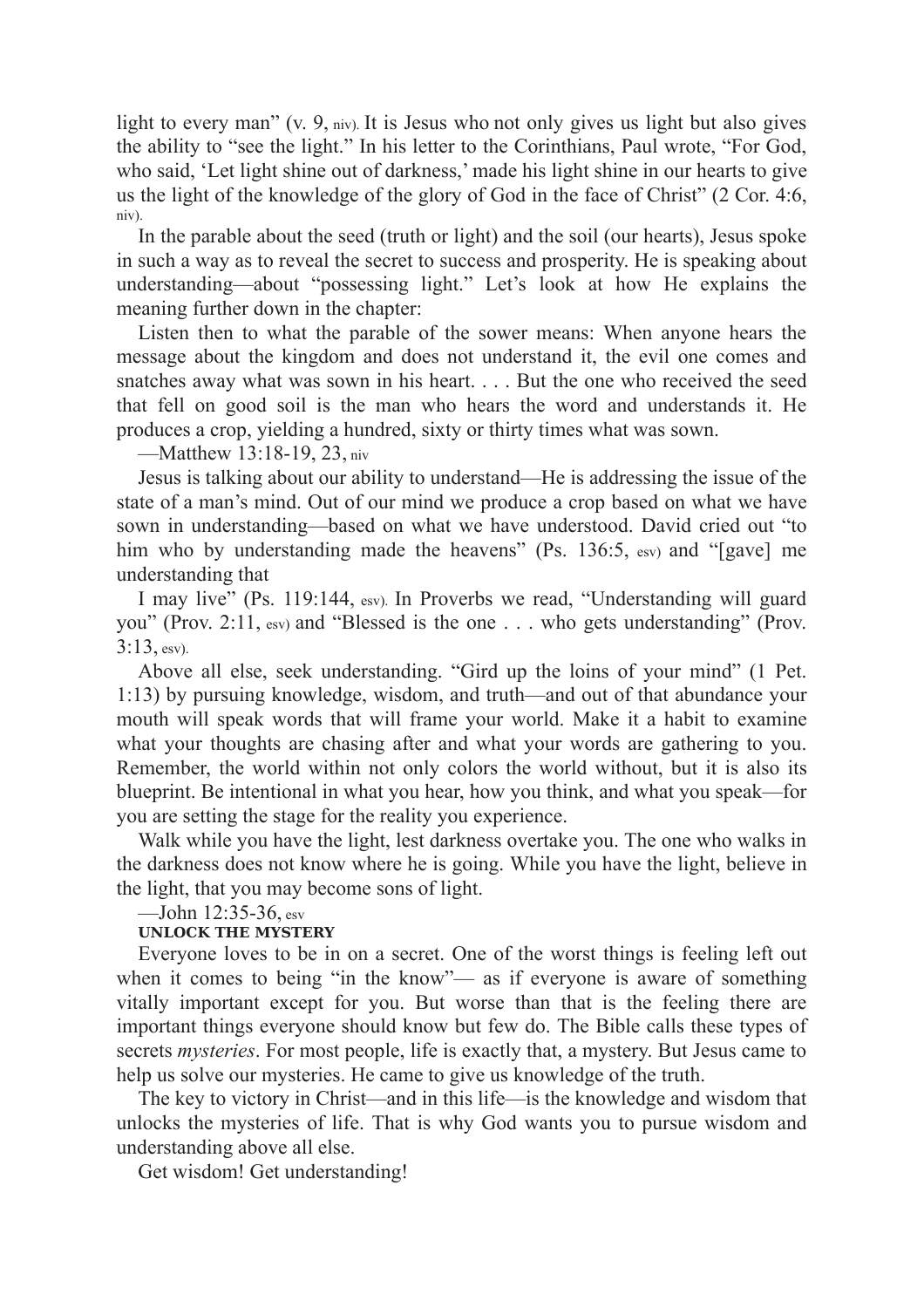Do not forget, nor turn away from the words of my mouth....

Wisdom is the principal thing;

Therefore get wisdom.

And in all your getting, get understanding.

—Proverbs 4:5, 7

Seek to know and understand how and why God has created you. This is one secret you can be in on! There is overcoming power in knowing it is God's desire for you to succeed and prosper, as well as knowing how He has designed you to create success and abundance in every sphere you influence.

When I say "abundance," I am not talking about materialism or consumerism. What I am talking about is the fact that it is God's will for you to live without lack —to provide you with every possible thing you need to successfully fulfill your purpose and maximize your potential. This certainly includes material things, but more importantly it means

Spirit-inspired thoughts, declarations, and conversations; divinely appointed relationships, business opportunities, and challenges—and above all else, supernatural gifts and abilities as you acknowledge every good thing that is in you in Christ. (See Philemon 6.)

There is overcoming power in knowing it is God's desire for you to succeed and prosper, as well as knowing how He has designed you to create success and abundance in every sphere you influence.

I appreciate the story of Dave Thomas, founder of Wendy's, who was raised by adoptive parents. As a child, Dave always imagined one day owning a hamburger restaurant, and on November 15, 1969, the first Wendy's Old Fashioned Hamburgers opened. <sup>2</sup> Dave Thomas personifies that if you can see it in your mind first, you can achieve it.

So, my friend, the secret is out. It is your time to consciously paint the canvas of your life with whatever you aspire to achieve. Fill your mind with majestic thoughts. Generate excitement and expectation with every word that proceeds from your mouth. I urge you to create a masterpiece out of your life. Dare to imagine!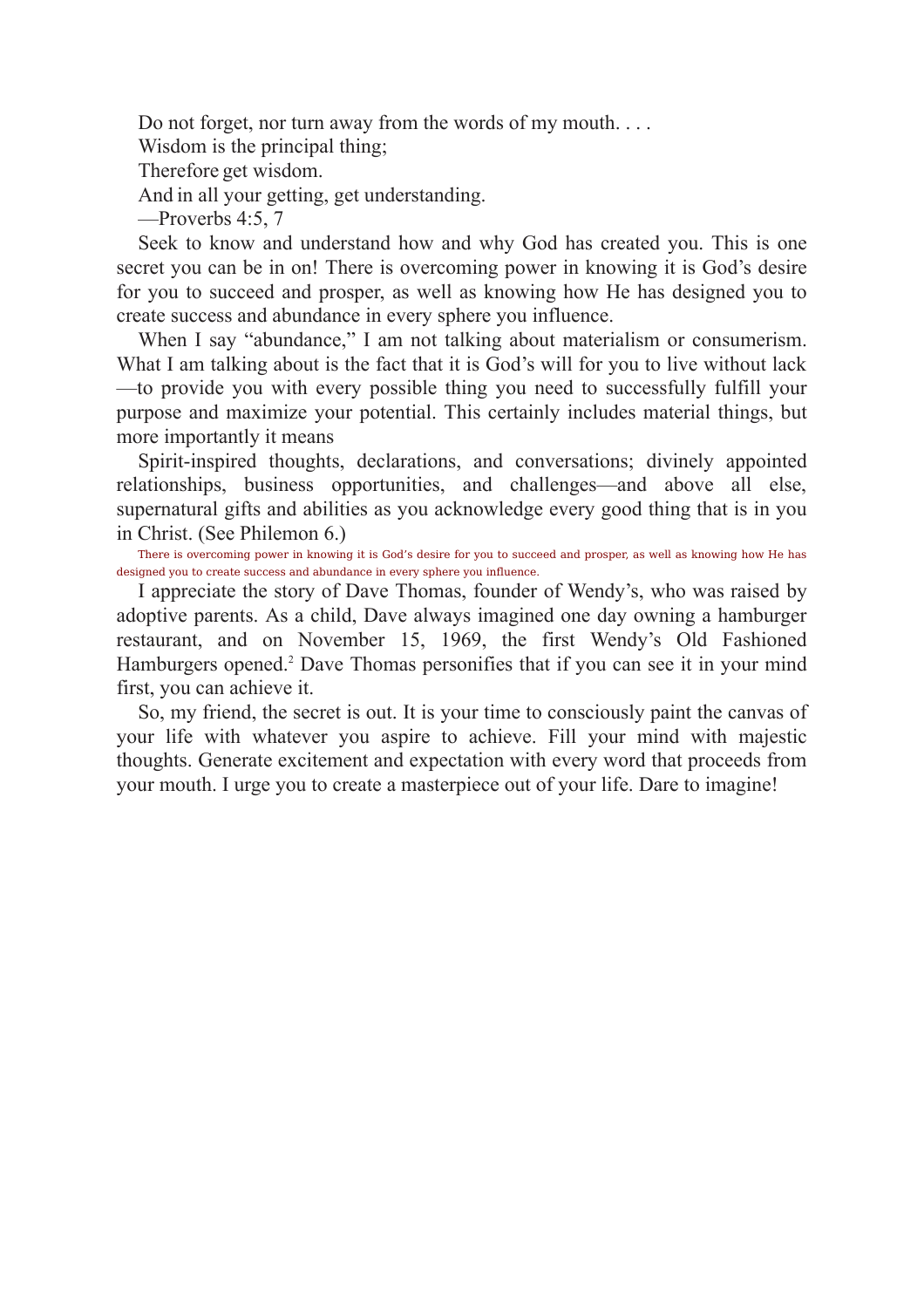Chapter Two MIND YOUR OWN BUSINESS Our life is what our thoughts make it.<sup>1</sup> —Marcus Aurelius

[A man] will find that as he alters his thoughts toward things, and other people, things and other people will alter towards him. 2

—James Allen

You must learn to harness the power of your thoughts if you are to effectively reign as a king and priest on this earth. You must understand who you were created to be. You are a child of God and His representative in the earth. As such, He has given you power, authority, and dominion to overcome adversities and all of your adversaries. You are told in Ephesians 6:12 that your fight is not with flesh and blood but with powers and principalities. This fight can't be won with your hands but only with your mind and mouth.

For our struggle is not against flesh and blood, but against the rulers, against the authorities, against the powers of this dark world and against the spiritual forces of evil in the heavenly realms. Therefore put on the full armor of God, so that when the day of evil comes, you may be able to stand your ground, and after you have done everything, to stand.

—Ephesians 6:12-13, niv

You must become as skilled in your thoughts and speech as a swordsman is with his sword. Taking control of your thoughts will cause you to gain control over your life. That is what putting on the armor of God is all about.

### **POSSESSING THE LAND**

The first thing you must do in taking possession of all God has prepared for you is to take possession of your thoughts.

You may not think this requires a great deal of effort, let alone training or practice, but there is only one thing harder to master than your thoughts, and that is your tongue! (See James 3:8.) Winning the battle in your thought life requires meditating daily on the truths found in Scripture, studying diligently to show yourself approved, and becoming an earnest and lifelong student of the art of spiritual warfare.

We must understand who we were created to be as children of God, and we must understand the authority we have in Christ.

Throughout the New Testament we are told that our battles do not take place in the temporal realm but in the spiritual realm. In nearly every book of the New Testament, we are told to "not be afraid; only believe" (Mark 5:36), "gird up the loins of your mind" (1 Pet. 1:3), "renew your mind" (Rom. 12:2), and put on "the mind of Christ" (1 Cor. 2:16). We are taught in Romans that "to set the mind on the flesh is death, but to set the mind on the Spirit is life and peace" (Rom. 8:6, esv). We are instructed to take every thought captive:

For the weapons of our warfare are not of the flesh but have divine power to destroy strongholds. We destroy arguments and every lofty opinion raised against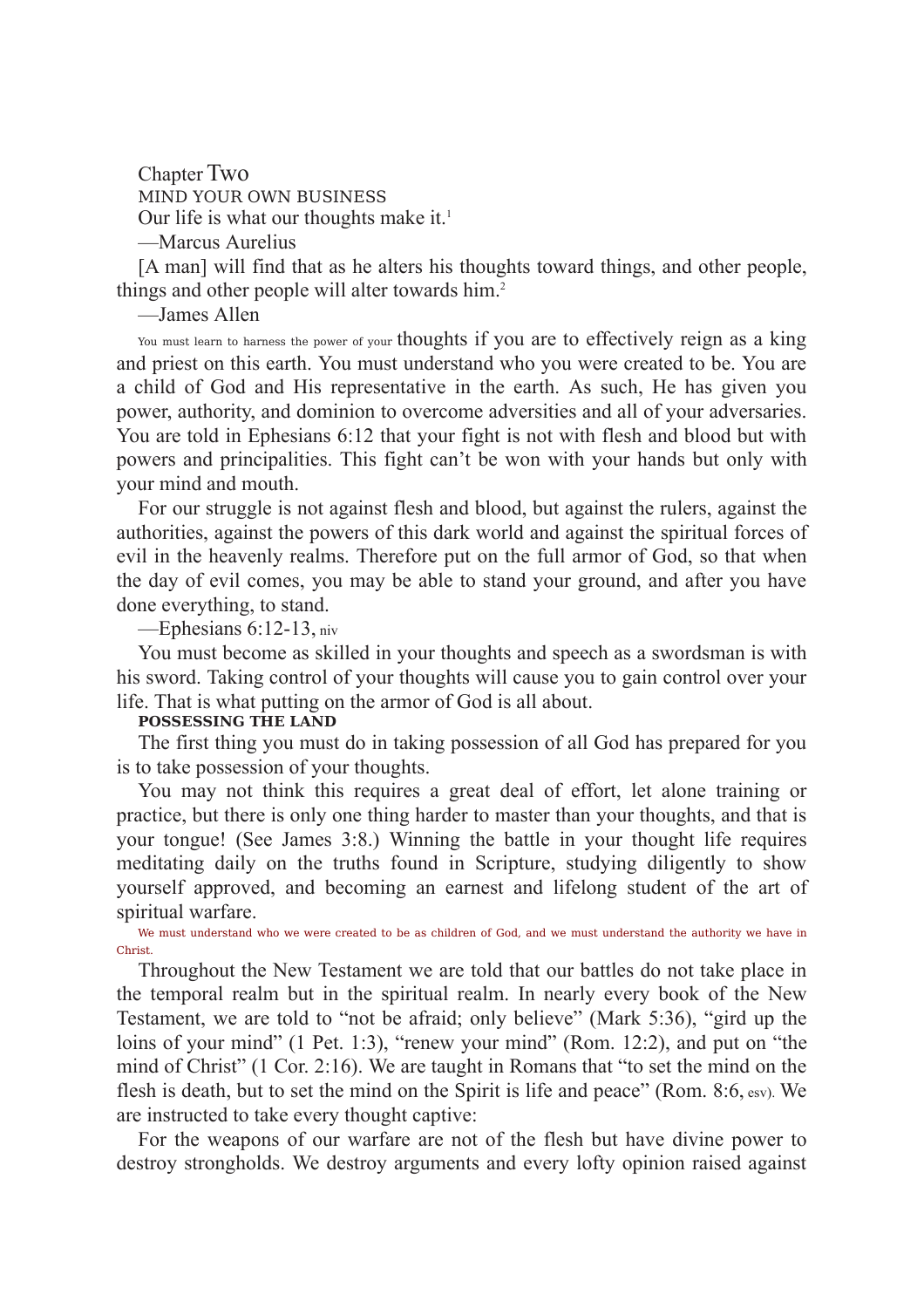the knowledge of God, and take every thought captive to obey Christ.

—2 Corinthians 10:4-5, esv

Every battle is won or lost in the arena of your mind.

One of the most heartbreaking stories of the Old Testament is told in Numbers when the Israelites disobeyed God by refusing to take possession of the land He had prepared for them. Because they saw themselves as small and weak—they believed in their own minds that they were as grasshoppers before giants—they were unable to fulfill God's call. The giants, who themselves had been afraid of the children of Israel, were instead empowered because of the Israelites' fear. "We seemed to ourselves like grasshoppers, and so we seemed to them" (Num. 13:33, esv).

It was fear alone that caused the Israelites to miss out on the promise of God. Instead of inheriting property, they were forced to wander homeless until the next generation rose up bold enough to take possession and move in. Among those allowed to become property owners were Joshua and Caleb, the only two of the former generation given the right to hold title and deed in the land of promise. It is recorded in Numbers 13:30 that when the Israelites cried out in fear before Moses, it was Caleb who spoke up, saying, "Let's go at once to take the land. We can certainly conquer it!" God honored Caleb's faith.

But what compelled Caleb to speak with such boldness? What was it about Joshua and Caleb that set them apart? The secret to their success is summed up in the first chapter of Joshua. God gave very specific instructions to Joshua about how to secure success, prosperity, and victory over every adversary:

This Book of the Law shall not depart from your mouth, but you shall meditate in it day and night, that you may observe to do according to all that is written in it. For then you will make your way prosperous, and then you will have good success.

Have I not commanded you? Be strong and of good courage; do not be afraid, nor be dismayed, for the Lord your God is with you wherever you go.

—Joshua 1:8-9

God instructed Joshua to meditate on His Word day and night so that it would fill his heart, mind, and mouth. Then He commanded him to be strong and courageous. Do you see the connection? Until his mind and mouth only thought and spoke God's Word, Joshua could not have any hope of being strong and of good courage. Right from the outset God made it a priority to address the issue of Joshua's mind —no other instructions or strategies took precedence over what occupied Joshua's thoughts.

### **AS A MAN THINKETH**

You are the sum total of your thoughts. I have learned that as your deepest driving desire is, so is your will; as your will is, so are your deeds; as your deeds are, so is your destiny. Just as it was important for Joshua to govern his thoughts by the Word of the Lord, it is important for you to meditate daily on God's Word allowing it to fill your mind before anything else. But you have it better today because Jesus has come. You have the Word made flesh— the Spirit of Christ residing in you. You have been given the name above every name as your spiritual authority, and you have a two-edged sword, which is the Word of God, at your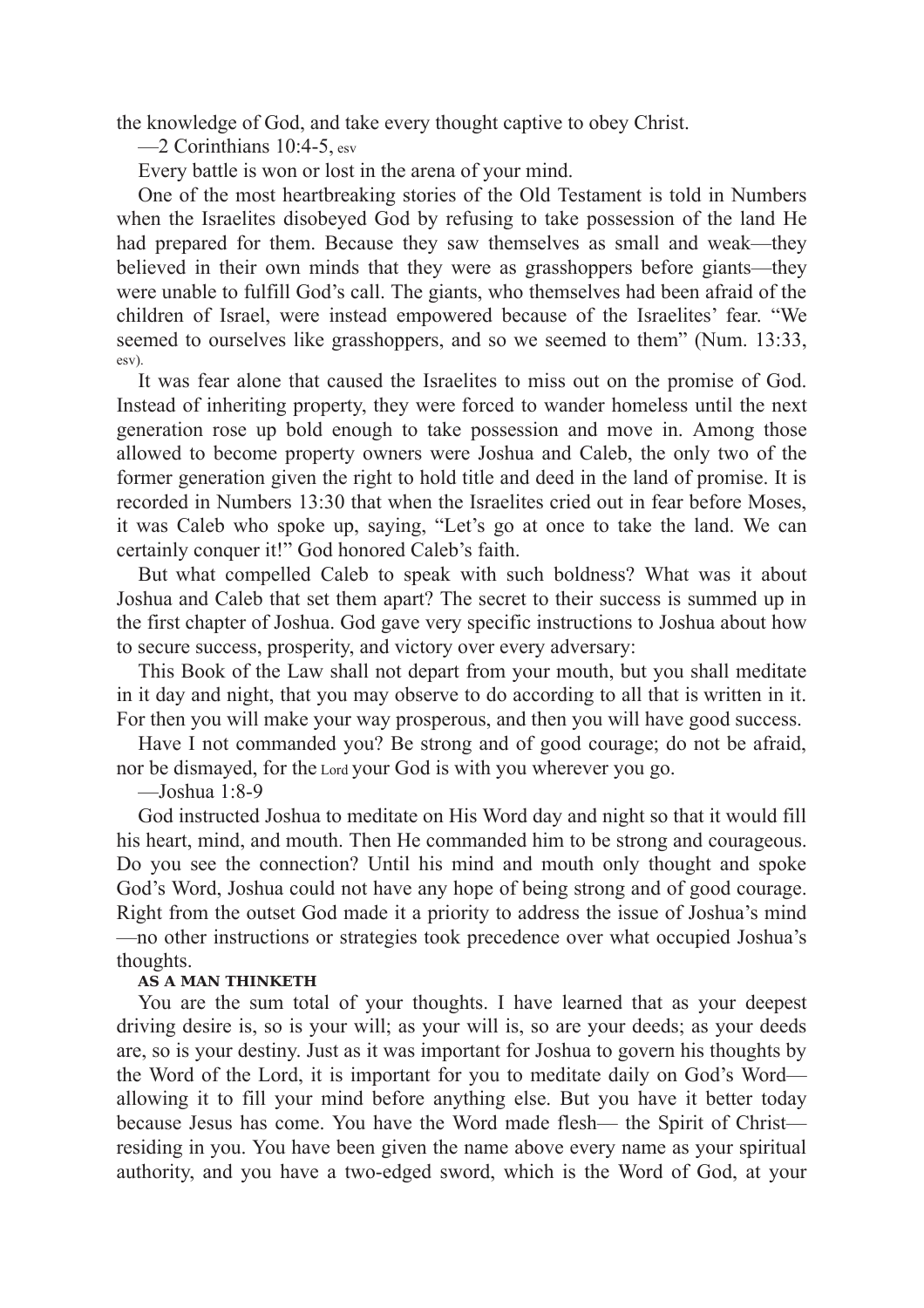disposal. Do you see how important God's Word is?

All things are possible to those who believe (Mark 9:23), but without knowledge of the Word, you don't have the correct truths to believe.

As you follow God's specific instructions and fill your thoughts with those things the Bible tells you to, you will discover that the world will begin to unfold before you with an array of possibilities and reflect back what you choose to focus upon. It is critically important to stay conscious of what's going on in your mind. Random thoughts lead to random accomplishments that rarely build upon one another. Look at how Paul puts it in Philippians:

Summing it all up, friends, I'd say you'll do best by filling your minds and meditating on things true, noble, reputable, authentic, compelling, gracious— the best, not the worst; the beautiful, not the ugly; things to praise, not things to curse. . . . Do that, and God, who makes everything work together, will work you into his most excellent harmonies.

—Philippians 4:8-9, The Message

Look at what Paul again says in Romans:

Do not be conformed to this world, but be transformed by the renewing of your mind, so that you may prove what the will of God is, that which is good and acceptable and perfect.

—Romans 12:2, nasu

How do you renew your mind? Through knowledge of the truth regarding who you are in Christ. If you were to build your life like a house of faith, knowledge of God would be its foundation, while knowledge of who you are in Christ would be its frame. From the Bible, two things we know about faith are: (1) it is impossible to please God without it (Heb. 11:6), and (2) in the words of Jesus, "It shall be done to you according to your faith" (Matt. 9:29, nasu). If you do not take control of your inner thoughts, you will become a slave to your outer circumstances. You won't be driving your life; the storms and changing weather will.

Don't be left out in the dark as an exile estranged from the good life God has for you. Paul wrote, "They are darkened in their understanding, alienated from the life of God because of the ignorance that is in them" (Eph. 4:18, esv). Do not be among those who perish for lack of knowledge. (See Hosea 4:6.) Be "in the know," unlock God's secrets for you, and get in on the good life.

# **THE ORIGIN OF INSPIRATION**

Eighteenth-century poet and theologian Johann Gottfried Von Herder has been quoted as saying, "Without inspiration the best powers of the mind remain dormant; there is a fuel within us which needs to be ignited with sparks." 3

Thoughts are spiritual, and so is the inspirational process. Man begins with a concept in his mind, something he believes he is able to accomplish; he joins his will and intellect to his imagination; and then expectation sees it through. In Genesis 11, the people thought to themselves that they could build a tower to heaven, and because they saw this tower in their minds, they were able to build it. God stopped them by causing confusion and making it impossible for them to communicate, because the tower became an idol for them. However, this story still illustrates the power of our thoughts and words.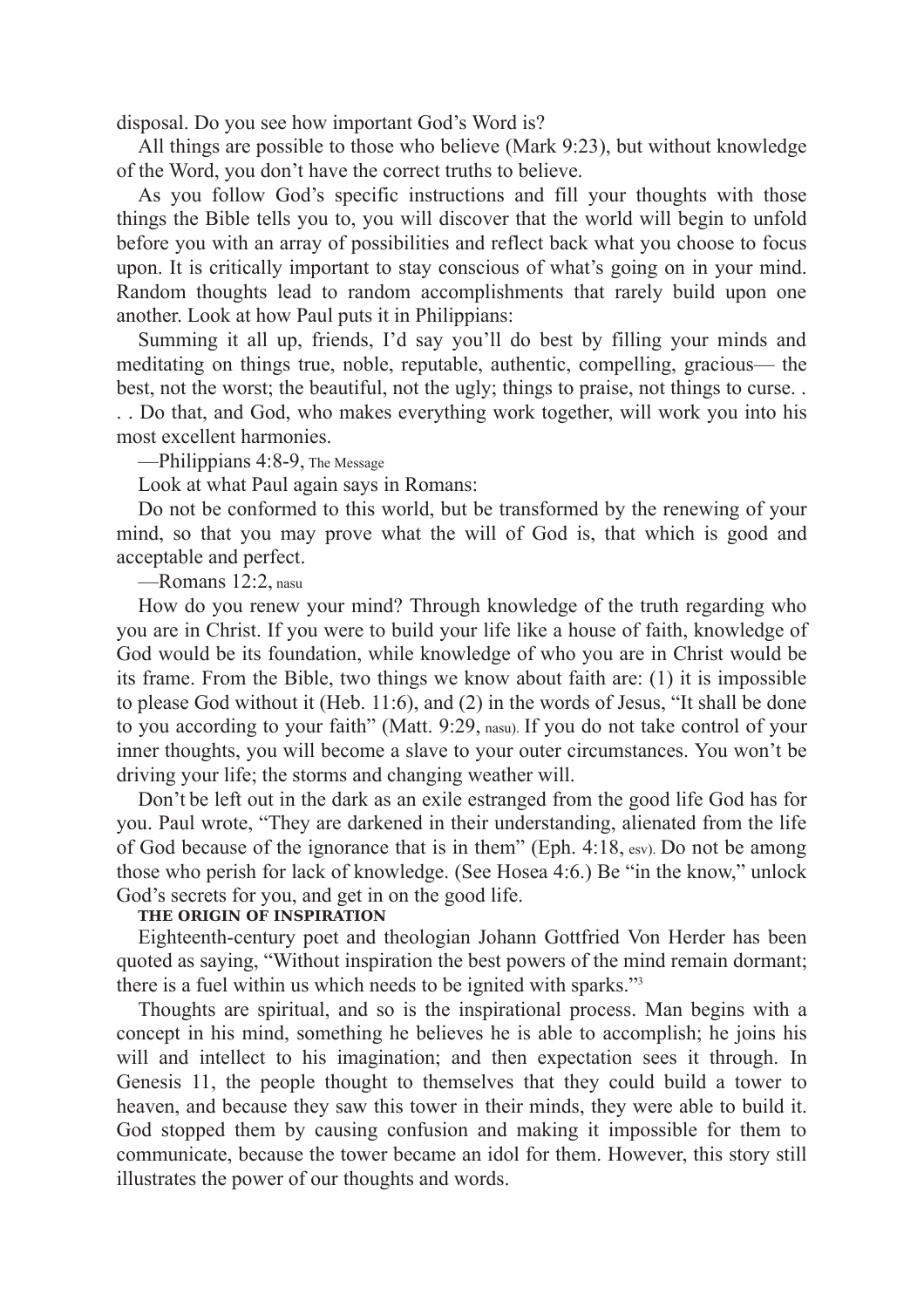And the Lord said, Behold, they are one people and they have all one language; and this is only the beginning of what they will do, and now nothing they have imagined they can do will be impossible for them.

# —Genesis 11:6, amp

# **THINK-FOR A CHANGE**

Every circumstance in your life can be changed for the best. The moment you convert your imagination into intentions and your intentions into actions, a change must occur. A profound example of someone who changed his humble circumstances by means of the power of thinking is the composer extraordinaire and music impresario Quincy Jones. In his words, he was inspired by every band that came through town. He had no training at all, but he was fueled by inspiration to learn from every opportunity available. He was known to call on Ray Charles in the early hours of the morning whenever he came to town. He was practically adopted by Count Basie at the age of thirteen. As soon as Quincy picked up the trumpet, he heard arrangements of ensembles in his head, and his reputation as an arranger grew. <sup>4</sup> He is the all-time most-nominated Grammy artist with a total of seventy-nine Grammy nominations. <sup>5</sup> Quincy Jones was inspired.

George Washington Carver was inspired to grow and produce peanuts. Starting out as a farmhand, Carver later attended Tuskegee University and revolutionized the southern agricultural economy by thinking up more than two hundred products that could be derived from the peanut and more than one hundred different products that could be derived from the sweet potato. These products included soap, ink, plastics, axle grease, flour, molasses, vinegar, and rubber, just to name a few. 6

Imagination is the natural product of meditation. Life's opportunities and creativity diminish or explode based on your ability to harness your imagination. Albert Einstein said, "I am enough of an artist to draw freely upon my imagination. Imagination is more important than knowledge. Knowledge is limited. Imagination encircles the world."<sup>7</sup> If we can think of imagination as a door that opens to a world of possibilities, then intentions and the corresponding actions are the keys that unlock that door.

Einstein was considered a slow learner, possibly due to dyslexia. Yet he imagined, postulated, and propelled the theory of relativity to the forefront of modern science, winning the 1921 Nobel Prize in Physics. <sup>8</sup>What we know of quantum physics can largely be attributed to the contributions of Albert Einstein. More than any other, this field of science has confirmed biblical truth about the relationship between faith and the "miraculous." Both testify to the truth that whatever can be imagined already exists; it simply exists in another dimension—in another form or substance—and this is the source of all inspiration.

Accordingly, God conceived and by His Spirit spoke into existence all that is. He brought what already existed in the spiritual into the temporal by the power of His Word. He breathed that creative force—His very Spirit—into humanity. It is His Spirit in you that gives inspiration and understanding of what already exists in the spiritual realm. There is a "spirit in man, the breath of the Almighty, that makes him understand" (Job 32:8, esv). That spirit in you has always existed—it is eternal —and it is the source of all revelation and inspiration.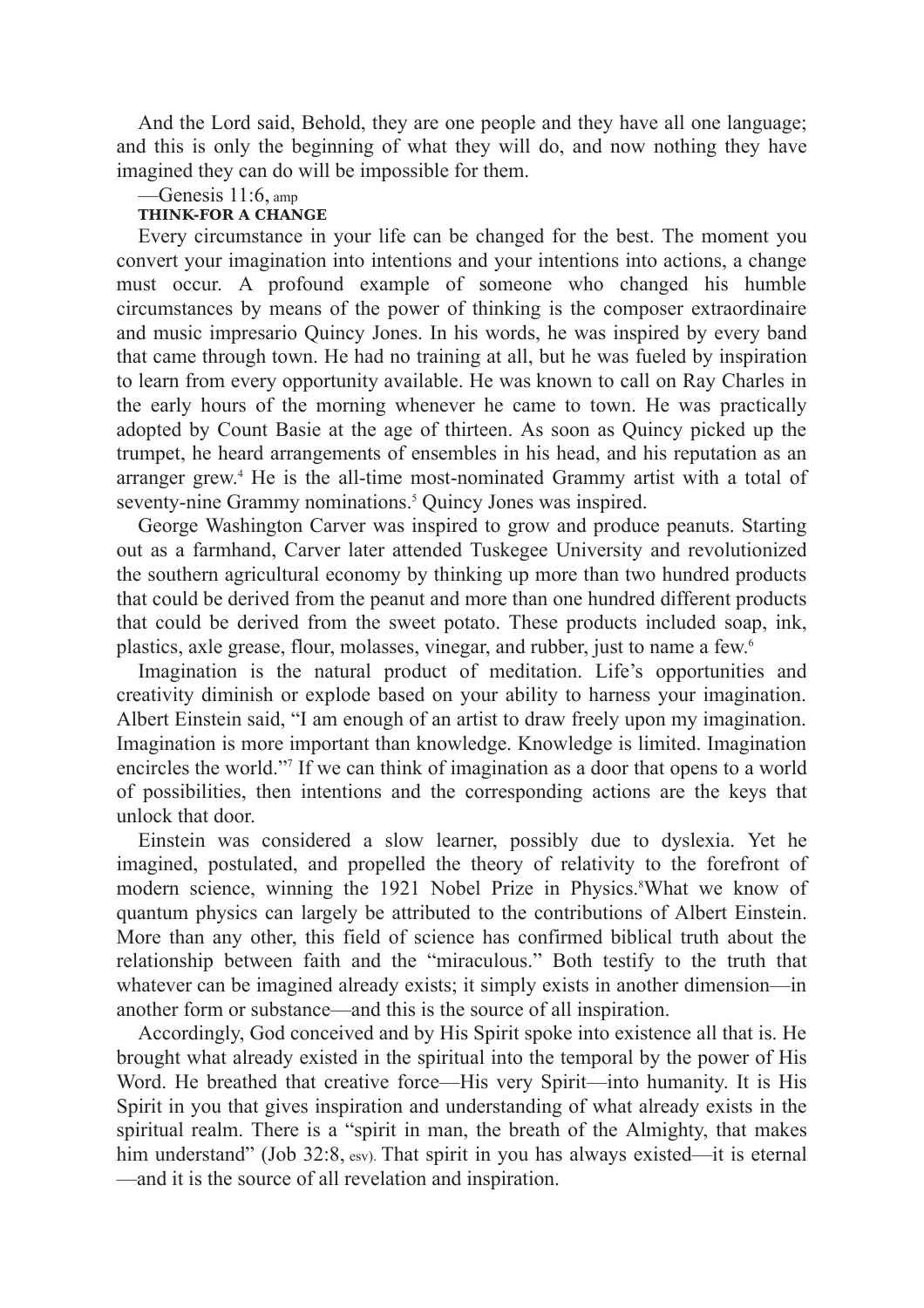God's Spirit creates a blueprint in the form of understanding, and from that blueprint all things come to be. Before we had the computer, certain people saw a necessity for it and were inspired. This inspiration came out of the realm of the spirit. From the computer to symphonies to cures for cancer, everything started as an inspiration. All good inspiration comes from God. He is the Great

Inspirer and the Almighty Enabler. All things are possible to those who put their trust in Him. (See Mark 10:27.)

Inspiration is a God thing. Inspiration is God Himself speaking into the human spirit. Inspirational thoughts are God finding expression for His will through the minds of human beings. According to Jeremiah 29:11, God's thoughts are good and not evil. I want to remind you that God is up to something good, and He has you in mind—above and beyond what you could ask or imagine! (See Ephesians 3:20.)

The great "imagineer," Walt Disney, exemplified this principle. Not only was he able to tap into the power of imagination, but also what he brought forth was pure goodness and joy transforming the world of family entertainment. He was known as a pioneer and innovator and the "possessor of one of the most fertile and unique imaginations the world has ever known." <sup>9</sup> Who would ever think that a mouse, a duck, and a storybook fairy could prove such a force in the world's powerful entertainment industry? Disney had the ability to see beyond the status quo into the realm of limitless possibilities, interweaving technology, engineering, art, and imagination in unprecedented ways. His imagination propelled him into the future and brought into existence new forms of art and entertainment never before thought possible. Today we have Disneyland and Disney World, the world's greatest theme parks, because of the seed planted by the imagination of just this one man.

Our lives are built by a series of thoughts, much as bricks are used to build a house. The bricks are what bring it forth from a piece of paper and make it threedimensional. As a man thinks in his heart—in the present active continuum, as he continues to think—he is building his life one brick at a time.

Your every present thought is a significant building block in determining the quality of your future. Many of us build lives like shanties, while others build mansions. If your thoughts are inferior, your life will be inferior; but if your thoughts are lofty and honorable, you are laying the foundation to live accordingly.

# **ENLARGE YOUR TERRITORY**

There is a direct correlation between the quality of your thoughts and the quality of your life. What you think determines who you are; it determines what you are, where you go, what you acquire, where you live, whom you love, where you work, what you accomplish, what you read—I could go on and on. James Allen wrote in his timeless classic *As a Man Thinketh,* "All that a man achieves and all that he fails to achieve is the direct result of his own thoughts."<sup>10</sup> If your life is going to change, you must think for a change. You are always only one thought away from changing your life. As Joel Osteen says, you can live your best life now!

Here's the principle: you will never have more or go further or accomplish greater things than your thoughts will allow you. Therefore, you must create an opulent thinking environment in order to create an opulent life. Your life is a reflection of your most dominant thoughts and meditations. When you make it a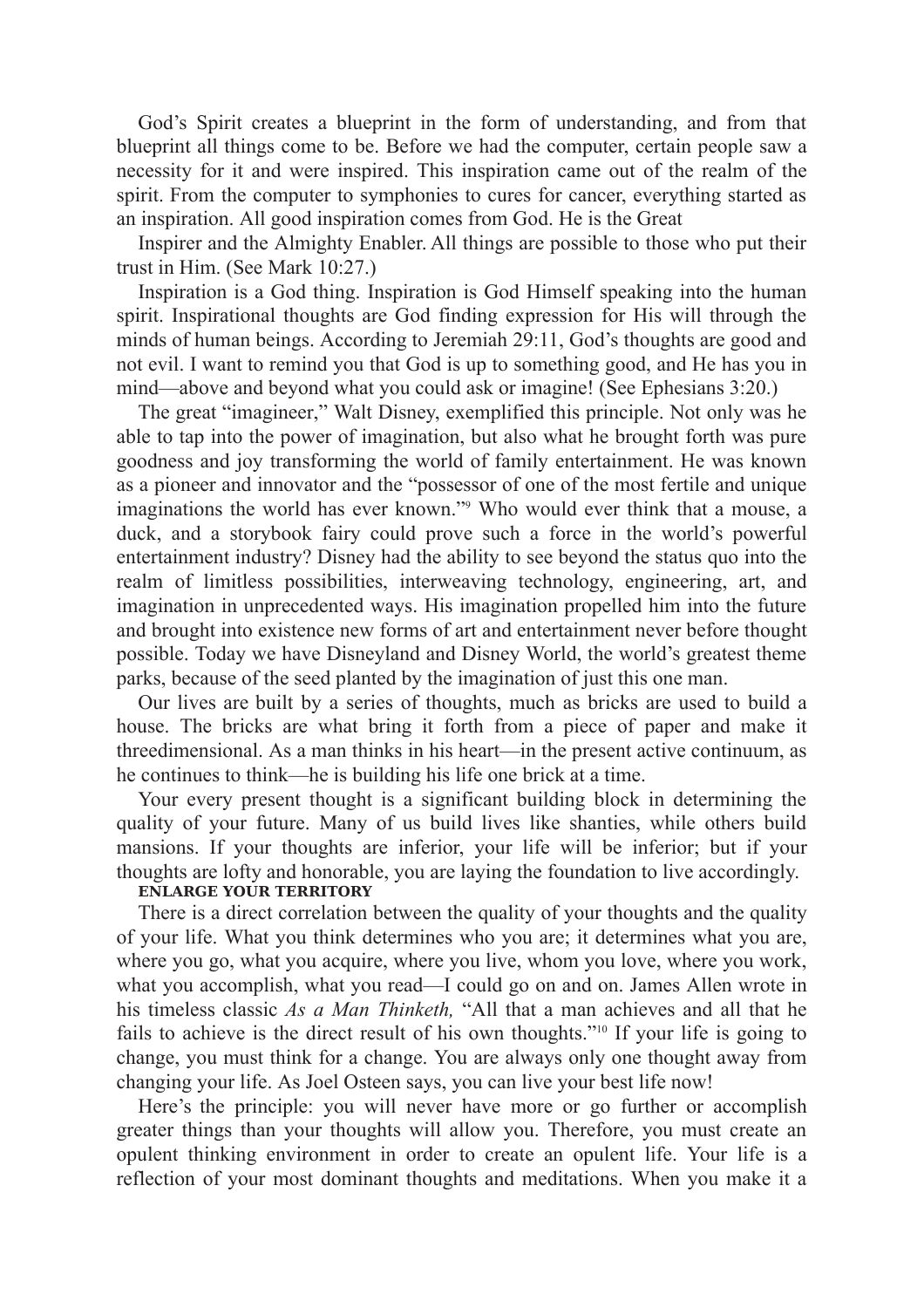practice to meditate on success, you will begin to live a successful life.

The trouble for most people is that they don't know exactly what success would look like for them as individuals or, more importantly, what it would feel like personally. It is not enough just to meditate on success generally; you need to be specific.

Your every present thought is a significant building block in determining the quality of your future.

You are the architect and building contractor of your future. Use your thoughts as an architect uses a blueprint. Think about every detail. An architect not only thinks about the rooms in a house but also the types of windows, the size of closets, the location of outlets, and so on. Nothing is too insignificant. Think big and think detailed!

Ask Michael Dell. Borrowing one thousand dollars from family members at nineteen, he launched his multibillion-dollar company that dominates computer manufacturing today. On the premise that he could beat out large manufacturers by building custom computers and selling directly to consumers, he began selling systems and accessories out of his dorm room.<sup>11</sup>This radical idea shook the computer world to its foundations. How did he do it? He thought big, he thought detailed, and he thought outside of the box.

If you want your life to be different, you must dare to think differently—dare to think outside of the box. Think possibility thoughts. Remember, according to Mark 10:27, "with God all things are possible."

It could be for this very reason that Jabez, in 1 Chronicles 4:9-10, did not ask God for more property or greater wealth but to enlarge his intellectual territory—or his mental capacity regarding his own worth. He asked God to give him a greater capacity for conceiving what he might accomplish on God's behalf because he knew his own limited thinking was holding him captive. He prayed that God would give him a greater ability to think big. You need to cultivate possibility thinking because your thoughts determine your destiny. You have to be able to think about your future regarding what you really want to accomplish and on behalf of whom.

Determine now what steps you need to take on a daily basis to make the most of your life in the future. I like what Henry David Thoreau says: "Go confidently in the direction of your dreams. Live the life you have imagined." 12

Nothing limits achievement like small thinking— nothing expands possibilities like thinking outside of the box. Unleash the power of your mind. Learn to cultivate possibility thinking. Think original thoughts. Think about something that has never been done, or put a new spin on something that has always been around. In 1886, John Pemberton turned common medicinal syrup into a cultural phenomenon by combining it with carbonated water and serving it as a refreshing drink. Coca-Cola is now the most widely known beverage on the planet. 13

Bill Gates, the computer mogul, was determined to find a way to apply his skills in the computer industry. At Harvard, Gates would spend many long nights in front of the school's computer discussing ideas and the possibility of a future computer business with fellow student Paul Allen. When browsing through a magazine one day, Allen and Gates saw that the computer market was about to explode and that someone would have to make software for all those new machines. They acted on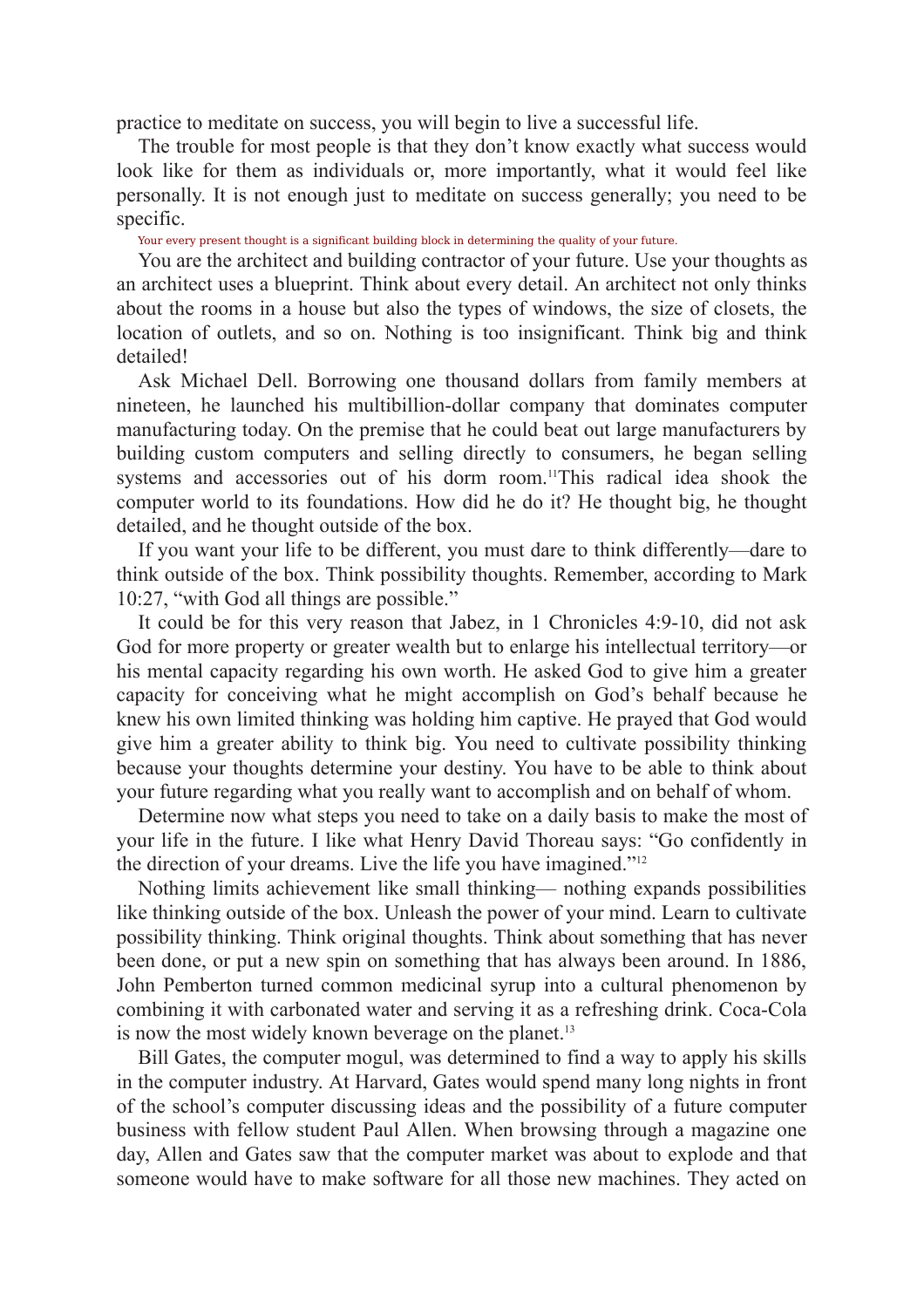this hunch and worked on a program they thought had promise. Within the year, Bill Gates took a leave of absence from Harvard, and Microsoft was formed. <sup>14</sup>Sometimes you need to see with new eyes. The possibilities in your life change when your perspective changes. This is true vision.

Bill Gates was a visionary. He brought a fresh perspective to the world of computers. Vision connects you to your destiny and future. Helen Keller said, "The greatest tragedy in life is people who have sight but no vision." <sup>15</sup> You must see yourself doing more, gaining more, and being more. Vision is the ability to think progressively. A vision is a mental image of future possibilities. A friend of mine once told me that your feet will never take you where your mind has never been. Become the Christopher Columbus of your future. Columbus dared to lose sight of the known in order to experience the unknown. To conquer new territories you must have courage to lose sight of the shore. Dream big, then dare to wake up and accomplish it. Motivational speaker Robert J. Kriegel has said, "The shame in life is not to fail to reach your dream, but to fail to have a dream to reach."

### **THINK BEYOND WHERE YOU ARE**

If you want to progress in life, you have to think progressive thoughts. To do so, something new must replace the old. You have to think beyond where you are. Alexander Graham Bell thought beyond "The shame in the limitation of the dots and dashes life is n<sub>ot to foil</sub> of the Morse code and replaced the to reachyour telegraph with the innovation of the dream, but totelephone. Become a visionary—be fail to have a creative. Take the limits off your dream to reach.<sup>"</sup> mind! Think beyond where you are.

"The shame in life is not to fail to reach your dream, but to fail to have a dream to reach."

As the narrator announced at the beginning of every episode of the cult-classic *Star Trek,* "Boldly go where no man has gone before." Dare to become the trailblazer of your own life.

God is a creative God; therefore, we are creative beings. We are made in His image. As His son or daughter you can tap into the creative mind of God—the genius of God— and see what other people cannot see and hear what other people cannot hear. Follow the example of Jesus:

I tell you the truth, the Son can do nothing by himself; he can do only what he sees his Father doing, because whatever the Father does the Son also does. For the Father loves the Son and shows him all he does. Yes, to your amazement he will show him even greater things than these.

—John 5:19-20, niv

Jesus said that when other people were unable to see what was going on in heaven, He could. This is the challenge of creative thinking—as you open the spiritual channels of your mind, God can download divine, creative thoughts into your brain. Ask God to enlarge your capacity for thinking, to take the limits off.

God will not only grant you your prayerful requests, but He will also grant you your daily declarations. Just as Jabez altered his destiny by asking God to give him bigger thoughts, you can change yours, too. I challenge you to change your role from being a cheerleader to becoming a drum major. March to the beat of your own drum, to the rhythm of your individuality, and to the symphonic pulsating sounds of your unique destiny and purpose.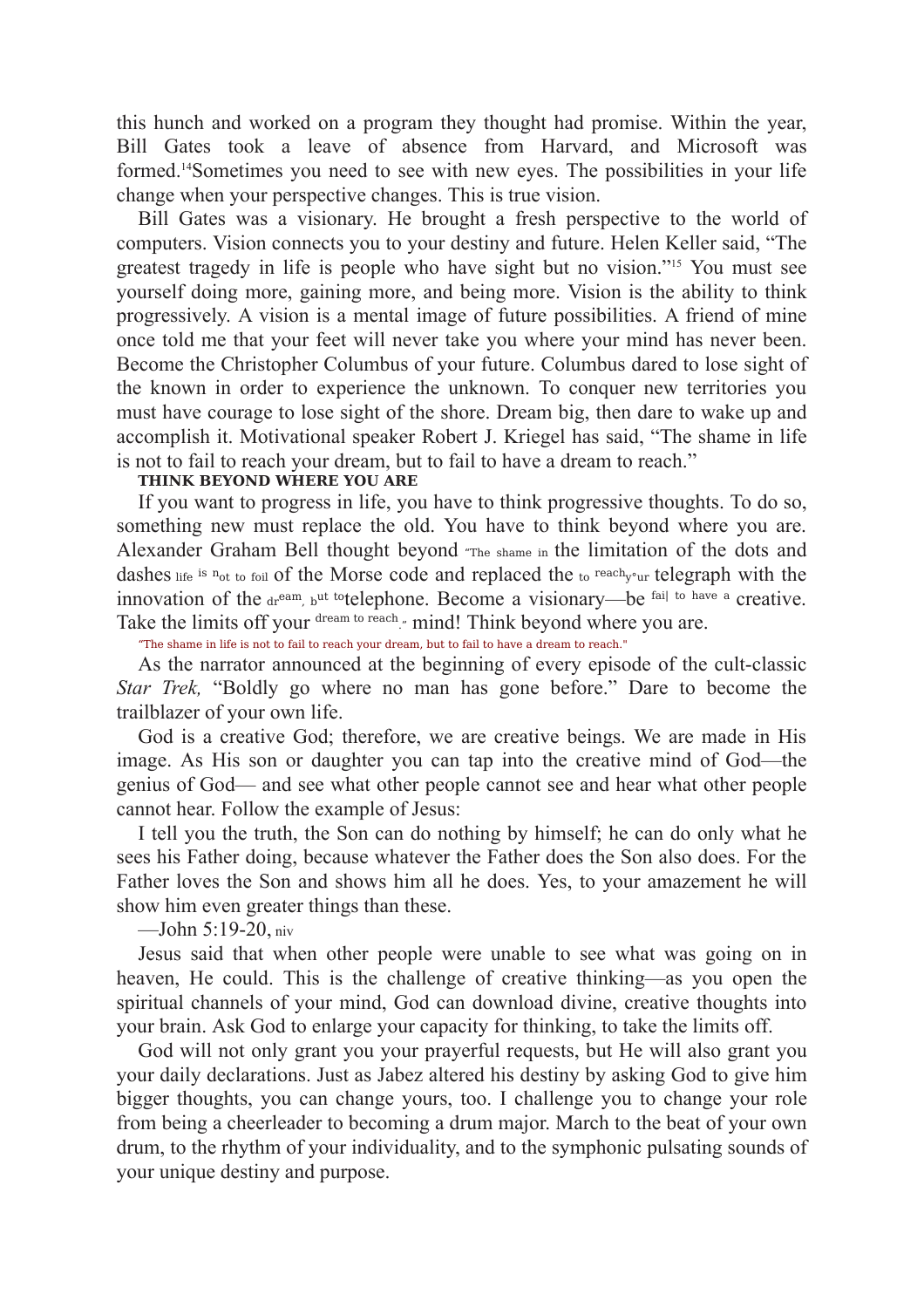### **DON'T UNDERESTIMATE THE POWER OF YOUR THOUGHTS**

Whatever your predominant focus is, that is what you permit to exist in your life. Jabez chose to focus on his future desires rather than his present circumstances. Many times people focus on the negative, and they live in a cycle of negativity. You have to choose to focus on the positive. You have to train your mind to think on whatever is honest, virtuous, and praiseworthy. (See Philippians 4:8.) Whatever is going wrong in your life is a result of your focus. If you don't like it, change your focus!

In Genesis 13:14-18, God taught Abraham something about focus. He told him to look at the territory He was giving him, walk the land in every direction, and visualize the expanse of his legacy. Then He said to him, "I will make your descendants as the dust of the earth; so that if a man could number the dust of the earth, then your descendants also could be numbered" (v. 16). What did God train him to do? He trained him to focus on bigger thoughts.

If you plan to change your future, do not focus on things or people or circumstances that are smaller than what you are hoping for. Your focus will either feed your faith or confirm your fears. Learn to think like Abraham. Think intentionally, generationally, and even globally. You can never think too big, too grand, or too great! I challenge you with the words of Daniel H. Burnham:

Make no little plans; they have no magic to stir men's blood and probably themselves will not be realized. Make big plans; aim high in hope and work, remembering that a noble, logical diagram once recorded will not die, but long after we are gone be a living thing, asserting itself with evergrowing insistence. 16

Learn to think strategically as Solomon did in establishing his kingdom after David's reign. Purposefully seek God's wisdom so that He can download specific timetables, goals, objectives, and resources into your mind. Listen to Solomon's prayer and how God responded as recorded in 2 Chronicles:

Solomon said to God . . . "Give me now wisdom and knowledge to go out and come in before this people, for who can govern this people of yours, which is so great?"

God answered Solomon, "Because this was in your heart, and you have not asked possessions, wealth, honor, or the life of those who hate you, and have not even asked long life, but have asked wisdom and knowledge for yourself that you may govern my people over whom I have made you king, wisdom and knowledge are granted to you.

I will also give you riches, possessions, and honor, such as none of the kings had who were before you, and none after you shall have the like."

### **CREATE A CREATIVE ENVIRONMENT**

—2 Chronicles 1:8, 10-12, Esv

One thing I do that helps me to think more strategically and wisely, and therefore to pray more effectively, is to be mindful about my environment. Your environment will impact your attitude, focus, faith, and the intentionality of your thoughts. If you are surrounded by clutter, noise, reminders of lack, and other problems, you will find it more difficult to think past those limiting issues. You have the power to create an inspirational environment around yourself.

I like beauty—anything that's beautiful, clean, and orderly automatically gives me inspiration. Some people like the quiet of nature or the stimulation of music or a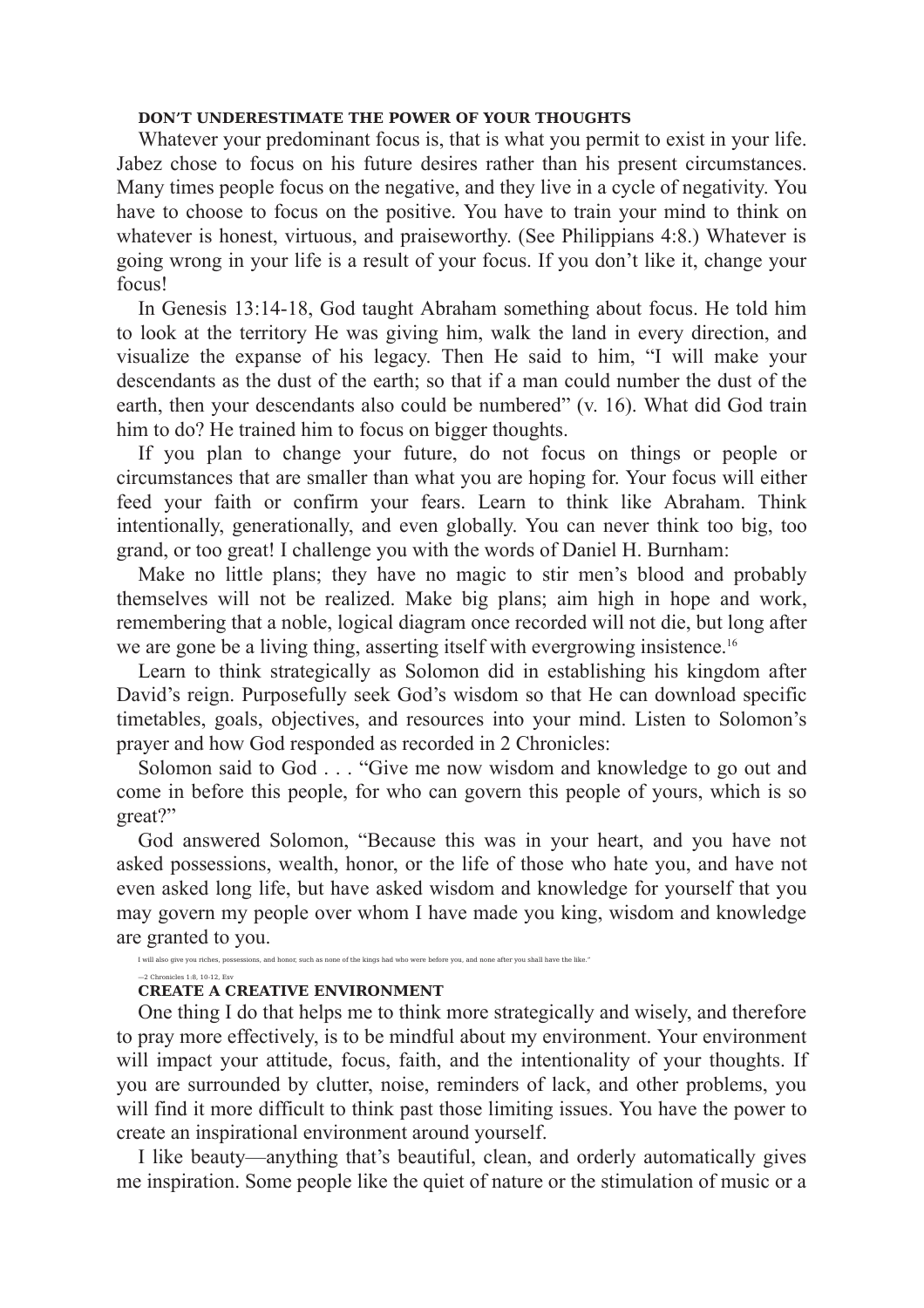bustling cafe. God gave man a myriad of inspirational environments to spur his creativity. Look for those particular environments that inspire thoughts of abundance on every level, and find a way to spend blocks of time in your most creative space.

Your success and prosperity hinge on what lies within your mind.

When you find that place, practice thinking "divergently," outside of the box, and see yourself taking some

risks. The biggest risk in life is not taking any risk at all! Prepare your mind to seek after and accept greater challenges. If you have trouble thinking outside of the box, then imagine creating a new one. Practice thinking like an entrepreneur, and become comfortable with thoughts of achievement and success—think and feel as if you already have what you desire. Create the feelings of success by pretending you are living the kind of life you have imagined until this practice affects the habits of your mind. Think in the present; think positively—see the thing that you want, the business you hope to accomplish, the person you plan to marry, and so on, as if you are already in possession of what you desire. Condition your mind to accept these thoughts, and you will draw these opportunities and experiences to yourself.

Your success and prosperity hinge on what lies within your mind. The first thing that you need to change is your thoughts about what God wants for you. He wants you to live a life of abundance. It is His desire to give you divine universal secrets to great success and prosperity. He holds the secret spiritual recipe for abundant living.

There are many people who may not be as spiritual as you are, but nevertheless they were able to tap into something great. Whether by accident or providence, they are living lives beyond their wildest dreams, and you can, too. You must say to yourself, until this one fact becomes your conviction, "God wants me to live in abundance!"

A world of possibilities is waiting to be released in your future.

Jesus said to him, "If you can believe, all things are possible to him who believes."

—Mark 9:23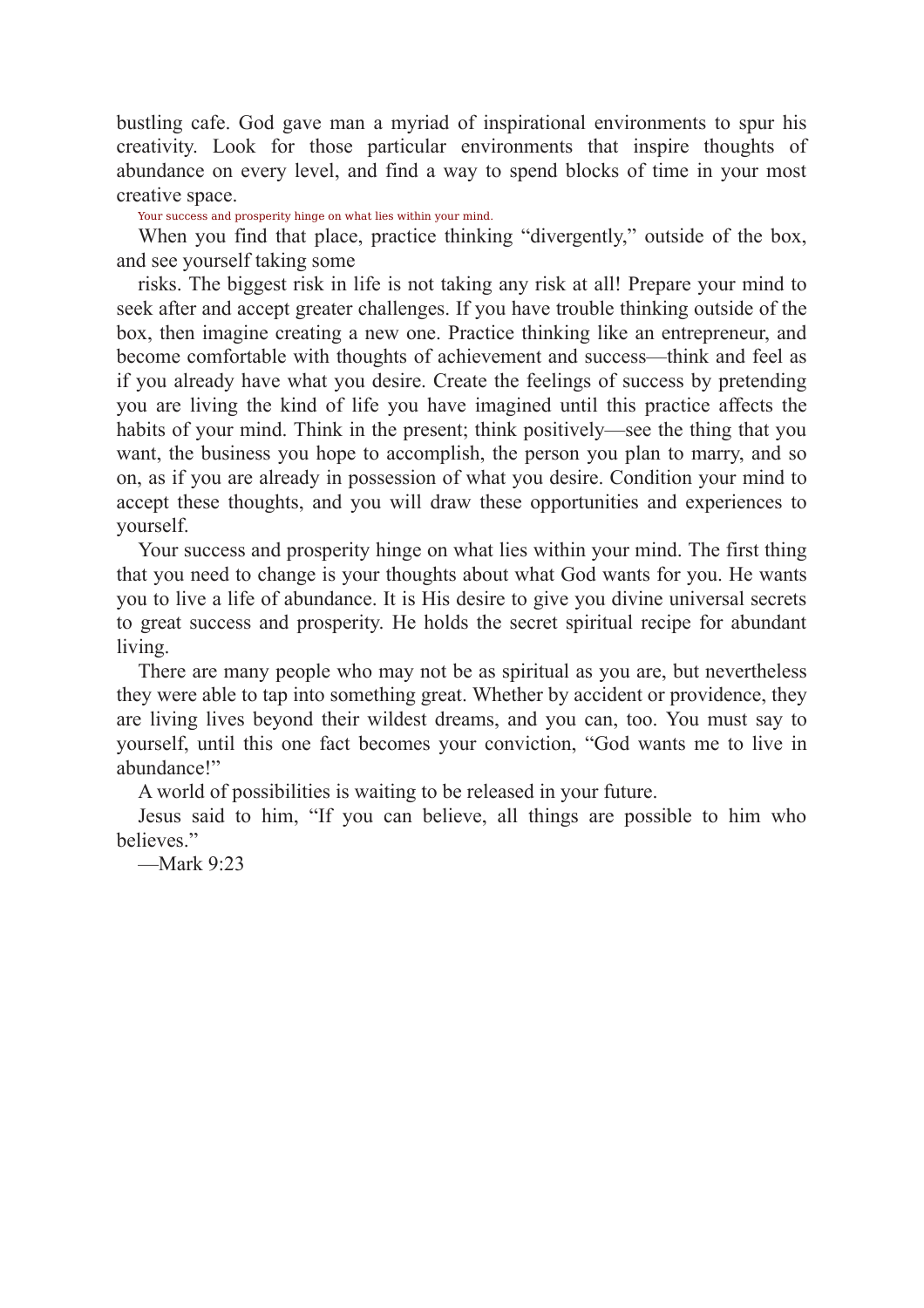# Chapter Three THE CREATIVE POWER OF SPOKEN WORDS

For those men who, sooner or later, are lucky enough to break away from the pack, the most intoxicating moment comes when they cease being bodies in other men's command and find that they control their own time, when they learn their own voice and authority. 1

## —Theodore White

CONSCIOUSLY CHOOSING YOUR WORDS IS LIKE putting together the right combination of bricks and mortar. Just as the great architects have taken raw materials to build skyscrapers and timeless monuments, your words are the raw materials that can form the life you are meant to live. Words carry great power, and Scripture is replete with principles that support the power of the tongue. Job 22:28 states:

You will also declare a thing,

And it will be established for you;

So light will shine on your ways.

This scripture refers to your royal anointing—the favor God has poured over you because you belong to Him. It reminds me of the story when Samuel went to David and poured anointing oil over his head to signify he would be the next king of Israel. Samuel didn't bring him a crown, but he anointed him with oil—a symbol of the Holy Spirit and God's blessings and approval. It was many years later before David actually wore that crown, but from the moment he was anointed, he was already a king in God's eyes. Good things began to happen to him almost immediately because he started looking at his world through eyes of blessing rather than eyes of failure. Even as he overcame the lion and the bear, he knew he could overcome giants. And just as he took authority and overcame everything that threatened his ascent to the throne, you must take authority and overcome everything that threatens your ascent into the realm of success and prosperity.

A king does not beg and cry for anything. He does not have to. He declares something, and that thing is established. A king has the legal power to *decree*, which is an old English word for "legislate." He institutes, he confirms, he settles, he summons, he authorizes—that's what a king does.

Peter tells us we belong to "a royal priesthood" (1 Pet. 2:9). The word *royal* speaks of our kingly attributes as believers. Remember, Jesus is King of kings—He is the capital-"K" King, and we are the lowercase-"k" kings. You must manifest your royal anointing to decree blessings over your marriage, family, business, ministry, and every other realm of your life.

The whole universe is waiting for us to give it instruction. As the Bible says, "For the earnest expectation of the creation eagerly waits for the revealing of the sons of God" (Rom. 8:19). The whole universe waits in anticipation for the sons and daughters of God to manifest themselves and bring it back into alignment with God's original intent for them. Every word you speak is pregnant with regal, creative power.

You must manifest your royal anointing to decree blessings over your marriage, family, business, ministry, and every other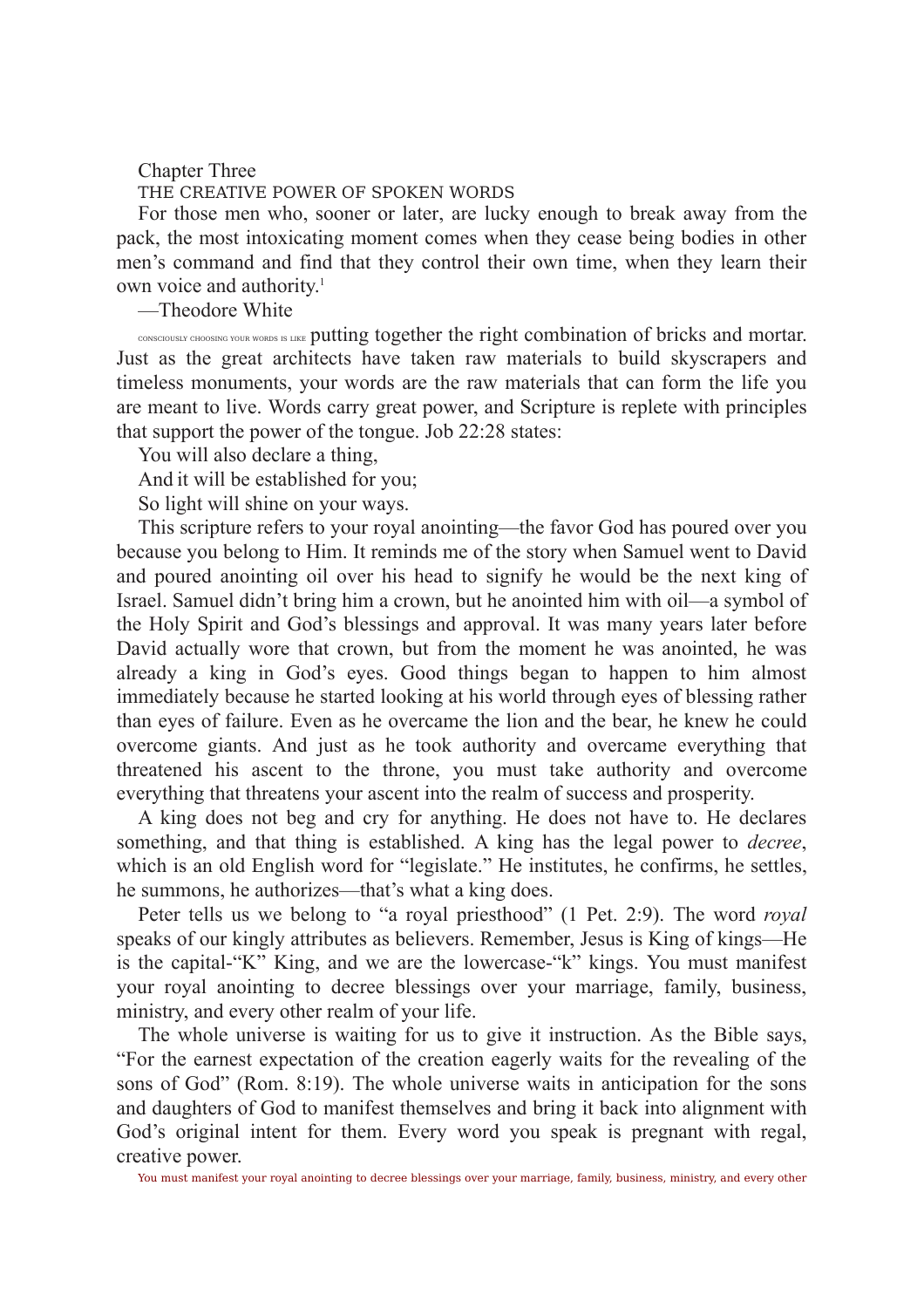#### realm of your life.

The first to illustrate this was God Himself. According to Hebrews 11:3, "The universe was created by the word of God, so that *what is seen was not made out of things that are visible*" (esv, emphasis added). Words are the "things" that this verse is referring to. Even though words are not visible, they are substantive entities that brought tangibility to the universe through the power of God.

In the first chapter of the Book of Genesis, we see at the beginning of each day of the creation story, "And God said, 'Let there be . . . '" God spoke out what He had seen in His mind as He had dreamed about creating the universe, and when He spoke, the earth, all the planets, the sun, moon, and stars, as well as every plant, animal, and humanity itself, appeared just as He had seen us all in His mind's eye. God spoke, and from seemingly "nothingness" came everything that exists in the physical universe.

### **A DEEPER UNDERSTANDING**

James, the brother of Jesus, explained how this is to work in our lives:

For we all stumble in many ways, and if anyone does not stumble in what he says, he is a perfect man, able also to bridle his whole body. If we put bits into the mouths of horses so that they obey us, we guide their whole bodies as well. Look at the ships also: though they are so large and are driven by strong winds, they are guided by a very small rudder wherever the will of the pilot directs. So also the tongue is a small member, yet it boasts of great things.

—James 3:2-5, esv

When a ship sets sail to cross the sea, the pilot plots out the course. Then he determines the times he will need to adjust the direction of the ship to follow the course he has set. He checks his calculations from time to time to ensure he is always headed in the right direction, and then he keeps the steering as steady as possible, heading toward his predetermined destination. Certainly along the way he may have to adjust the helm to go around storms, navigate currents, or avoid obstacles in the water, but he always steers with his focus more on where he is going than what he is going through. If he constantly changes the steering from one minute to the next, fixating on his present circumstances, the ship is more likely to go in circles than it is to arrive at the desired port of call.

For the pilot, the course is created first in his thoughts, communicated through the rudder, and then realized as the rest of the ship lines up with his intent. For us, our lives only arrive at our desired goals if we line up our thoughts, words, habits, and actions in a similar way. With this framework in mind, you can choose to live consciously and intentionally. Rather than letting the elements of your day dictate your destiny, you can take control of these elements and direct their course to a greater end.

You must take the time to consider carefully the course of your life. Where are you heading? What will it look like when you get there? Let your imagination take over. Spend time daydreaming about where you want to be in life. Read about it. Study that place. Write about it in your journal. Draw it. Paint it. Let your mind run free with the possibilities of what you can attain, what you can be, and what you can accomplish. Transform your imaginations into intentions. Act intentionally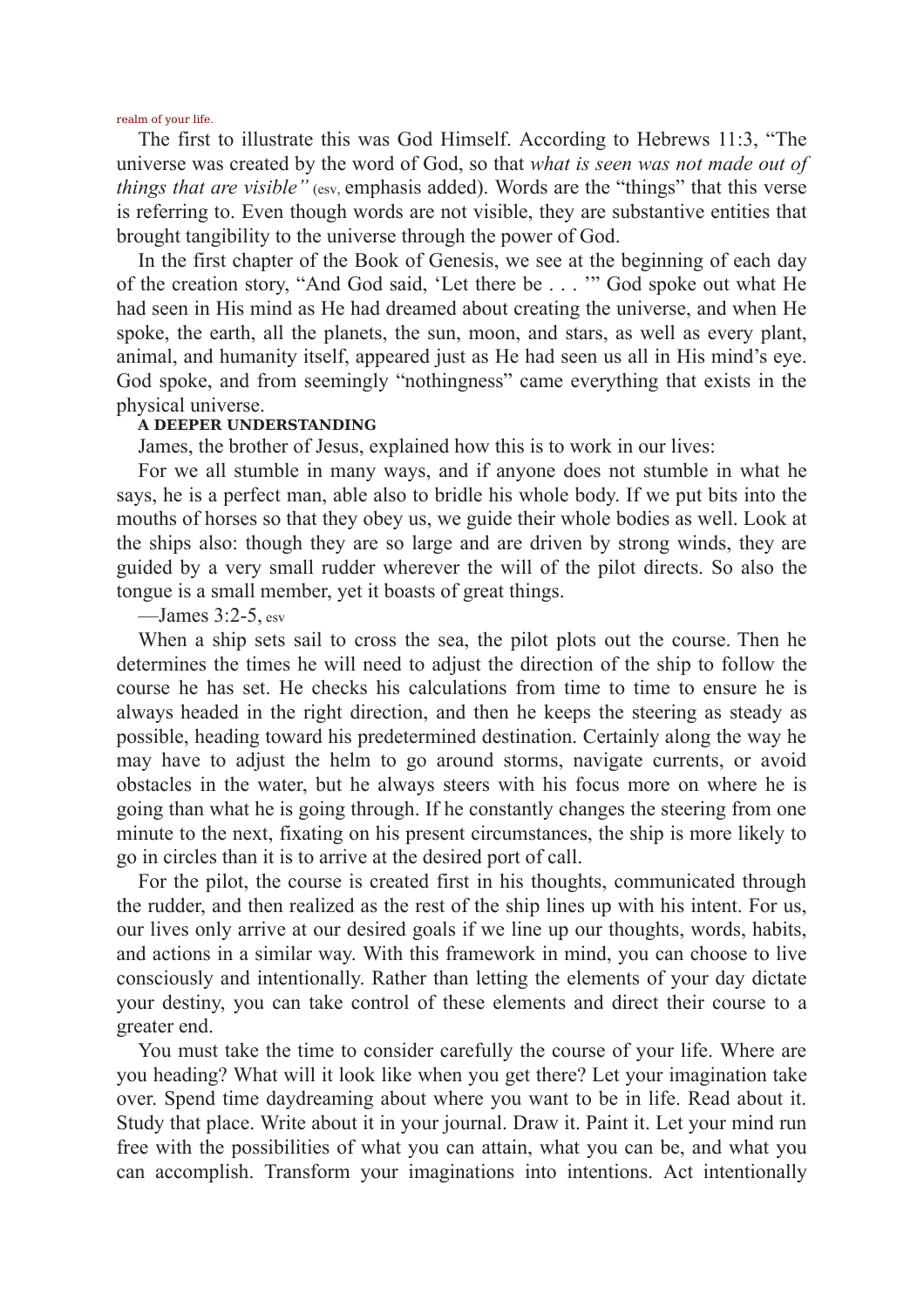rather than react unconsciously.

What will it take to get there? Are there skills you will need to acquire? Are there people who live in that place whom you can learn from? How did they get there? What paths did they take? Are there habits you should form that will keep you on course?

Now talk about it. Line up your mouth—the rudder of your life—with where you are going. Then keep it steady and on course.

What happens to a ship if you head it in one direction at one moment, and then turn it in the opposite direction in the next—and keep doing that over and over? Pretty simple—it goes nowhere. This is what happens when

people start speaking about the good things they are expecting to happen one minute and then spend the next half hour talking about all the negative things happening to them that are keeping them from getting there. They are turning their lives in circles. They line up their spoken words with where they want to go for a little while; then when they meet a storm along the way, all they do is talk about the bad weather and lose track of where they were headed in the first place. They forget that they have the power to turn their lives around in the storm or press on through it to the sunshine on the other side.

Even in the midst of what looks like catastrophe, keep speaking the blessing; keep the ship of your life on a steady course, and before you know it, the storm clouds will clear and you will have broken through your difficulty and left it far behind you.

They forget that the "Son" has never stopped shining on their lives, no matter how dark the clouds in the sky are.

Even in the midst of what looks like catastrophe, keep speaking the blessing; keep the ship of your life on a steady course, and before you know it, the storm clouds will clear and you will have broken through your difficulty and left it far behind you.

### **TELL YOUR TROUBLES WHERE TO GO**

Your every decree is pregnant with the power and potential to revolutionize your life. Psalm 2:7-8 indicates that God utilizes this prerogative and grants the same to His earthly ambassadors:

I will declare the decree:

The Lord has said to Me,

"You are My Son,

Today I have begotten You.

Ask of Me, and I will give You

The nations for your inheritance

And the ends of the earth for Your possession."

David used his right to decree and declare to turn the tides of Israel's unfavorable fate and to defeat their enemy Goliath. In 1 Samuel 17:46-51, David addresses his enemy with conviction and authority:

"This day the Lord will deliver you into my hand, and I will strike you and take your head from you.

And this day I will give the carcasses of the camp of the Philistines to the birds of the air and the wild beasts of the earth, that all the earth may know that there is a God in Israel. Then all this assembly shall know that the Lord does not save with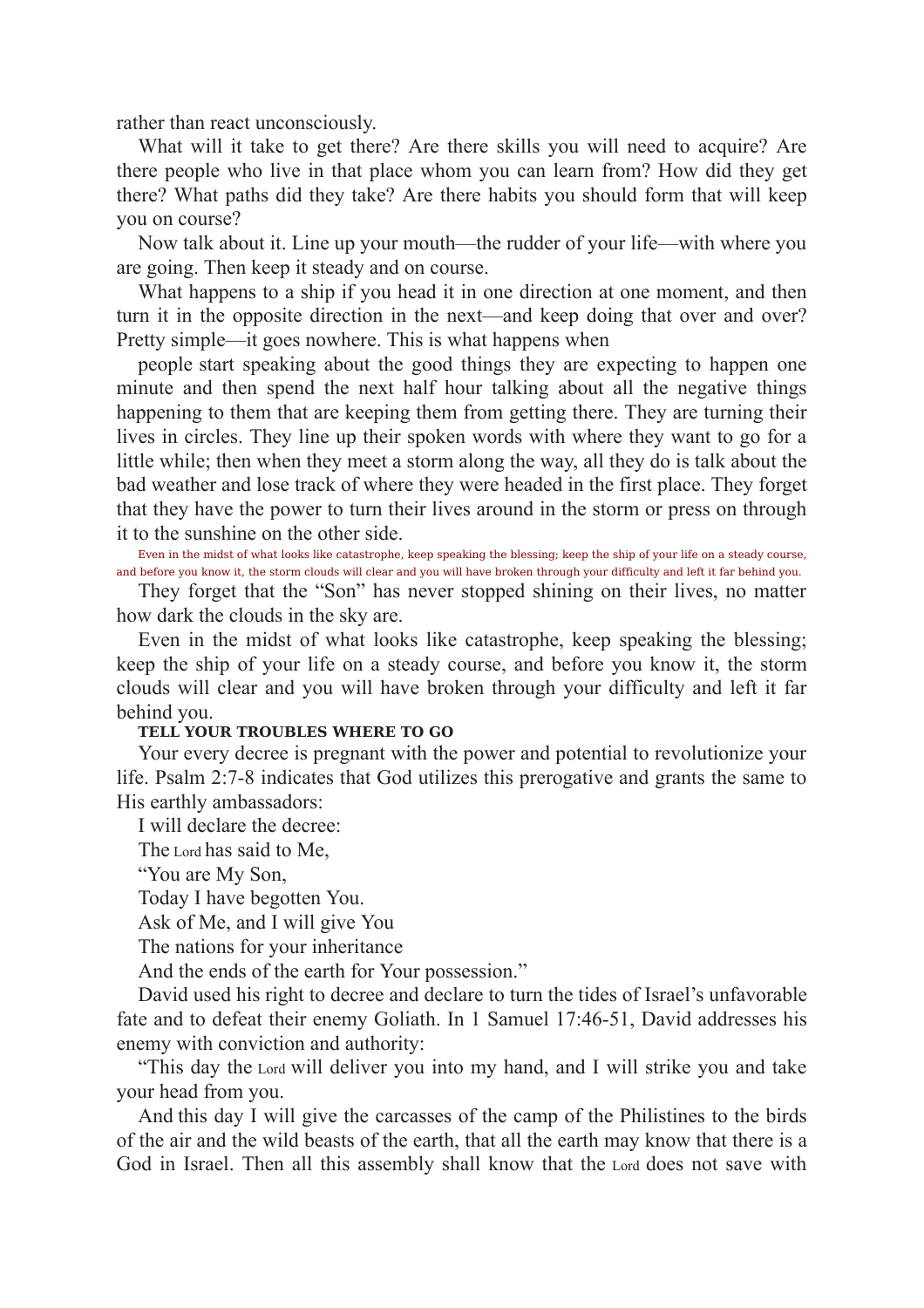sword and spear; for the battle is the Lord's, and He will give you into our hands."

So it was, when the Philistine arose and came and drew near to meet David, that David hurried and ran toward the army to meet the Philistine.

Then David put his hand in his bag and took out a stone; and he slung it and struck the Philistine in his forehead, so that the stone sank into his forehead, and he fell on his face to the earth. So David prevailed over the Philistine with a sling and a stone, and struck the Philistine and killed him. . . . David ran and stood over the Philistine, took his sword . . . out of its sheath . . . and cut off his head with it. And when the Philistines saw that their champion was dead, they fled.

Since the spirit realm is the causal realm, Goliath was dead long before he was struck by the stone and beheaded by the sword.

Remember, according to Proverbs 18:21, "Death and life are in the power of the tongue, and those who love it will eat its fruit." Choose to use your tongue to bring life and not death, to bless and not to curse—even when it comes to your "enemies." Learn the art of blessing, for in blessing a thing or a person, that thing or person must bless you: "Bless those who persecute you; bless and do not curse" (Rom. 12:14). When you bless, blessings will be drawn to you, or as Deuteronomy 28:2 says, "Blessings shall come upon you and overtake you." Conversely, in cursing a thing or a person, you draw curses upon yourself.

Again, as James said, "A double-minded man [is] unstable in all his ways" (James 1:8). What did he mean? A double-minded person is a person with conflicting thoughts—someone who holds two different opinions at the same time. That person is the pilot who steers his ship toward one port for a while, then reverses to steer it toward another in the opposite direction. "He . . . is like a wave of the sea driven and tossed by the wind" (v. 6). At one point your life is headed toward blessings because that is what you have spoken, and the next it is headed toward cursing because that is now what your mouth is proclaiming.

James again describes this pilot's plight later in his letter:

With it [the tongue] we bless our God and Father, and with it we curse men, who have been made in the similitude of God. Out of the same mouth proceed blessing and cursing. My brethren, these things ought not to be so.

—James 3:9-10

I am convinced that, because of ignorance, believers tend to live beneath the standard God has ordained for His children. We do not know that our daily declarations and decrees have the power to alter our destiny and change the quality of our lives. Proverbs 13:3 states that, "He who guards his mouth [watches what he says] preserves his life." Or again as James said, "If anyone does not stumble in word, he is a perfect [mature] man, able also to bridle the whole body" (James 3:2). If guarding your words causes you to keep your life and grow in maturity, imagine what happens when you do not guard your words.

Here is an example of someone whose mouth prevented him from tasting the blessing.

Then Elisha said, "Hear the word of the Lord. Thus says the Lord: 'Tomorrow about this time a seah of fine flour shall be sold for a shekel, and two seahs of barley for a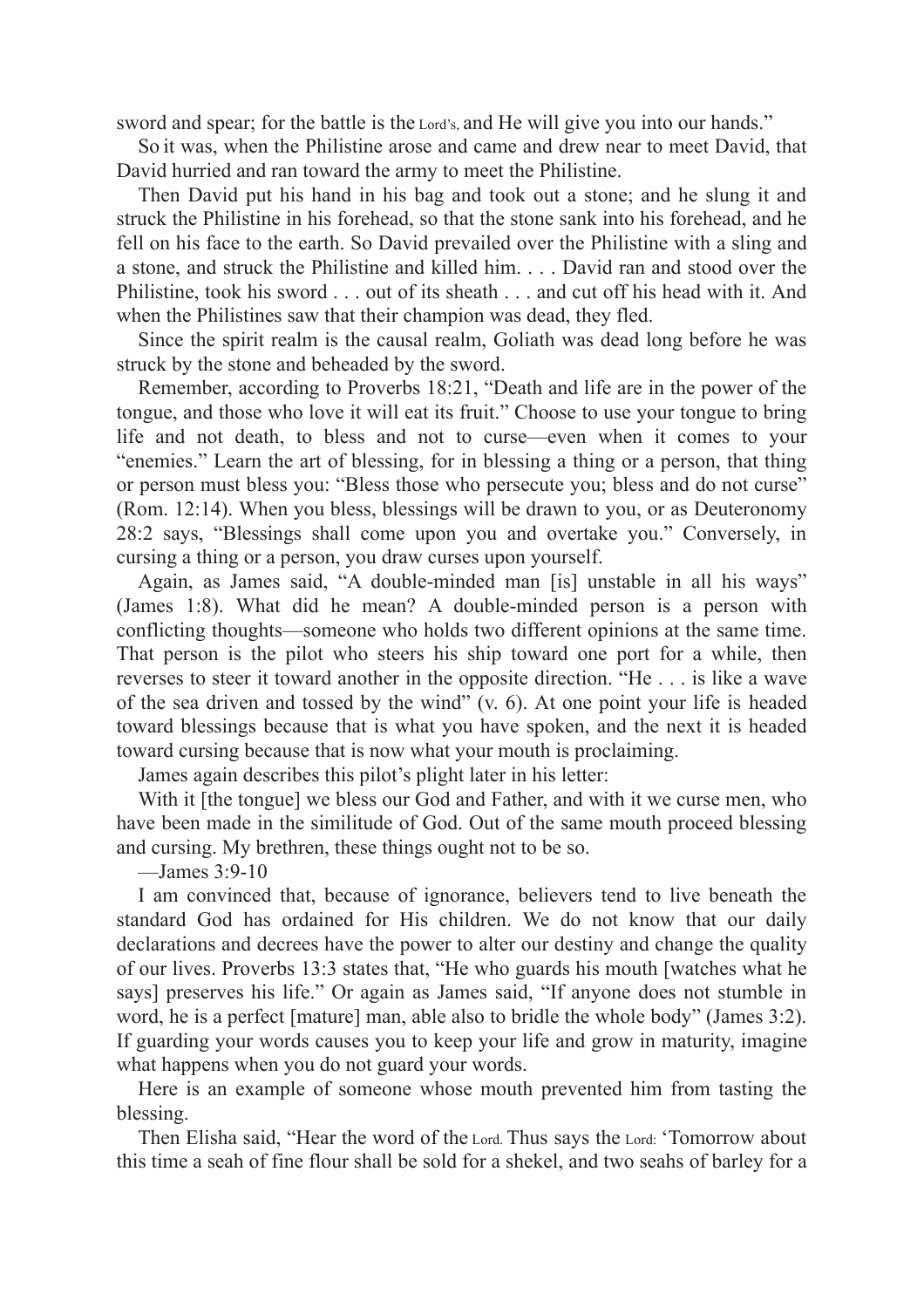shekel, at the gate of Samaria.'" So an officer on whose hand the king leaned answered the man of God and said, "Look, if the Lord would make windows in heaven [spiritual portals], could this thing be?" And he said, "In fact, you shall see it with your eyes, but you shall not eat of it."

Now there were four leprous men at the entrance of the gate; and they said to one another, "Why are we sitting here until we die? If we say, 'We will enter the city,' the famine is in the city, and we shall die there. And if we sit here, we die also.

Now therefore, come, let us surrender to the army of the Syrians. If they keep us alive, we shall live; and if they kill us, we shall but die." And they rose at twilight to go to the camp of the Syrians; and when they had come to the outskirts of the Syrian camp, to their surprise no one was there. . . . They went into one tent and ate and drank, and carried from it silver and gold and clothing, and went and hid them; then they came back and entered another tent, and carried some from there also, and went and hid it.

Then they said to one another, "We are not doing what is right. This day is a day of good news, and we remain silent. If we wait until morning light, some punishment will come upon us. Now therefore, come, let us go and tell the king's household." So they went and called to the gatekeepers of the city, and told them, saying, "We went to the Syrian camp, and surprisingly no one was there, not a human sound—only horses and donkeys tied, and the tents intact." And the gatekeepers called out, and they told it to the king's household inside. . . .

Now the king had appointed the officer on whose hand he leaned to have charge of the gate. But the people trampled him in the gate, and he died, just as the man of God had said, who spoke when the king came down to him. So it happened just as the man of God had spoken to the king, saying, "Two seahs of barley for a shekel, and a seah of fine flour for a shekel, shall be sold tomorrow about this time in the gate of Samaria."

—2 Kings 7:1-5, 8-11, 17-18

The prophet Elisha spoke the blessing of God into manifestation. It took one prophetic declaration to change the economic landscape of an entire nation. The officer who influenced the king met divine declaration with skepticism and unbelief. His words literally aborted the blessing of God for him and caused him instead to lose his life. This man died because he refused to agree with the plan of God and scoffed at the methodology of a blessing. However, four lepers, who weren't even in close proximity to the declaration, prospered by it. They experienced a supernatural supply because of a prophetic explosion that opened the windows of heaven.

### **SPEAK OUT YOUR BLESSINGS**

Hosea 8:7 states, "They sow the wind and reap the whirlwind" (niv). This demonstrates the powerful nature of words. Whatever you sow will come back to you multiplied.

Place your hand directly in front of your mouth and declare aloud, "I am blessed, all of my needs are met, and I have more than enough for myself, my household, and extra left over to give to others."

Did you feel the power of those words coming forth out of your mouth like a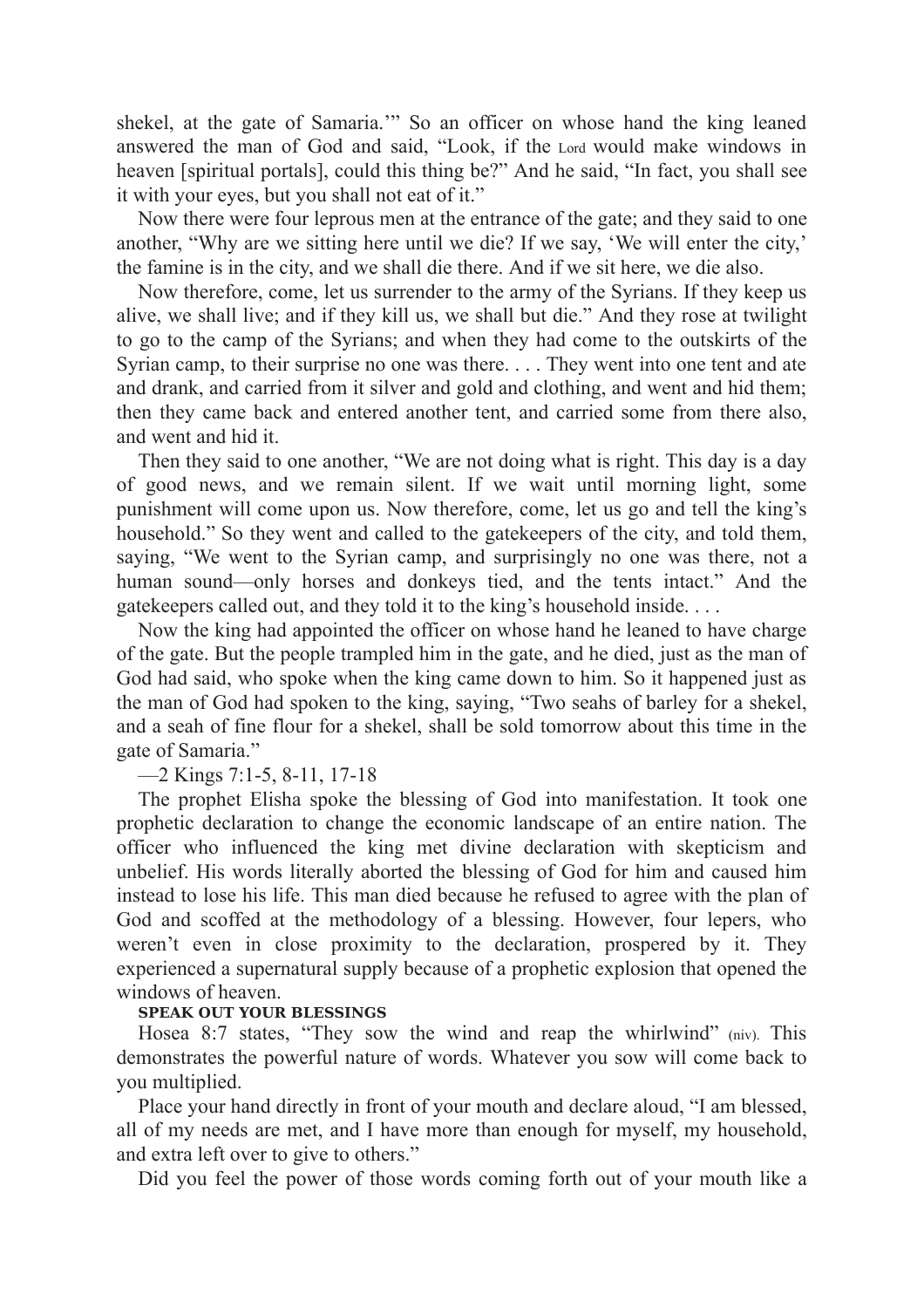breeze? Those same words will come back to you, manifested with hurricane force, blowing into your life abundance and blessings or lack and calamity depending on what you spoke out.

Choose to steer your life into blessings by filling the atmosphere around you with words of faith and victory.

Do not be deceived, God is not mocked; for whatever a man sows, that he will also reap. For he who sows to his flesh will of the flesh reap corruption, but he who sows to the Spirit will of the Spirit reap everlasting life.

—Galatians 6:7-8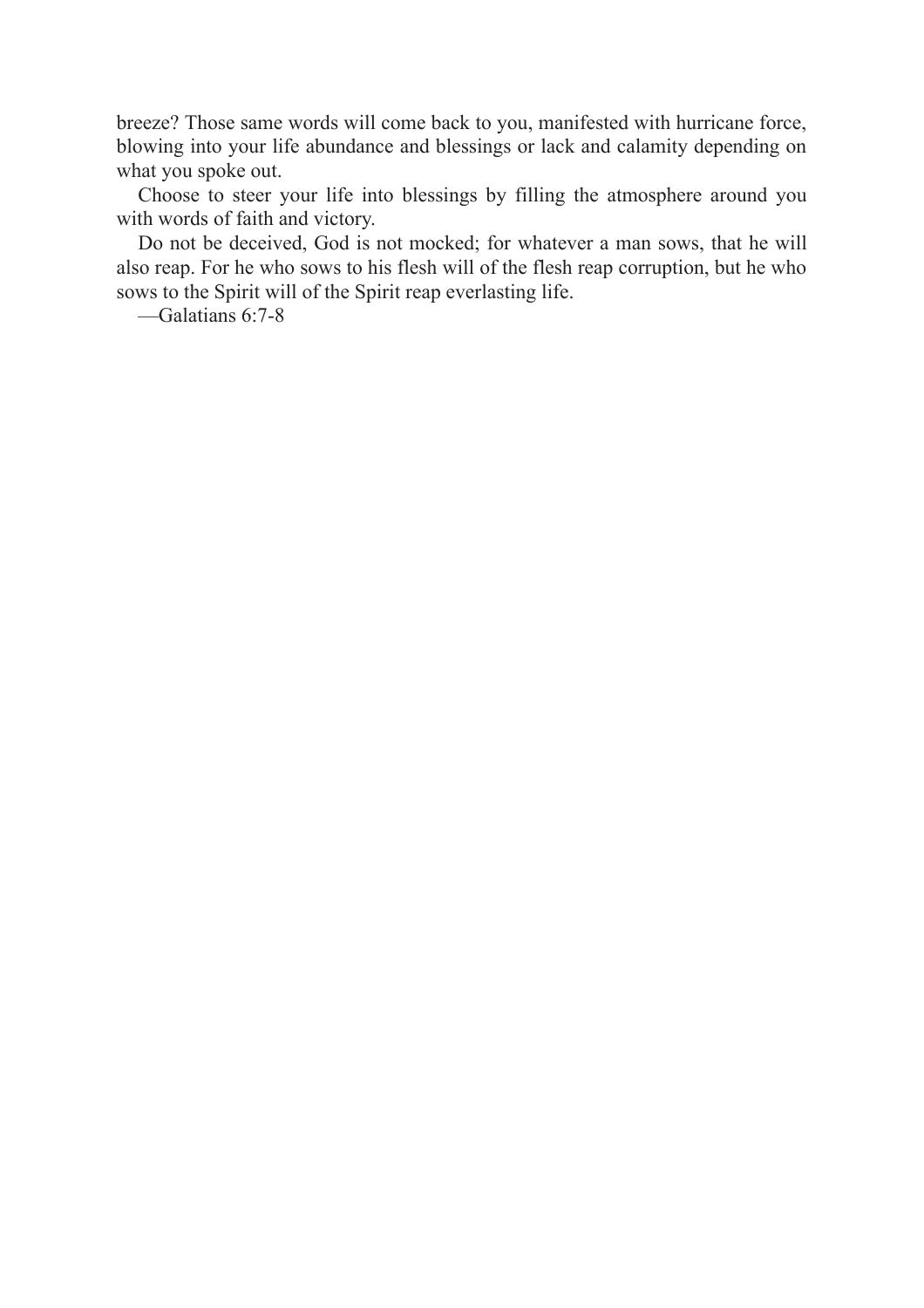Chapter Four WHAT HAVE YOU PUT IN THE ATMOSPHERE? I am the sum total of what I have been confessing through the years.  $1$ 

—Joel Osteen

—Joshua 6:26

W<sub>ORDS RELEASED INTO THE ATMOSPHERE DO</sub> not disappear and dissipate. They have no geographical limitations. Words have power, presence, and prophetic implications. They create a magnetic force that pulls the manifestation of what you speak—good or bad, blessing or cursing—from other realms, regions, and dimensions. They are suspended and incubated in the realm of the spirit awaiting the correct time and optimum condition for manifestation.

Joshua released just such a declaration after the conquest of Jericho. He said:

Cursed be the man before the Lord who rises up and builds this city Jericho; he shall lay its foundation with his firstborn, and with his youngest he shall set up its gates.

These words hung in the atmosphere for approximately six hundred years without anything happening in Jericho. Then 1 Kings 16:34 tells the rest of the story:

In his days Hiel of Bethel built Jericho. He laid its foundation with Abiram his firstborn, and with his youngest son Segub he set up its gates, according to the word of the Lord, which He had spoken through Joshua the son of Nun.

Did you get that? The death of Hiel's firstborn and youngest occurred as a result of words released out of the mouth of Joshua and of the corresponding action of Hiel.

Again, in the Book of Numbers (a story we have already touched on briefly) the children of Israel wandered in the wilderness for forty years and died, not because they were lost, but because they legislated their wandering exile with their own mouths. Because of their capricious, negative, and ungrateful chatter, they ignorantly altered their destiny from a journey that should have lasted approximately a fortnight to one of forty years. Was this fate of the devil, the original plan of God, or their own doing? Scripture clearly reveals that the fortyyear wilderness journey occurred as a result of their own ensnaring words:

All the children of Israel complained against Moses and Aaron, and the whole congregation said to them, "If only we had died in the land of Egypt! Or if only we had died in this wilderness!

Why has the Lord brought us to this land to fall by the sword, that our wives and children should become victims? Would it not be better for us to return to Egypt?" . . .

But Joshua the son of Nun and Caleb the son of Jephunneh, who were among those who had spied out the land, tore their clothes; and they spoke to all the congregation of the children of Israel, saying: "The land we passed through to spy out is an exceedingly good land. If the Lord delights in us, then He will bring us into this land and give it to us, 'a land which flows with milk and honey.'

Only do not rebel against the Lord, nor fear the people of the land, for they are our bread; their protection has departed from them, and the Lord is with us. Do not fear them." And all the congregation said to stone them with stones. Now the glory of the Lord appeared in the tabernacle of meeting before all the children of Israel.

Then the Lord said to Moses: "How long will these people reject Me? And how long will they not believe Me, with all the signs which I have performed among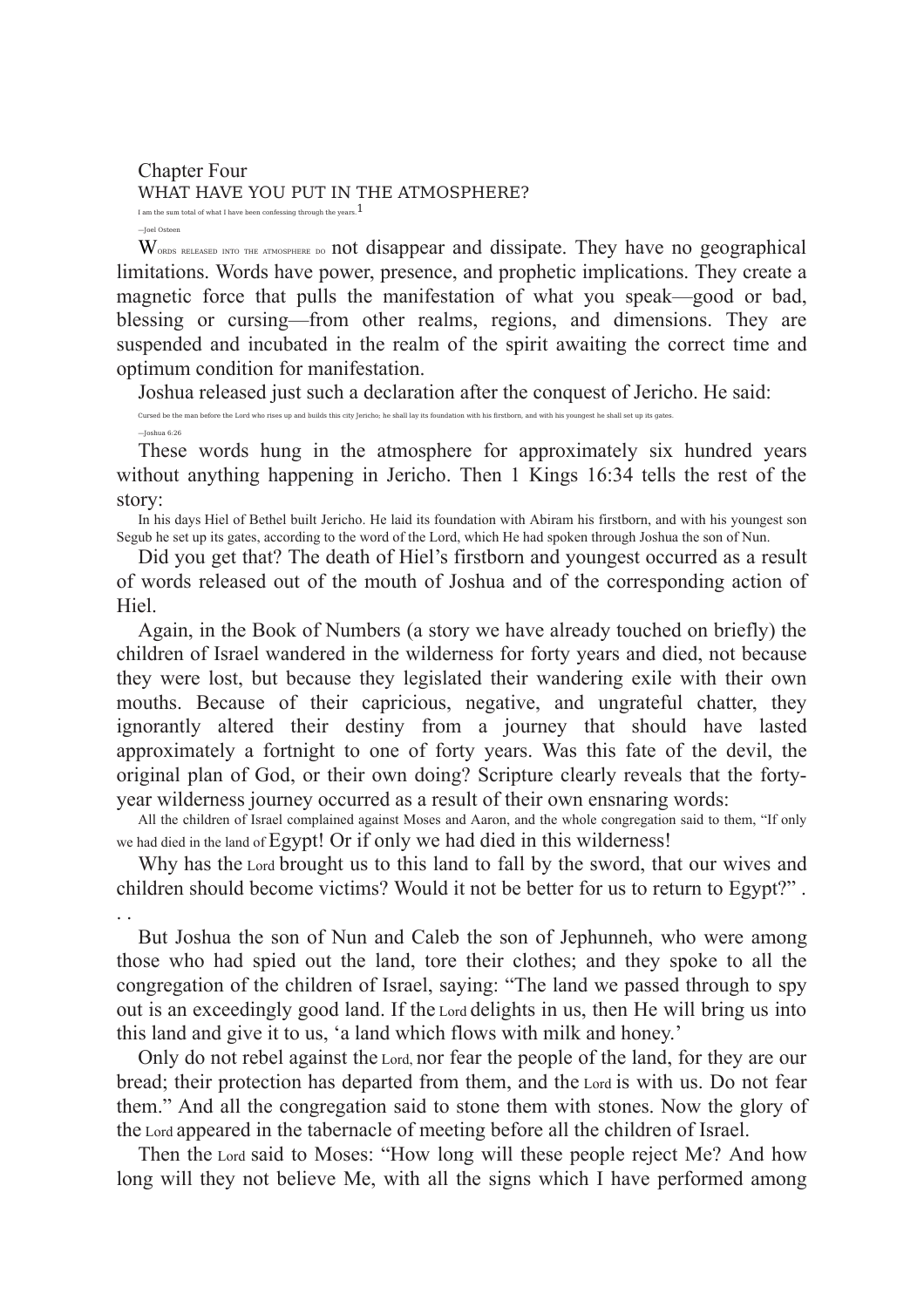them?"

—Numbers 14:2-3, 6-11

God had spoken good things over the people of Israel and promised to give them the land of Canaan for their inheritance. However, they trusted more in their own fears than in God. They trusted more in the comfort of slavery than in the hope of living as kings and priests. Though God had promised them their own land, they undid His promises not only with their lack of faith but also with the words they spoke.

In fact, while they were camping on the banks of the Jordan, looking into Canaan with their knees knocking together in cowardice, those in Canaan were looking at them with trepidations of their own. Forty years later, when Joshua and Caleb returned with the new generation of Israelites to collect on God's promise to them, they heard what the Canaanites had been saying of them when they had first spied out that land. As Rahab of Jericho told the spies:

Words have power, presence, and prophetic implications.

I know that the  $Lord$  has given you the land, that the terror of you has fallen on us, and that all the inhabitants of the land are fainthearted because of you. For we have heard how the  $Lord$  dried up the water of the Red Sea for you when you came out of Egypt, and what you did to the two kings of the Amorites who were on the other side of the Jordan, Sihon and Og, whom you utterly destroyed. And as soon as we heard these things, our hearts melted; neither did there remain any more courage in any One because of you, for the Lord your God, He is God in heaven above and on earth beneath.

—Joshua 2:9-11

While the Israelites were calling those in Canaan "giants," the hearts of those "giants" were melting in fear of the Israelites! Instead of listening to Joshua and Caleb, whose words filled the atmosphere with faith, they chose instead to suck all hope from their surroundings by listening instead to the other ten spies who spoke only of their inability and the greatness of their enemies. They even tried to repent when they realized what they had done and decided to try to obey God in taking the land, but it was too late—their own words had already undone them.

"As I live," says the Lord, "just as you have spoken in My hearing, so I will do to you: The carcasses of you who have complained against Me shall fall in this wilderness, all of you who were numbered, according to your entire number, from twenty years old and above. Except for Caleb the son of Jephunneh and Joshua the son of Nun, you shall by no means enter the land which I swore I would make you dwell in. But your little ones, whom you said would be victims, I will bring in, and they shall know the land which you have despised. . . . "

Then Moses told these words to all the children of Israel, and the people mourned greatly. And they rose early in the morning and went up to the top of the mountain, saying, "Here we are, and we will go up to the place which the Lord has promised, for we have sinned!" And Moses said, "Now why do you transgress the command of the Lord?

For this will not succeed. Do not go up, lest you be defeated by your enemies, for the Lord is not among you. For the Amalekites and the Canaan-ites are there before you, and you shall fall by the sword; because you have turned away from the Lord, the Lord will not be with you." But they presumed to go up to the mountaintop. Nevertheless, neither the ark of the covenant of the Lord nor Moses departed from the camp. Then the Amalekites and the Canaanites who dwelt in that mountain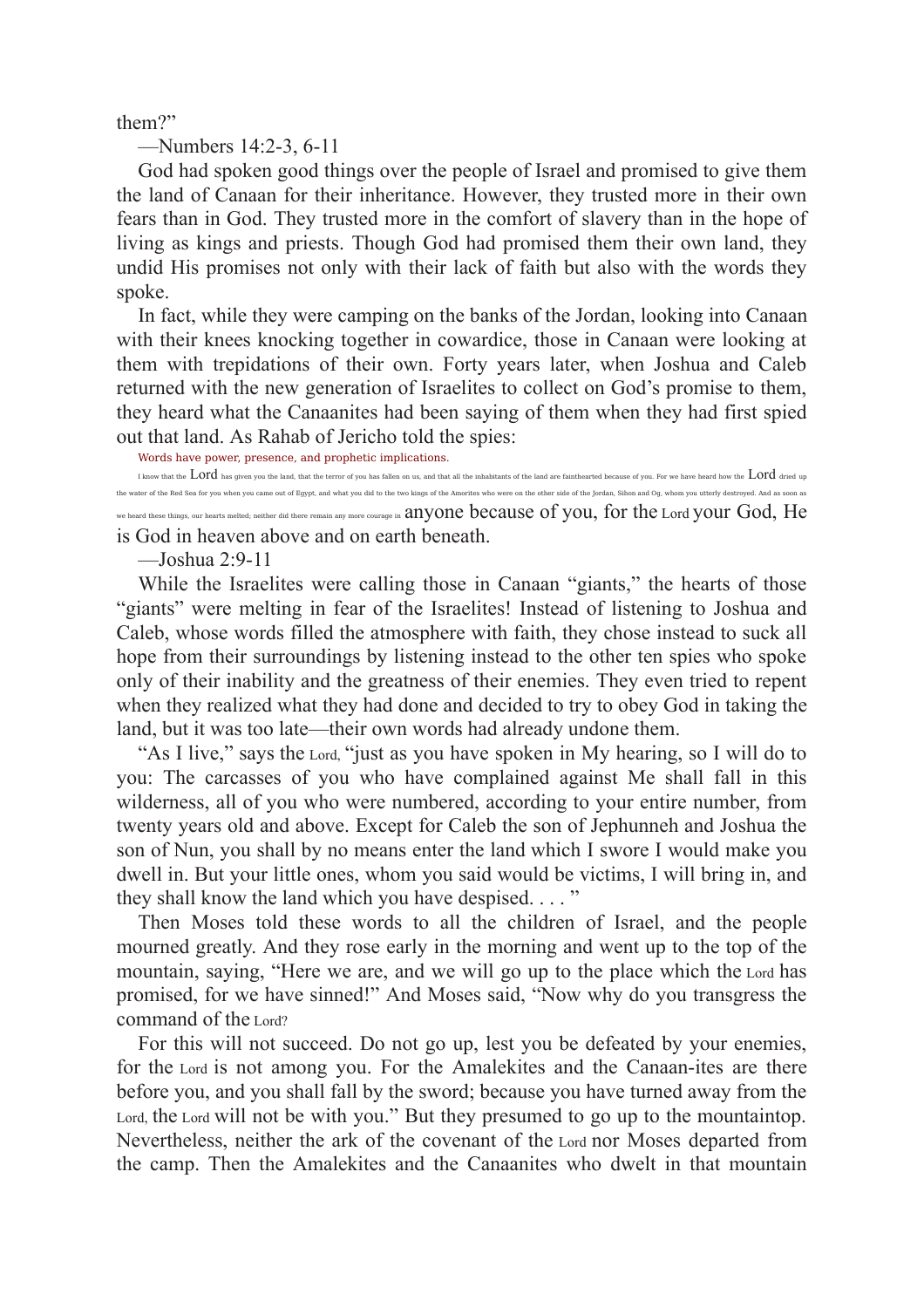came down and attacked them, and drove them back as far as Hormah.

—Numbers 14:28-31, 39-45

Even though they were acting on God's word to them, they filled the atmosphere with their own fear and defeat rather than faith and victory. What they received was not according to God's promises but according to what they filled the atmosphere with. They steered their lives into a port of fear and failure, dropped anchor there and then they were surprised that the water was filled with nothing but sharks. They snatched defeat right out of the mouth of victory.

Just like these Israelites, are you getting exactly what you have always been asking for?

## **WORDS WORTH AGREEING WITH**

When you read one of God's promises to you in the Bible, what is your first thought? Do you think, "Oh, it will be wonderful to have that someday in heaven," or "What a wonderful promise! Of course, that is not for someone as miserable as me." Or do you think, "Praise God! If He says that I should have that, then nothing can stop His blessing from manifesting in my life!"

Come into agreement with what God has already said in His Word about you and your situation. You have to get God's Word on it. Then fill your atmosphere with His promises on the matter.

Unfortunately, too many pick the first two. Just like the Israelites standing on the bank of the Jordan looking at what was promised them, we too often choose to give up before the battle even begins.

Did you know that some of the greatest Christians of all times were lawyers? Now, we tend to make fun of lawyers and politicians in our culture today, but throughout history, lawyers have revealed some of the greatest things about God we have ever known. Moses was "the lawgiver," and the apostle Paul was a Pharisee. (The Pharisees were a group who studied the Word of God as the law book on which to govern society.) Martin Luther of the Reformation began his career by entering law school, as did the great revivalist Charles Finney. What made them so powerful? They read their Bibles as lawyers would when studying to prepare a case, and they put more faith in God keeping His Word than they did in any earthly laws or political promises. Then they took those words and charged the atmosphere around them with biblical truth. They changed their worlds through what they spoke.

Look what happened when Ezekiel took God at His Word and spoke it into a dead atmosphere:

The hand of the Lord came upon me and brought me out in the Spirit of the Lord, and set me down in the midst of the valley; and it was full of bones.

Then He caused me to pass by them all around, and behold, there were very many in the open valley; and indeed they were very dry. And He said to me, "Son of man, can these bones live?" So I answered, "O Lord God, You know." Again He said to me, "Prophesy to these bones, and say to them, 'O dry bones, hear the word of the Lord! Thus says the Lord God to these bones: "Surely I will cause breath to enter into you, and you shall live. I will put sinews on you and bring flesh upon you, cover you with skin and put breath in you; and you shall live. Then you shall know that I am the Lord.""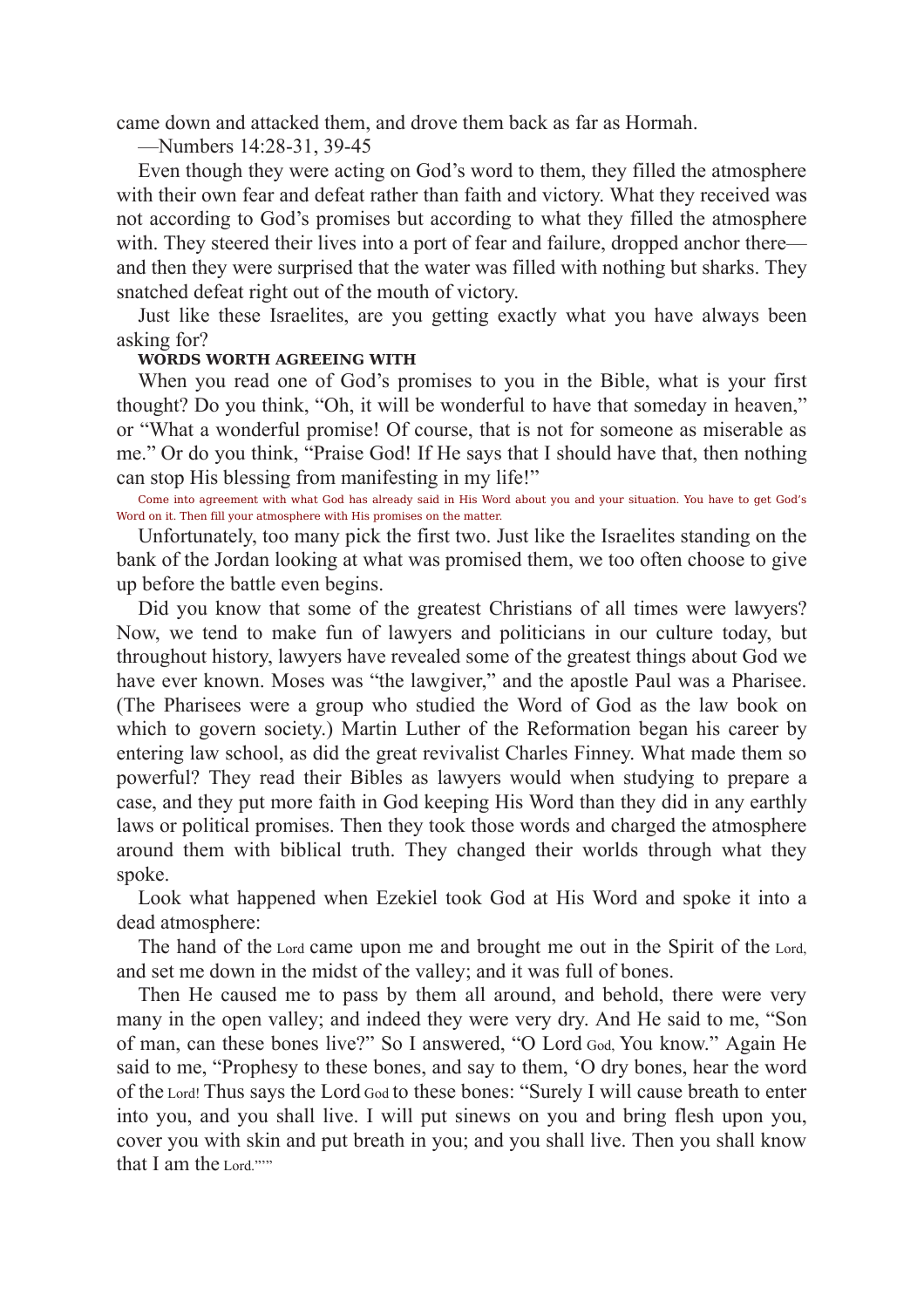So I prophesied as I was commanded; and as I prophesied, there was a noise, and suddenly a rattling; and the bones came together, bone to bone. Indeed, as I looked, the sinews and the flesh came upon them, and the skin covered them over; but there was no breath in them. Then He said to me, "Prophesy to the breath, prophesy, son of man, and say to the breath, 'Thus says the Lord God: "Come from the four winds, O breath, and breathe on these slain, that they may live."'" So I prophesied as He commanded me, and breath came into them, and they lived, and stood upon their feet, an exceedingly great army.

Then He said to me, "Son of man, these bones are the whole house of Israel. They indeed say, 'Our bones are dry, our hope is lost, and we ourselves are cut off!' Therefore prophesy and say to them, 'Thus says the Lord God: "Behold, O My people, I will open your graves and cause you to come up from your graves, and bring you into the land of Israel. Then you shall know that I am the Lord, when I have opened your graves, O My people, and brought you up from your graves. I will put My Spirit in you, and you shall live, and I will place you in your own land. Then you shall know that I, the Lord, have spoken it and performed it," says the Lord."

—Ezekiel 37:1-14

When you read the Bible, you need to take God's Word personally. His promises are for His people, and if you have given your life to Him as your Lord and Savior, then that means YOU. Speak life into your dead areas— you'll be amazed at what God's words in your mouth will do for you.

If God has said it, then that should settle it for us.

### **THE BATTLE BELONGS TO THE LORD**

Second Chronicles, chapter 20, tells the story of King Jehoshaphat as Israel faced invasion from a coalition of nations lead by the Moabites and the Ammonites:

Some came and told Jehoshaphat, saying, "A great multitude is coming against you from beyond the sea, from Syria; and they are in Hazazon Tamar" (which is En Gedi). And Jehoshaphat feared, and set himself to seek the Lord, and proclaimed a fast throughout all Judah. . . .

Then Jehoshaphat stood in the assembly of Judah and Jerusalem, in the house of the Lord, before the new court, and said: "O Lord God of our fathers, are You not God in heaven, and do You not rule over all the kingdoms of the nations, and in Your hand is there not power and might, so that no one is able to withstand You? . . . O our God, will You not judge them? For we have no power against this great multitude that is coming against us; nor do we know what to do, but our eyes are upon You." . . .

Then the Spirit of the Lord came upon Jahaziel. . . . And he said, "Listen, all you of Judah and you inhabitants of Jerusalem, and you, King Jehoshaphat! Thus says the Lord to you: 'Do not be afraid nor dismayed because of this great multitude, for the battle is not yours, but God's... You will not need to fight in this battle. Position yourselves, stand still and see the salvation of the Lord, who is with you, O Judah and Jerusalem!' Do not fear or be dismayed; tomorrow go out against them, for the Lord is with you." . . .

So they rose early in the morning and went out into the Wilderness of Tekoa; and as they went out, Jehoshaphat stood and said, "Hear me, O Judah and you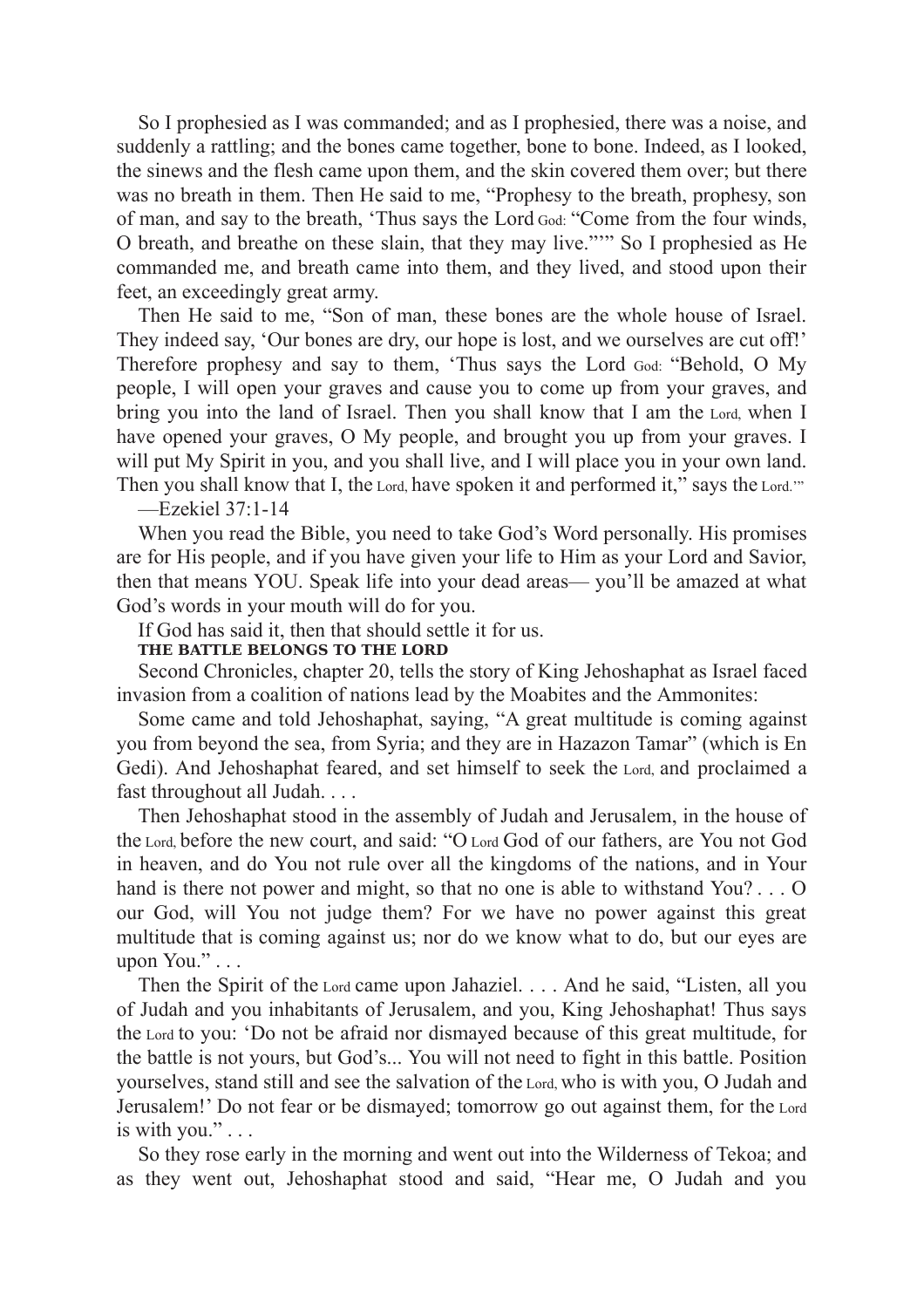inhabitants of Jerusalem: Believe in the Lord your God [come into agreement with what God is saying], and you shall be established [to be upheld, nourished, settled and able to stand firm]; believe [come into agreement with what the prophets are saying—because with God, nothing is impossible] His prophets, and you shall prosper [prevail, succeed, advance, progress, and overcome]." And when he had consulted with the people, he appointed those who should sing to the Lord, and who should praise the beauty of holiness, as they went out before the army and were saying: "Praise the Lord, for His mercy endures forever."

Now when they began to sing and to praise, the Lord set ambushes against the people of Ammon, Moab, and Mount Seir, who had come against Judah; and they were defeated.

—2 Chronicles 20:2-3, 5-6, 12, 14-15, 20-22

Rather than fear, Jehoshaphat got God's plan and put it into action. He took God at His word that the battle was His. Then they celebrated God's salvation before they even saw it. They filled their atmosphere with praise and worship, charging the air with God's power and provision, and by the time they saw their enemies, they were already defeated.

Come into agreement with what God has already said in His Word about you and your situation. You have to get God's Word on it. Then fill your atmosphere with His promises on the matter.

Let us hold fast the confession of our hope without wavering, for He who promised is faithful.

—Hebrews 10:23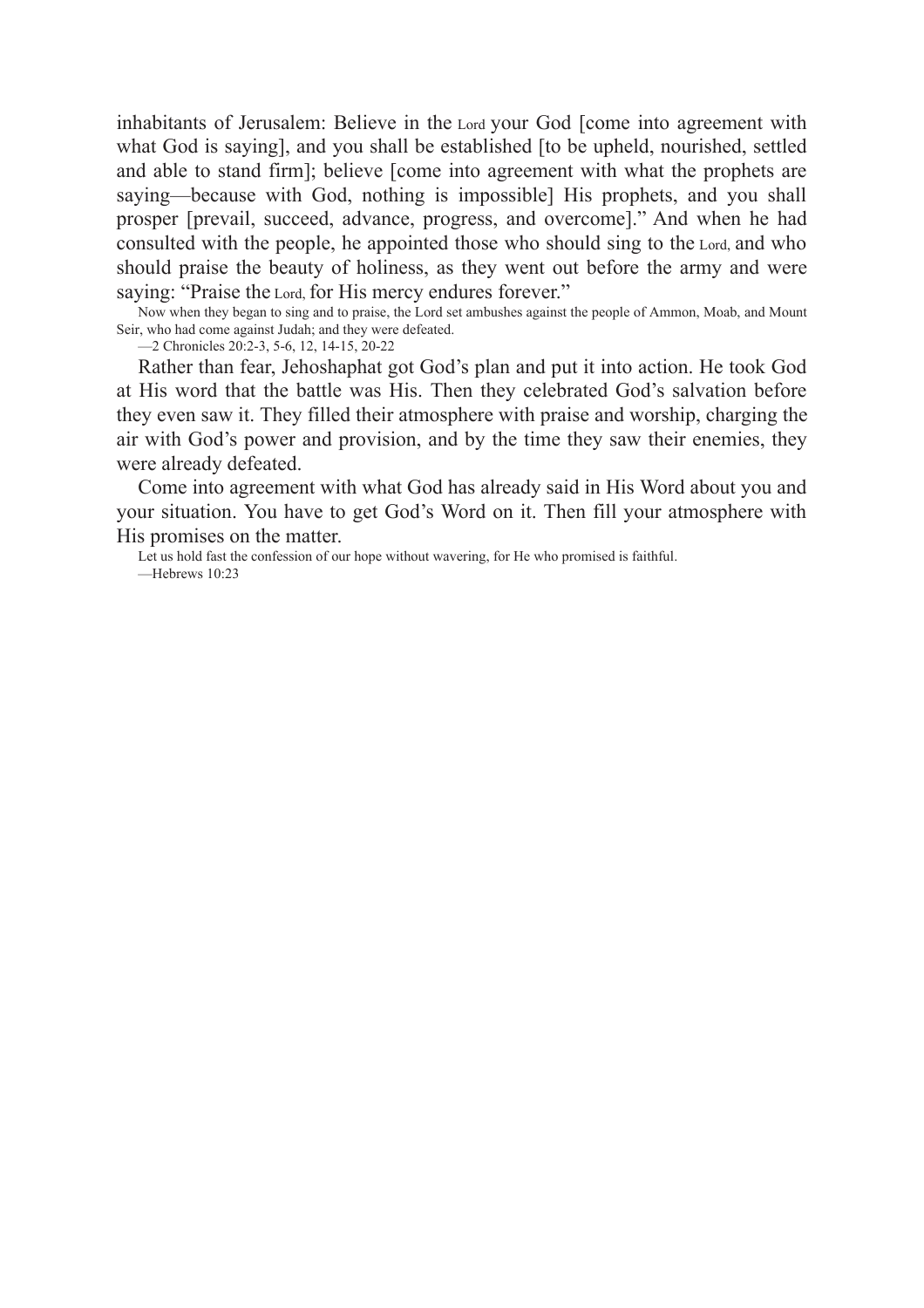# Chapter Five YOU CAN CHANGE THE COURSE OF YOUR DESTINY

A man sooner or later discovers that he is the master-gardener of his soul, the director of his life.<sup>1</sup>

—James Allen

AS WE LEARNED FROM HEBREWS 11:3, ANYTHING VOU are able to see was made from that which is not seen. This is an amazing concept, and it is what makes the biblical truths about spiritual reality so fascinating. There is nothing that currently exists that has not always been. That means whatever you are able to experience with your five senses was "brought forth" from the spiritual realm; it was made manifest by the power of God, and it's that same power that works in and through you. I say "made manifest" because that is how creation works. Knowing there is a cause for every effect, we know something "is" because it has been "brought forth." Without a thing being conceived in the mind and spoken out—without calling those things that are not as though they were (Rom. 4:17)—nothing that exists would exist.

This might sound mystical and New Age, but the principle of thought and word framing reality is found from the first book of the Bible to the last. It is in the story of Creation. It is in the new heaven and the new earth that are to come.

God created the tangible, temporal world by calling it forth. He gave form to what physicists have come

to call "substance"—the "essential nature," as *Webster's Dictionary* says, that makes up the unseen world—by changing the composition of raw energy with the power of His decrees and declarations. God didn't bring the world into being from nothingness; rather He brought everything into existence from matter that already existed within Himself.

#### By changing His intention, focusing His thoughts, and harnessing His words, God set the universe in motion. Though it is to a lesser extent, we create our personal universe in the same way.

For by Him all things were created that are in heaven and that are on earth, visible and invisible\_\_\_\_All things were created through Him and for Him. And He is before all things, and *in Him all things consist.*

# —Colossians 1:16-17, emphasis added

The Latin root of *creation* is literally "to bring forth." Through the power of His thoughts and words, God "brought forth" what was in Him out into the physical world.

So rather than thinking about the process of creation as making something out of nothing, for our benefit we should think of it as tapping into an unlimited source of energy in the spiritual realm to bring forth what we have imagined possible. God set the universe in motion by changing His intention, focusing His thoughts, and harnessing His words. Though it is to a lesser extent, we create our personal universe in the same way.

### **THE SCIENCE OF FAITH**

Invisible to our naked eye are the molecules hydrogen and oxygen, yet through a chemical reaction they become a visible substance called water. The same happens with sodium and chloride coming together to form table salt. In this physical, or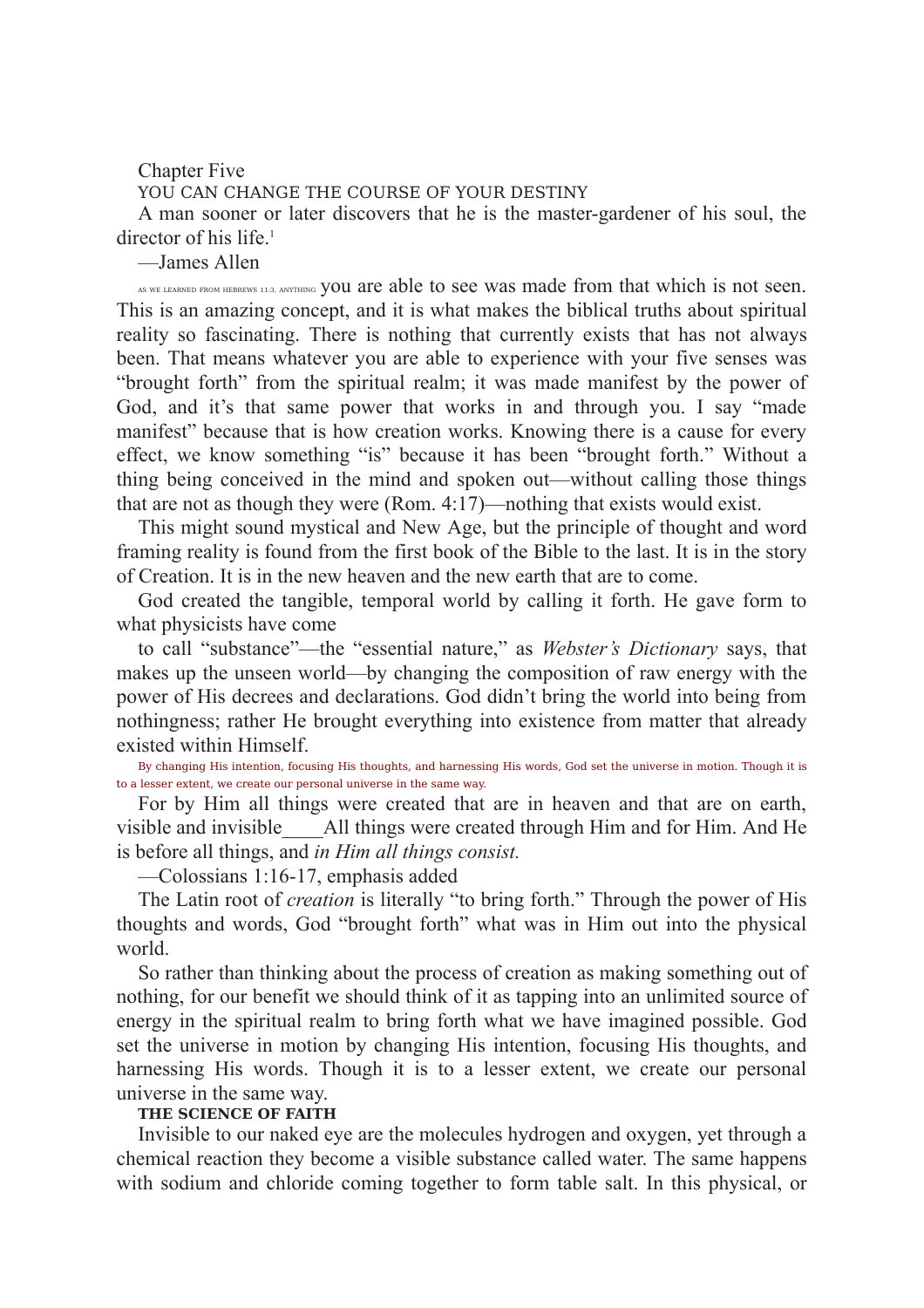chemical, realm, God set these invisible processes in motion at Creation to respond continuously to His word to form visible substances that add to our life. He has done the same in the spiritual realm. Every moment of every day we are surrounded by spiritual "molecules" that are designed to respond to our thoughts and intentions —or more scripturally put, our faith—to produce miracles. As Scripture puts it, "And this is the victory that has overcome the world—our faith" (1 John 5:4). Everything you need for victory already exists, but it exists in another form. Since the spirit realm is the causal realm, then your miracle is always in motion—you just need to get it to manifest on your behalf! However, just as you can bring it forth with your faith-filled thoughts and words, you can also stall it out by speaking out your doubt and dwelling on unbelief.

Let's look at the example Jesus gave us when He performed His miracle of multiplication in Matthew 14:19-20:

He took the five loaves and the two fish, and looking up to heaven, He blessed and broke and gave the loaves to the disciples; and the disciples gave to the multitudes. So they all ate and were filled, and they took up twelve baskets full of the fragments that remained.

Jesus multiplied the bread and the fish by speaking to it and blessing it. He turned His eyes toward heaven and spoke out a blessing. The verb for *bless* here means "to invoke God's presence" as well as "to infuse His provision into a thing." He invoked God's presence, and the bread and fish were "brought forth" or "made manifest"—Jesus affected the spiritual "molecules" enough to cause the bread and fish to miraculously appear—but they had been there the whole time in the spiritual realm.

### **GOD'S PROMISES COME THROUGH FAITH AND PERSISTENCE**

In Daniel 10:12 we read about the angel who came as a result of Daniel's words:

Do not fear, Daniel, for from the first day that you set your heart to understand, and to humble yourself before your God, your words were heard; and I have come because of your words.

When Daniel prayed, God sent the answer immediately, but there were forces that prohibited it from being manifested right away. We read in the next verse the angel's explanation for the delay: "The prince of the kingdom of Persia withstood me twenty-one days" (v. 13). As Daniel had persisted in prayer, the angel had persisted in his warring. Even though Daniel did not see any sign of the answer manifesting during all that time, it was in motion. Eventually it did come into being because Daniel never stopped praying and decreeing. The answer broke through because Daniel stood firm in his faith and his confession. Remember, there are always forces at work prohibiting your answer from manifesting. If you don't sabotage your prayers with negative thoughts and words, then you will eventually see with your eyes the substance of what you have hoped for just as Daniel did.

You need to understand that there are laws of incubation and manifestation that govern your miracle. Just because a baby is hidden within its mother for nine months does not mean it isn't there—the embryo once it is conceived must undergo a season of incubation before manifestation occurs. In the same way a seed is buried in the ground and can go weeks without an apparent change before it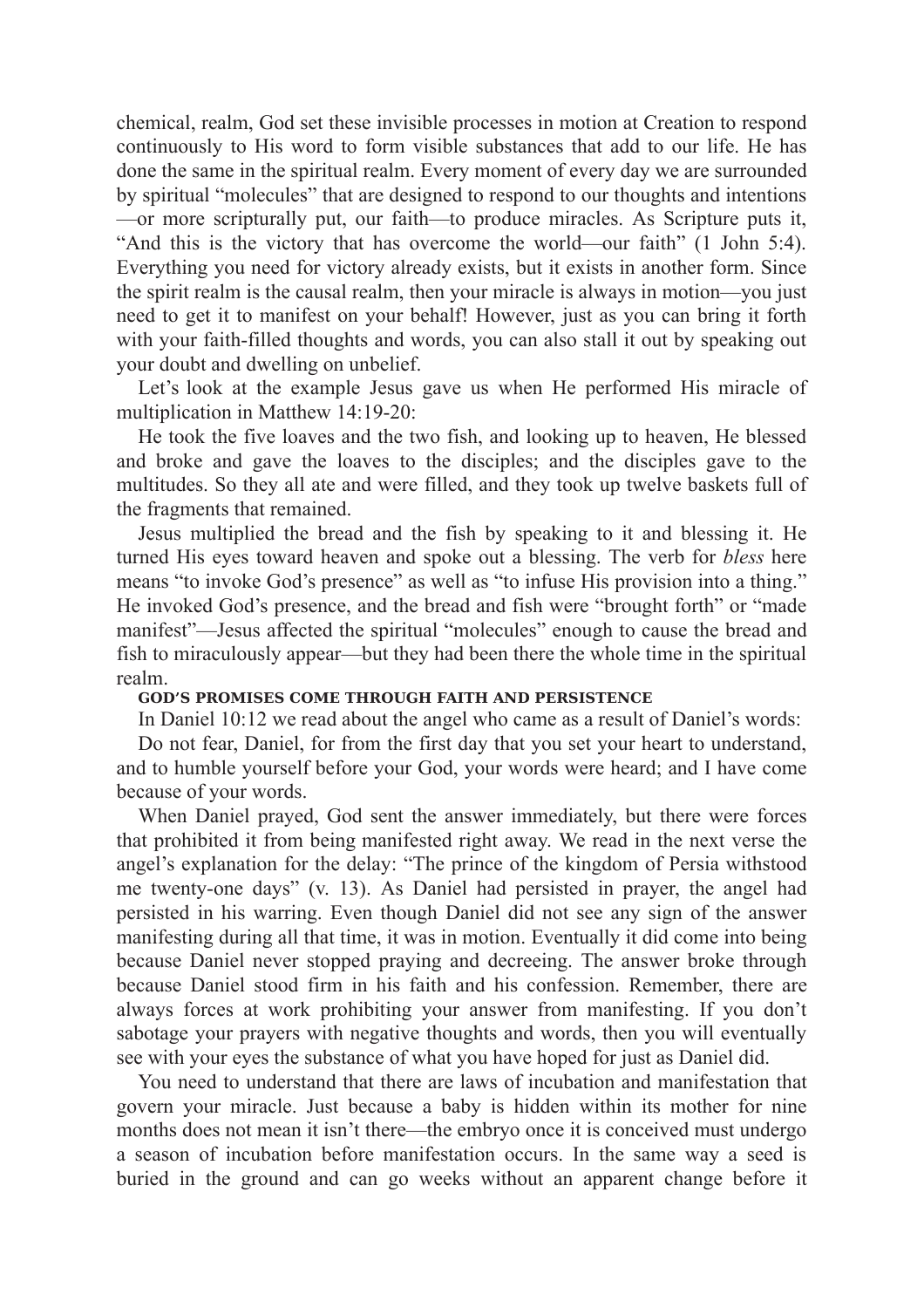sprouts, and then months more before it bears fruit.

So many times we declare a thing and then lose patience because it doesn't manifest like popcorn in a microwave! We need to realize that, when it doesn't come to pass immediately, we can undo what we have set in motion if we choose to speak words of discouragement instead of words filled with faith. Just because we don't see a thing come to pass in a certain period of time does not mean that it isn't ever going to be or that it isn't God's will. Remember how Joshua spoke a word and it took six hundred years before that particular word was manifested? Sometimes it takes a duration of time. We need to believe and speak as if it is coming today but stay strong and persist in our faith even if it takes decades.

Words don't just disappear once they are released into the atmosphere. They remain dormant there, incubating until the time for them to bear fruit is at hand. It could be they will be activated by someone else who will trigger a catalyst in the realm of the spirit in order for what you are hoping for to be made manifest. It could be there are opposing forces that require your perseverance, as was the case with Daniel. It could be any number of things delaying what God wants for you, but God kept it simple—regardless of the *why*, you need to keep your thoughts, your words, and your faith in line with what you are expecting, and then trust God to take care of the rest.

Too many people release careless words into the atmosphere and can't figure out why the life God has promised them isn't happening the way they hoped it would. Scripture has revealed to us that everything in the universe has to adjust itself to accommodate our words—good or bad, purposeful or errant. (See Proverbs 13:3; 18:21; 21:23.) This is why we read in Matthew 12:36 that every idle word—words with no kingdom assignment—will be brought into judgment. You will be held accountable for every idle word, but you will also be rewarded for every faith-filled word.

# **THE POWER OF PROACTIVE PERMISSION**

When God made the declaration, "Let there be light," He was really saying, "I allow light to be." He was giving the light, straining at its harnesses to exist in the spirit, permission to manifest itself in the physical world. We must understand there are prohibiting, spiritual forces at work able to keep these things from occurring. There are fallen angels that cause deviations to what God originally purposed working in opposition to what God wants for your life—they operate much like the heavenly angels assigned to bring about the manifestation to your prayers, only in the exact opposite way. According to Scripture, demonic forces were once angels who had been given the same original assignment of responding to voice-activated commands, but when they fell from heaven, their mission became perverted. So instead of bringing the answers, they prohibit answers from manifesting. Your faith attracts the attention of heaven's angels to work on your behalf, while your fear draws the demons of hell to work against you. Your words become the magnet that draws either heaven or hell into your situation.

Always remember, no force is more powerful than the spoken word of God. The Bible says the power of life and death is in your tongue (Prov. 18:21). It is the word of God that comes forth from your mouth that pulls all the resources of heaven into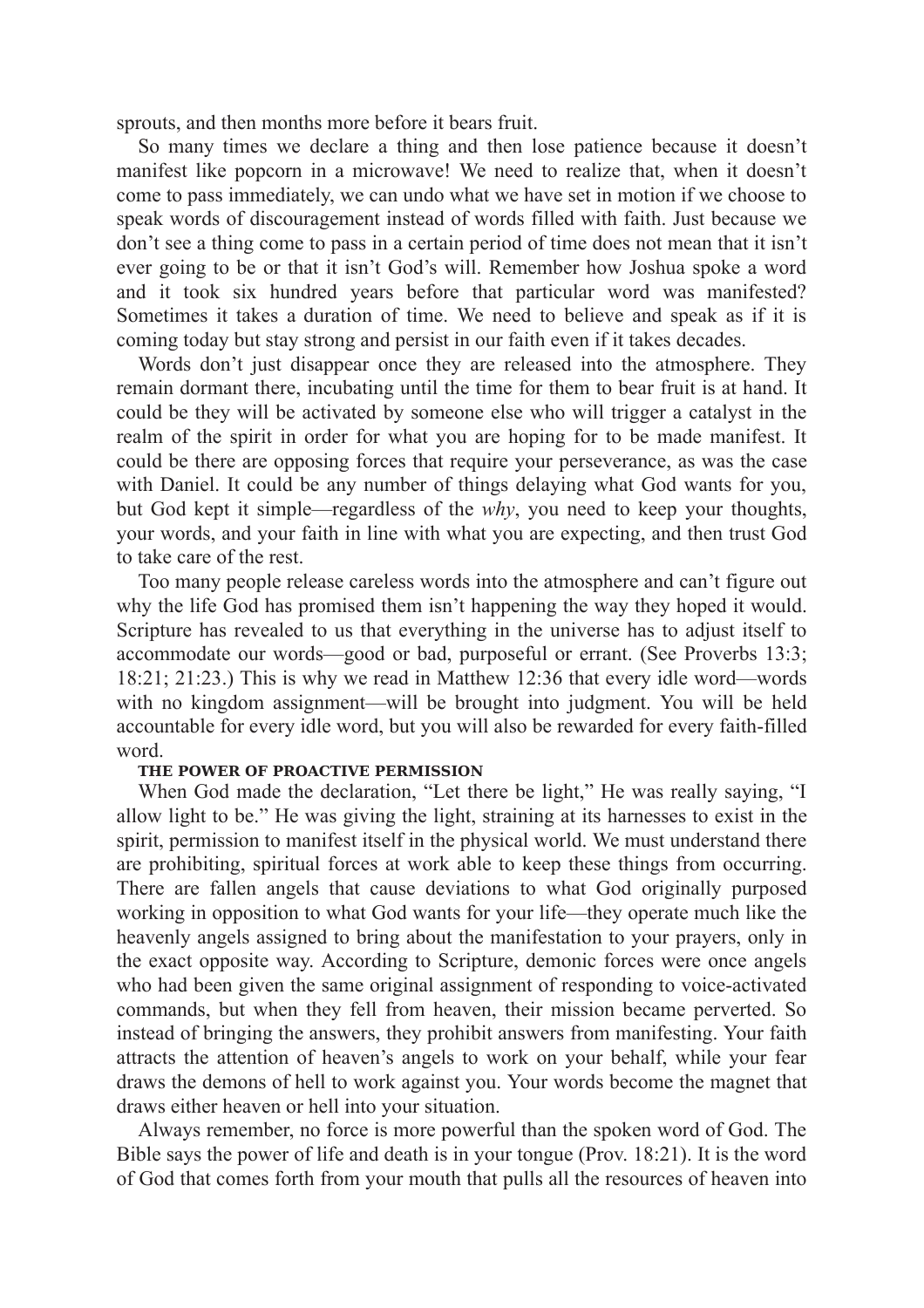your situation. (See Matthew 18:18.) In her book *Live a Praying Life,* Jennifer Kennedy Dean writes, "In response to our prayers, spiritual forces are set in motion that bring God's will to earth. Prayer has its first effect in the spiritual realm. When the work is finished in the spiritual realm, the answer is revealed in the material realm." 2

John Wesley once said, "It seems God is limited by our prayer life—that He can do nothing for humanity unless someone ask Him." <sup>3</sup> Throughout the Bible we learn that God cannot intervene on the earth unless someone gives permission for the answer to exist in the material world. Answers are held up in the heavenlies and locked up in the realm of the spirit until there is a person able to pick up on the correct frequency and act as a conduit to release God's will into the earth.

This is illustrated by Jacob's experience in the Book of Genesis. God gave Jacob a vision where he saw a ladder going up to heaven—the top of the ladder touched heaven and the bottom touched the earth. There were angels ascending and descending—much like radio waves moving along an antenna. This is exactly how divine inspiration works. Here God was speaking to Jacob's mind and enabling him to pick up a spiritual frequency. When he got tuned in to this frequency, he saw how the invisible realm was manifesting itself in the visible realm.

Sometimes our thoughts are like these frequencies. Jacob saw a ladder, and that was the modern technology of his day. But in the twenty-first century he might have seen a wireless computer or cell phone. Jacob was able to get a glimpse of a spiritual superhighway. I believe these superhighways are our thoughts—this is where we pick up inspiration—these inspirational thoughts seem to appear out of thin air, but really they are circulating in the realm of the spirit.

God gave Moses a vision of the heavenly tabernacle.

He gave Moses a vision of something that already existed in heaven—the actual spiritual tabernacle. God opened up the eyes of Moses, and he was able to see it and replicate it here on the earth. Secret things belong unto God, but those things that are revealed belong unto man. (See Deuteronomy 29:29.) It is a point of revelation —a point of inspiration—where God wants to speak to us all. He said, "I know the thoughts that I think toward you . . . thoughts of peace, and not of evil, to give you an expected end" (Jer. 29:11, Kjv). He knows the end from the beginning, and He knows everything in between—and those are the things that He wants to reveal to you.

### **TAKING HOLD OF THE WHEEL**

In Job 38, God is asking Job a series of questions. At one point God asks, "Where were you . . . when the morning stars sang together?" (vv. 4, 7). Further down He inquires, "Have you commanded the morning since your days began?" (v. 12). In a sense, God is asking Job, "Have you thought about speaking into your morning and bringing order into your day?"

The Bible says:

Eye has not seen, nor ear heard, nor have entered into the heart of man the things which God has prepared for those who love Him.

—1 Corinthians 2:9

If these things are prepared but we have not received them, it could mean we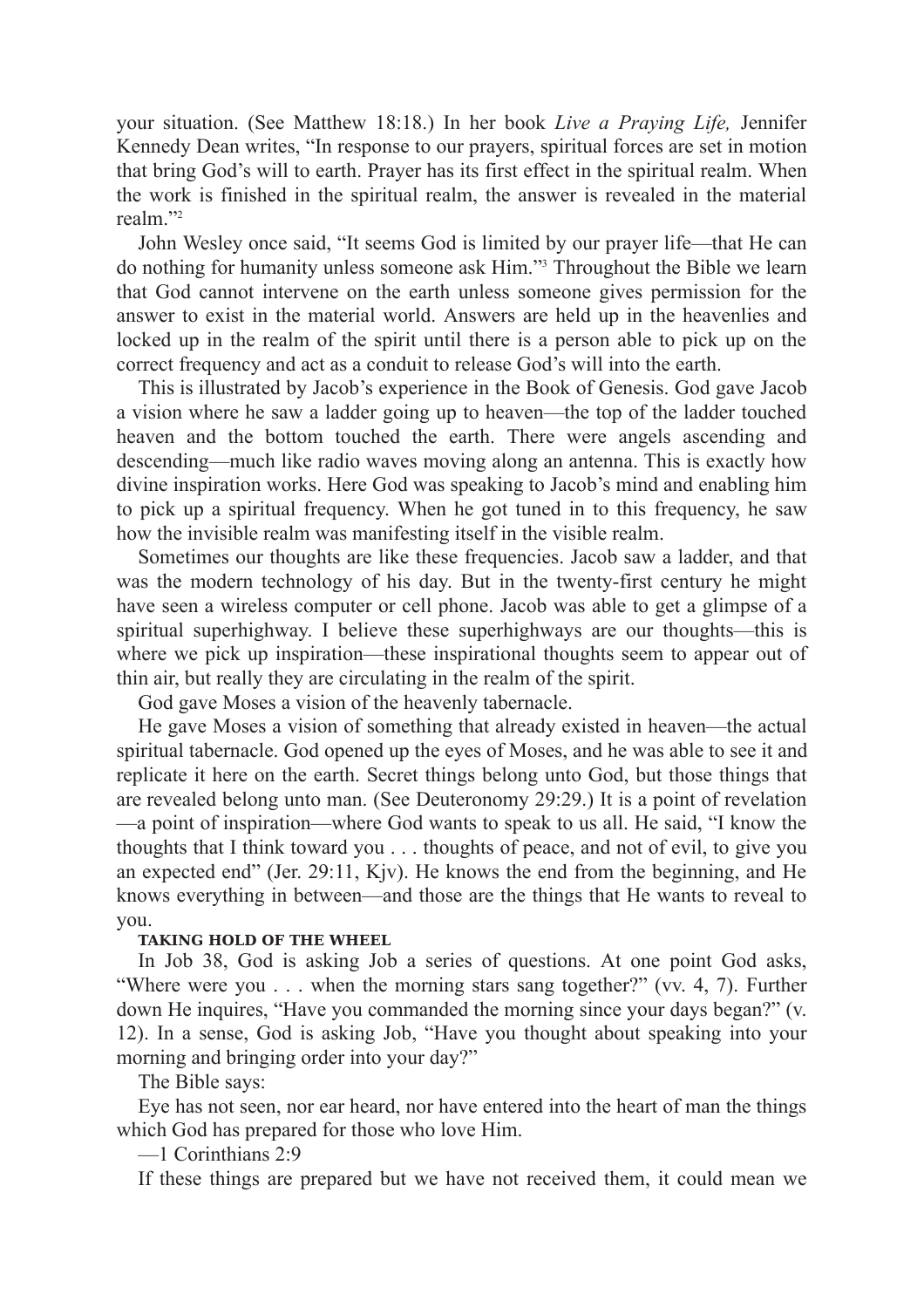have not done our part in bringing them forth. Think of Abraham stepping out in faith in obedience to God.

God said He wanted Abraham to sacrifice his most precious treasure—his son Isaac. As they moved toward the place of sacrifice, as Abraham lifted his hand to carry out God's instructions, there appeared a ram caught in the thicket. God provided the alternative, but not until Abraham moved out in obedience. The provision would not have appeared had Abraham not taken the first step. Many times God is expecting the corresponding action from us in order to bring these things to pass.

"Have you commanded the morning since your days began?" (Job 38:12). In a sense, God is asking Job, "Have you thought about speaking into your morning and bringing order into your day?"

What are you doing to prepare for the thing you have been declaring and believing for? How do your actions correspond to your belief that a certain event will come to pass as a result of the integrity of God's Word?

In Deuteronomy 28:1-14, God declares a long list of blessings that will result if you heed His voice. Just as God declares a thing, He expects you, as king and priest, to do the same. Another way to say it is that His blessings are voice activated. Listen to what is written in Job 22:27-28:

You will make your prayer to Him, He will hear you, And you will pay your vows. You will also declare a thing, And it will be established for you; So light will shine on your ways.

To "make your prayer" means "to construct." You are going to construct your prayers—you are going to decree what God has put on your heart to desire. You are a royal priesthood adorned with a kingly anointing. A king does not ask for anything; a king declares his decrees, because he has that authority, and those in his world rush to see that they are accomplished.

Don't ever think that you are a weak, defeated victim. The weak are instructed to declare their strength: "Let the weak say, 'I am strong'" (Joel 3:10). Never underestimate the strength that resides in you through Christ. You command a power to change the course of your destiny that the great heroes of the Old Testament could only dream of.

Think for a moment how the patriarchs of Israel attempted to change the trajectory of their lives or their nation:

- Jacob wrestled.
- Lot inquired.
- Moses intervened.
- David repented.
- Solomon asked.
- Daniel fasted.

They strove and pled and fought for the right to influence their destiny—a destiny you have been given the privilege to shape simply by giving the word. Make sure that as you take command that you are heading true north by diligently guarding your heart and staying on heaven's course.

Guard your heart above all else, for it determines the course of your life.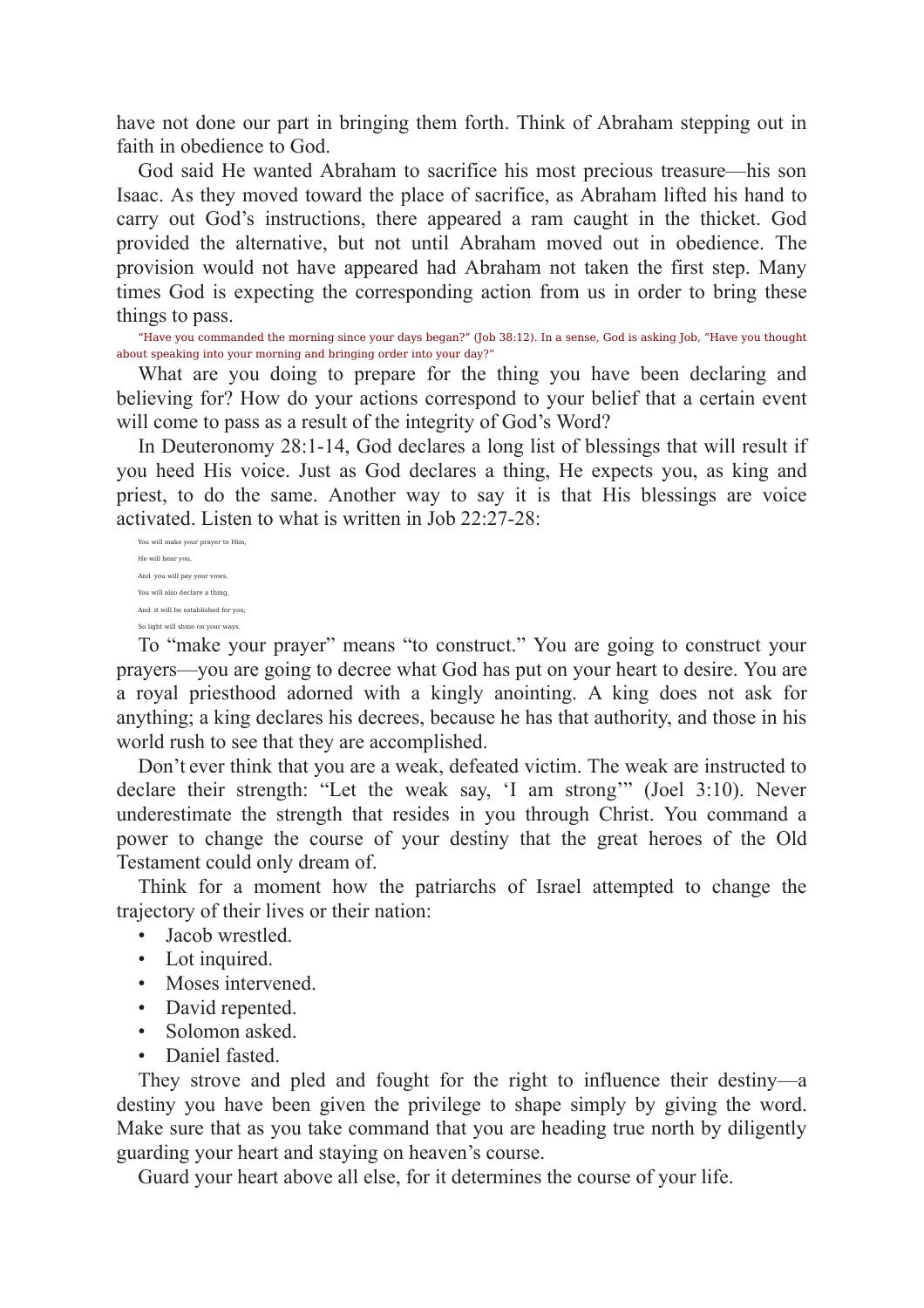—Proverbs 4:23, nlt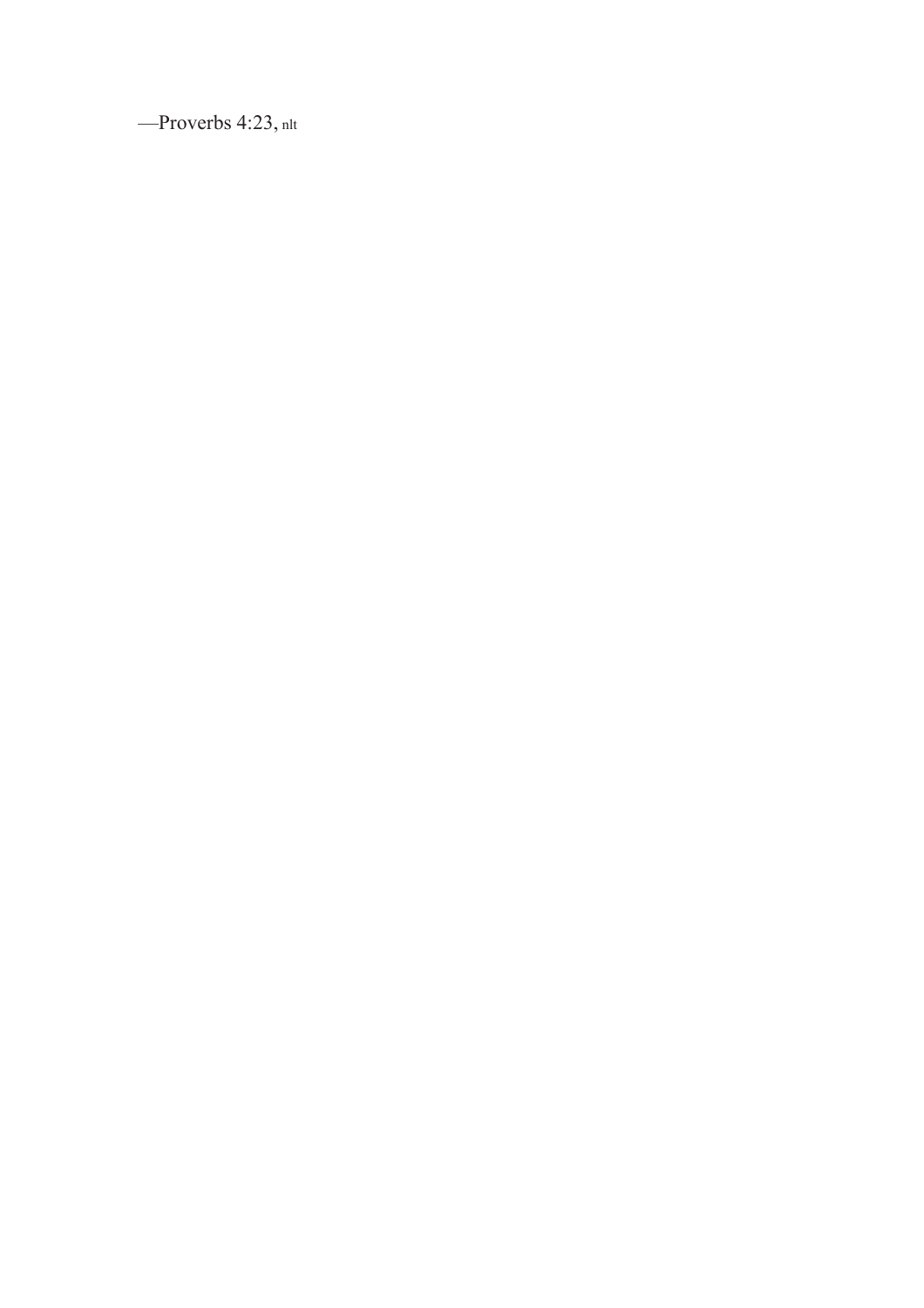# Chapter Six THE IMPORTANCE OF ORDERING YOUR DAY

Dost thou love Life, then do not squander Time, for that's the Stuff Life is made  $of.^1$ 

# —Benjamin Franklin

Your future comes one day at a time—it is God's present to you. Every moment of every day, with every thought you think and word you speak, you are making a decision to move either toward greatness or toward obscurity. If you are to make the most of every opportunity you are given—if you are to become God's vessel of glory and honor prepared for every good work—you must learn to harness, and then maximize, the potential of your thoughts and words. You must create a royal priestly mind-set by practicing noble thought habits and disciplining your tongue to speak success-filled words if you are to become the champion God has created you to be.

You have been given the opportunity to create a masterpiece of your life. While your thoughts are the colors you use to paint the background, your words are the brushes you use to fill in each detail. To make that painting the beautiful masterpiece God has planned it to be, however, you must be clear on what those colors and details should look like. As you learned in the last chapter, it is God who has pre-created in intimate detail the spectacular tapestry of your life. It is your job to discover what that looks like and weave it into existence. Like a wireless receiver, you can interface with heaven and download that template from the spiritual realm into your realtime life experience.

You have been given the opportunity to create a masterpiece of your life. While your thoughts are the colors you use to paint the backgrounc your words are the brushes you use to fill in each detail.

But there is still more to the story. I cannot teach on the mechanics of creativity without teaching on the dynamics of order. Beauty and creativity are products of clarity and organization. We must be intentional and purposeful with how we use all of the resources at our disposal. Ephesians 5:15-17 (amp) gives us a foundational key regarding this very principle:

Look carefully then how you walk! Live purposefully and worthily and accurately, not as the unwise and witless, but as wise (sensible, intelligent people), making the very most of the time [buying up each opportunity], because the days are evil. Therefore do not be vague and thoughtless and foolish, but  $understanding$  and  $firmly$   $grasping$  what the will of the Lord is.

The key to making the most of every opportunity is to grasp firmly the will of the Lord. This is why it is vitally important to renew your mind continually with the Word of God. You must daily align your thoughts and words with God's. Jesus gave us a fundamental key to successfully commanding our every situation when He told us in John 15:7, "If you abide in Me, and My words abide in you, you will ask what you desire, and it shall be done for you." This is why God instructs us to meditate on "the Word of God, which is effectually at work in you who believe [exercising its superhuman power in those who adhere to and trust in and rely on it]" (1 Thess. 2:13, amp). God's Word is life and health to those who find it. (See Proverbs 4:20-22.)

### **APPLYING WISDOM**

One of the wisest things we can do is to live life on purpose. We are told in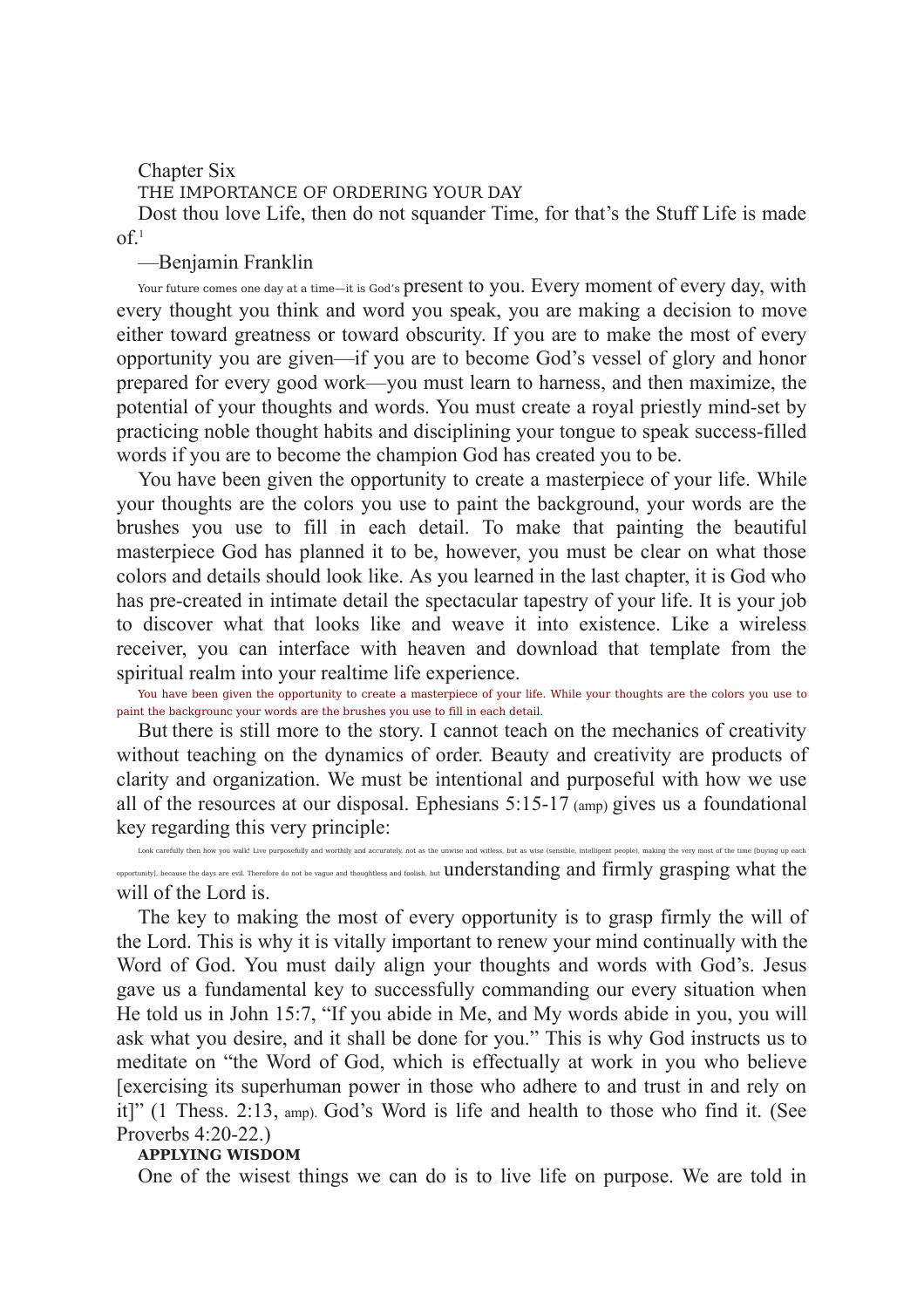Scripture to "redeem the time" (Eph. 5:16). We are to be intentional with how we order our days and spend our time. Everyone in the universe has been given the same quantity of time: we all get twenty-four hours per day whether we live in the White House or the ghetto. What we do with those twenty-four hours determines what we accomplish in our lifetime. I once heard it said that time is God's way of keeping everything from happening at once. We must all learn the art of ordering our day.

In Psalm 90:12, Moses made this request: "Teach us to number our days, that we may gain a heart of wisdom." We are to take into account each day and not squander the time that we have. Wisdom redeems the time and makes the most of every opportunity. We have all heard Benjamin Franklin's famous quip, "Early to Bed, early to rise, makes a Man healthy, wealthy, and wise." <sup>2</sup> It seems simple, but seemingly innocuous time-wasters are one of the enemy's most effective tools in keeping the body of Christ "off task." In an age of time-saving, modern conveniences such as automatic dishwashers and microwave ovens, we also have major "time-depleters" such as television and the Internet. What would Ben Franklin have thought about the masses who stay up watching cable TV until all hours of the night, channel surfing from one infomercial to another because they are too tired to go to bed?

Everyone in the universe has been given the same quantity of time: we all get twenty-four hours per day whether we live in the White House or the ghetto.

Ordering your day requires the ability to prioritize. It requires the ability to discern what is distracting busywork and what is kingdom business. Effective time management requires getting God's heart on what is worth "investing" time in versus what we should not be "spending" or even "wasting" time on. As with any financial investment, you must ask what kind of return your time investments are yielding. Time "spent" is a cost—and you must be mindful of the benefit you are exchanging for the cost you are incurring.

### **GOD IS A GOD OF ORDER**

We experience that God is a God of order by the consistency of seasons, tides, and solar orbits. We can order our lives because we know with what accuracy the sun will set and rise again; how the seasons will change, the tides will turn, and the planets will rotate on their axes. There is a cadence and rhythm to our lives because of the order God has put into place through the universe in which we are suspended and the nature within which we dwell. From ecosystems to solar systems, God has set into motion patterns that we can study and document through what we call science.

God provided the ultimate example of effective time management and order in the Book of Genesis. In six days He created the earth and everything in it, and on the seventh day He rested. It all went according to plan. There was an order to when and how He created what and when—a succession and progression to how He developed each organism and species. God did not waste His resources, especially His time. He was purposeful and concise as He unfolded life on our planet.

Look at Noah, Joseph, Moses, and David. All were men of honor and order.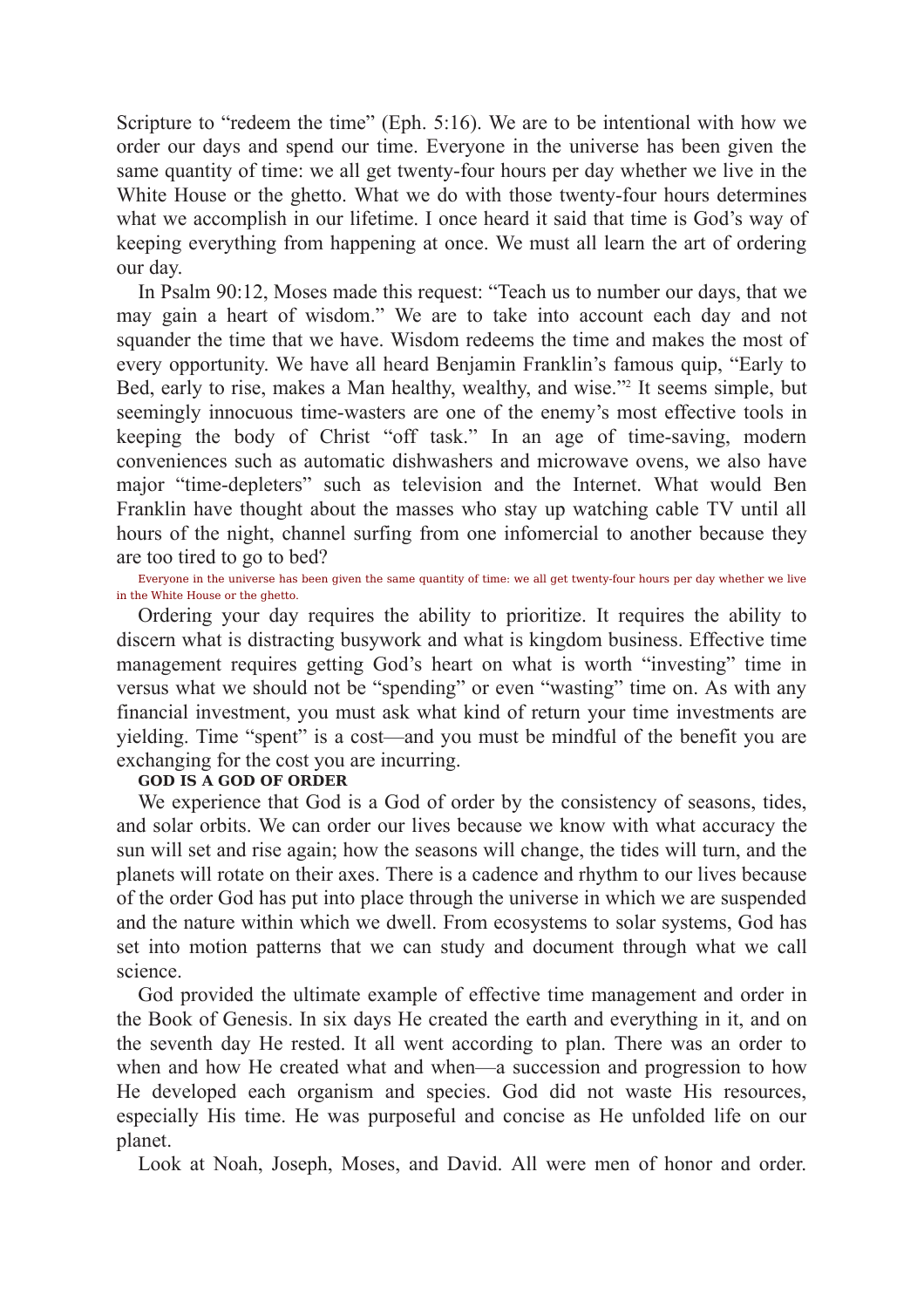They were disciplined and dedicated, and they submitted themselves to God's commands. They were bold and courageous because they understood the power of a divine hierarchy and authority. They followed orders, knowing the power available in submitting to God. Even Solomon understood the importance of order when he meticulously followed God's instructions and chain of command in building the temple. We read in 2 Chronicles 8:16, "Now all the work of Solomon was well-ordered from the day of the foundation of the house of the Lord until it was finished." In the New Testament, we are urged by Paul regarding God's church to "be sure that everything is done properly and in order" (1 Cor. 14:40, nlt).

Order is a condition in which freedom from disorder or disruption is maintained through structures, systems, and protocol. Whenever there is a lack of order, rank, or command chain; whenever protocol is not present; or whenever a code of conduct is not perceived or understood, it brings about emptiness, lack of purpose, and meaning. If your life is characterized by confusion, conflict, frustration, or lack of direction, meaning, or insight, it is an indication that you are deficient in the area of order. Where there is no order, there is no light:

A land as dark as darkness itself,

As the shadow of death, without any order,

 $-$ Job  $10:22$ 

Until you decide to reverse the perpetual cycle of disorder, you will continue to experience cycles of defeat and failure. This principle is illustrated by the law of entropy—the tendency of energy to dissipate and go from a state of order to one of disorder. Entropy can be defined as a dispersal of energy. Unless you intentionally harness time and energy, unless you command it with the authority you have been given, your life will dissolve into a state of chaos—and you will never experience the life of significance and fruitfulness God has purposed for you. Don't just let things happen; make things happen.

# **TAKE CONTROL OF YOUR DAY**

Do not miss out on the rewards of well-managed time. Order is what gives you the freedom to be creative. Order gives you the peace of mind you need to tune into God's supernatural frequencies and tap into divine inspiration. Without order you will be distracted with the cares and concerns of this life so that you cannot still your mind to hear God's voice. It is impossible to imagine and envision when you are overextended and stressed. You need to schedule time to purposefully paint the canvas of your life by investing in creative dreaming. Stop to think. Order your day so that you have the time and peace you need to create the masterpiece God has preordained for you.

Like any professional composer, artist, architect, writer, or programmer, you must schedule time to think things through. Form follows thought, and the shape of your life is a product of that thought. Structure your time so that you can structure your thoughts, for they provide the structure for your life. Know when to take hold of an idea and run with it and when to wait and let it mature until it has ripened. Get God's timing. Discern God's order.

A farmer diligently prepares his field, tills the soil in neat rows, and plants his seed in straight lines according to its kind. He knows what he has planted, and he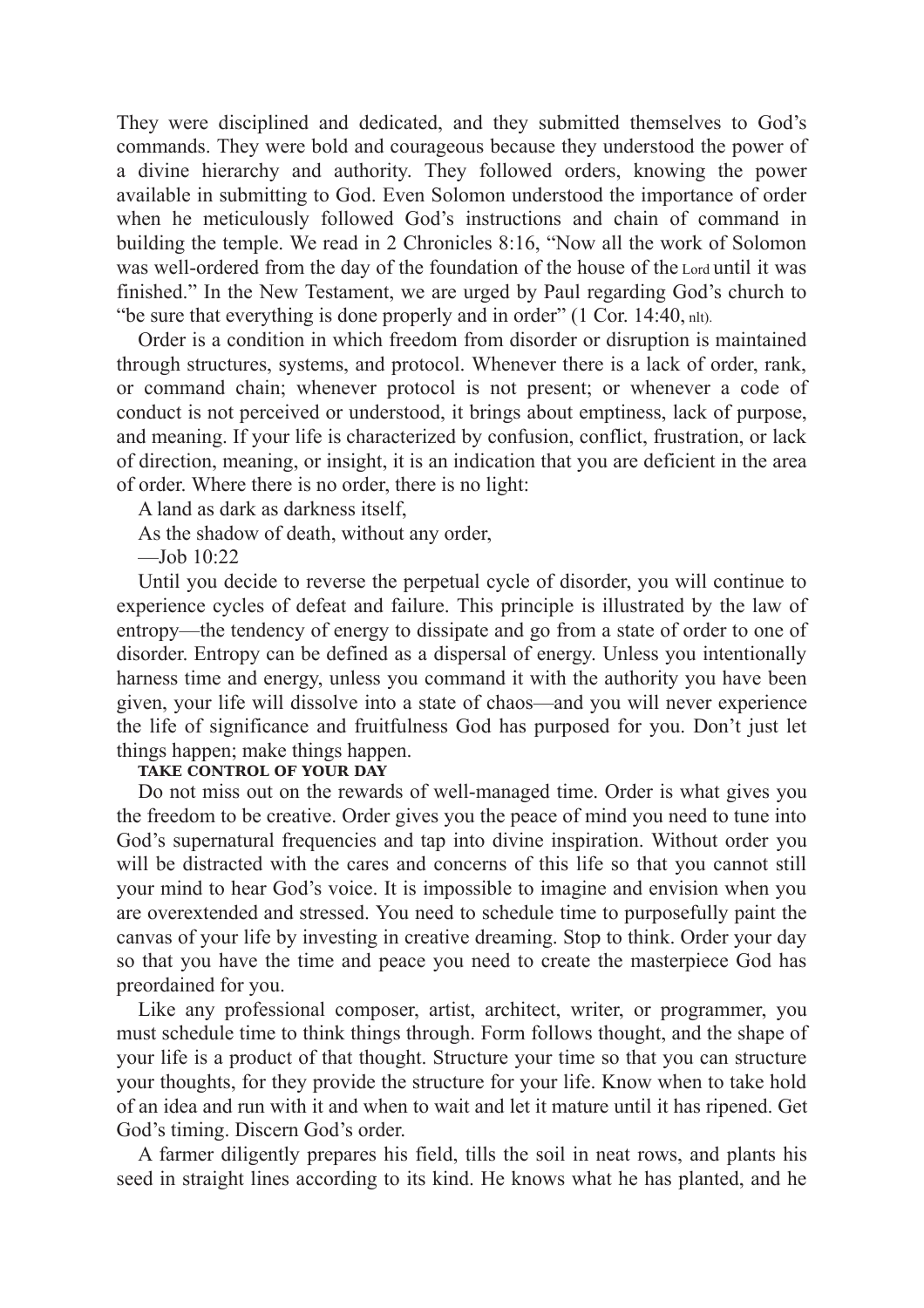continues to till and cultivate, prune and fertilize, until the harvest is ready. Even in harvesting a bountiful crop, he must be mindful, or he will destroy what he has worked so hard to grow. To maximize the yield of his labor, he carefully gathers, bundles, and stores his produce. Although God gives the increase, we must continually watch over what we have planted to protect it and harvest it at just the right time. Do not underestimate the importance and rewards of doing all things mindfully and in order. It is how we achieve excellence and become people of virtue. Honor and order are closely related. If you order your conduct aright, God will delight in you and show you His salvation. Conversely, if you delight in the Lord, He will order your steps.

To him who orders his conduct aright I will show the salvation of God.

 $-$ Psalm 50:23

The steps of a good man are ordered by the Lord, and He delights in his way.

—Psalm 37:23

The rewards of order are many. It may seem like a daunting if not exhausting task to establish a greater degree of order in your life. That may feel impossible if you feel you are already overstretched. But taking time to order your day should not be an additional burden or one more "to do" on your list of duties and responsibilities. Order will ease your load and free your mind for greater peace, joy, and creativity. Take a look at this short list of benefits you will reap by more effectively ordering your day:

- Sense of control
- Sense of purpose
- Increase in productivity
- An environment of creativity
- Greater focus and flow of accomplishments
- Strength to overcome those little foxes that spoil the vine (Song of Sol. 2:15) **CULTIVATING CLARITY**

You may be looking at your life and wondering if it is possible to remove the cloud of chaos that seems to hold dominion over you. There are two simple things you can do in order to move toward clearer skies. First, unclutter your environment. Whether at home or at the office, tidy up your immediate surroundings. When you have cleared off your desk or straightened your bedroom, wherever you find yourself, stop for a moment and unclutter your mind. Pause and still your thoughts so you can gain clarity on what is the most important thing for you to focus upon in your present moment.

Don't wait until every area of your external environment is completely organized, but create pockets of order where you can clear your mind and order your thoughts. Your immediate environment and the atmospheres you create will go far to enhance the order you are able to establish in your sphere of influence. Practice clearing your head by journaling or meditating on Scripture. Find a space where you can usher in the peace of God by quieting your mind through worship. Dump the distractions that try and push their way into your inner sanctuary by making lists and putting plans on paper to do later. Corral all those rogue thoughts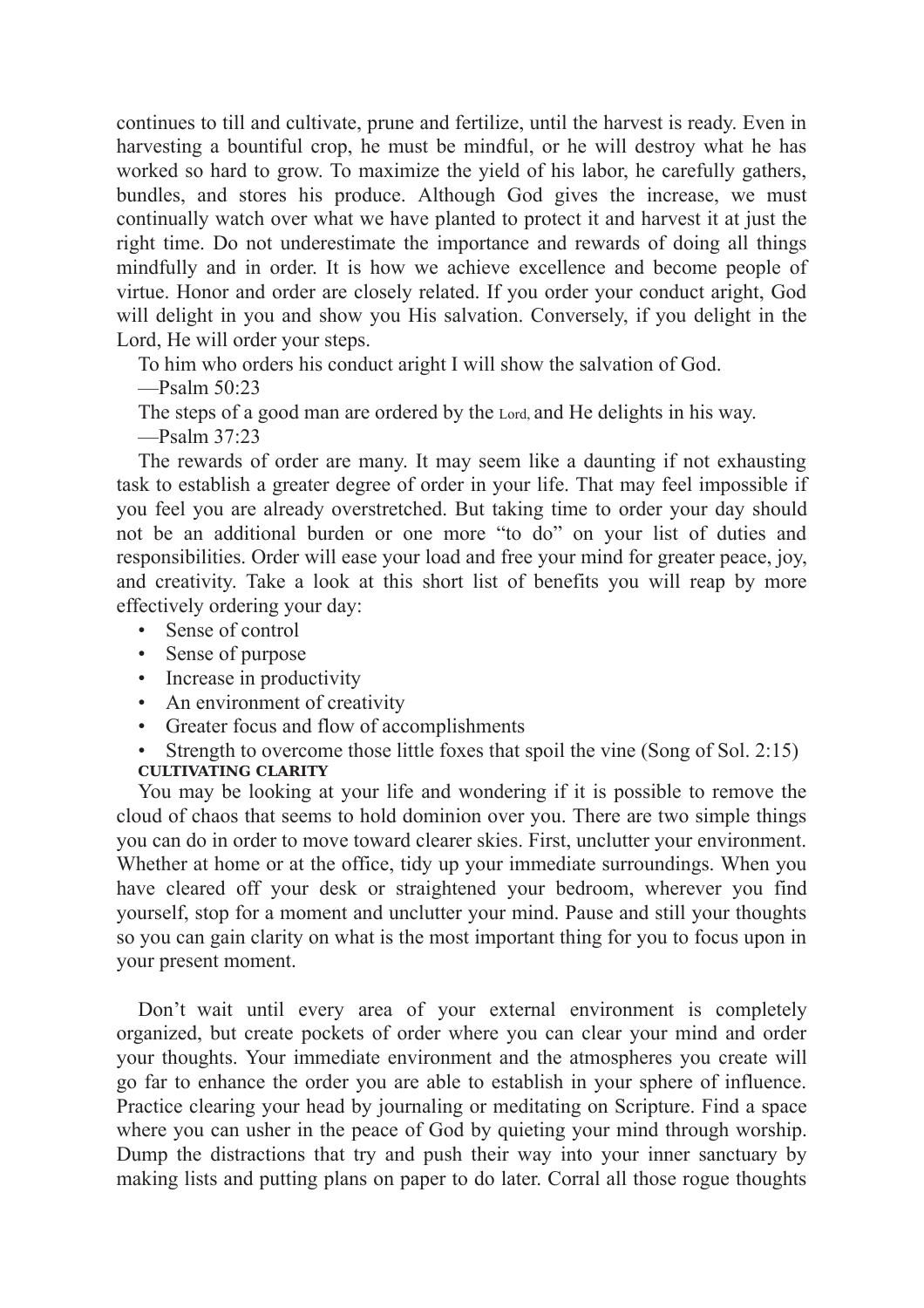onto a piece of paper where they can remain until you are ready to address them.

Learn to love the dawn, for there is power in the rising of the Son!

When you are ready, cast each care on the Lord one by one, knowing that God is hearing your prayers and watching over His Word to perform it. Jesus said, "And whatever you ask in My name, that I will do, that the Father may be glorified in the Son. If you ask anything in My name, I will do it" (John 14:13-14). And John encouraged us by writing, "Now this is the confidence that we have in Him, that if we ask anything according to His will, He hears us. And if we know that He hears us, whatever we ask, we know that we have the petitions that we have asked of Him" (1 John 5:14-15).

Be still and know that He is God. (See Psalm 46:10.) Focus on doing what you know you should be doing, and let God do His part without doubting if He will or not.

### **ORDER COMES EARLY**

God is an early riser. The Bible is full of references of His prophets and saints rising early to pray or hear God's voice. God is notorious for waking His followers early in the morning to give them instructions, insights, or warnings. Those who seek to be used of God must be willing to rise up early. Soldiers are ever alert and ready to respond to orders. The bugle blows early because battles are won through the preparations done in the early hours of the day—especially spiritual battles. Learn to love the dawn, for there is power in the rising of the Son!

However, praying early does not only refer to the hour of a day, but it also refers to praying far in advance of something happening—before a situation escalates beyond your control. Part of praying proactively rather than reactively is praying early.

Throughout the Old and New Testaments, we are given lessons on the importance of praying early. Praying early is a kingdom principle. Listen to how the Lord rebuked Jeremiah: "I spoke to you, rising up early and speaking, but you did not hear, and I called you, but you did not answer" (Jer. 7:13). We are told in Matthew 20:1, "For the kingdom of heaven is like a landowner who went out early in the morning to hire laborers for his vineyard."

In Isaiah we read:

He wakes me up in the morning, wakes me up, opens my ears to listen as one ready to take orders. —Isaiah 50:4-5, The Message

God, the Master Strategist, empowered Moses early in the morning. An effective offense asserts itself early, so God instructed Moses to "rise early in the morning and stand before Pharaoh, and say to him, 'Thus says the Lord God of the Hebrews: "Let My people go, that they may serve Me"'" (Exod. 9:13). And then in Exodus 24:4 we read:

And Moses wrote all the words of the Lord. And he rose early in the morning, and built an altar at the foot of the mountain, and twelve pillars according to the twelve tribes of Israel.

God speaks through and to His servants early.

In 2 Chronicles, God promises the Israelites victory against their enemies. He tells them not to be afraid of the great multitudes, for He will fight the battle for them. He instructs the Israelites to position themselves and to stand firm. The Lord says to them, "Do not fear or be dismayed; tomorrow go out against them, for the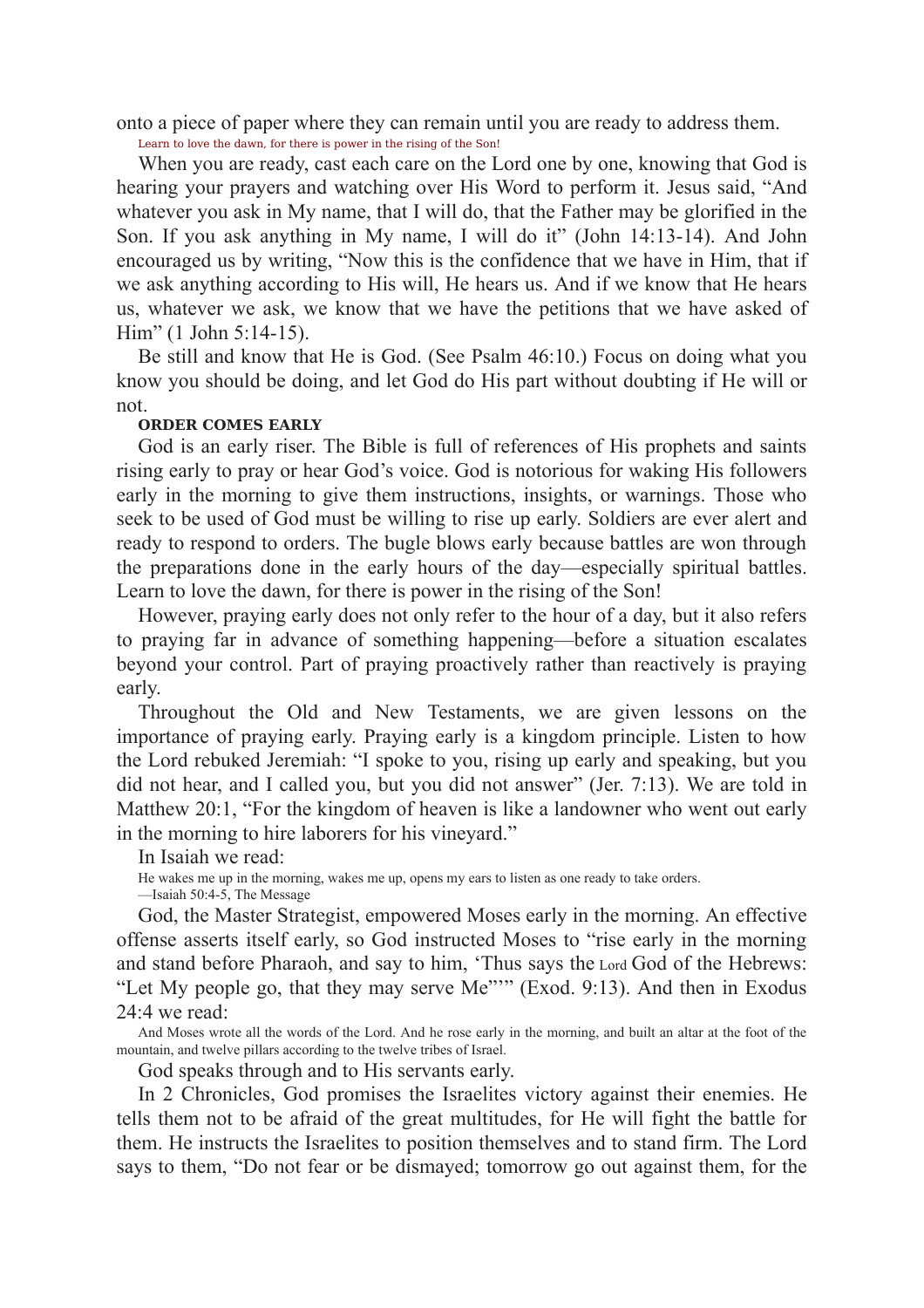Lord is with you"  $(2 \text{ Chron. } 20:17)$ .

So they rose early in the morning and went out into the Wilderness of Tekoa; and as they went out, Jehoshaphat stood and said, "Hear me, O Judah and you inhabitants of Jerusalem: Believe in the Lord your God, and you shall be established; believe His prophets, and you shall prosper."

—2 Chronicles 20:20

They rose early and began to sing and praise the Lord. As they sang praises to God, the Lord caused confusion among the enemy camp, and their foes turned on each other until all of them were utterly destroyed. The Israelites spent the next three days carrying away the spoil that was left behind.

Good things come to those who rise early and praise God.

Listen to the words of God's champion, David:

Awake, my glory!

Awake, lute and harp!

 $-$ Psalm 57:8

O God, You are my God;

Early will I seek You.

 $-$ Psalm 63:1

The Lord said that David was a man after His own heart. The Bible records that David was Israel's greatest warrior, king, poet, and prophet. He was one of Scripture's most passionate and purposeful characters, and he left an enduring legacy of victory, wisdom, and significance. What set David apart? What caused David to become an enduring hero of the faith? He rose early to seek the Lord.

But David wasn't the only beloved of God to rise early. Jesus, in whom God said He was well pleased, habitually rose early to pray: "Now in the morning, having risen a long while before daylight, He went out and departed to a solitary place; and there He prayed" (Mark 1:35). If the Lord Jesus Christ had to rise early to pray, how much more should we begin our day in prayer?

The very first Christians, who were taught by Christ Himself, rose early to hear the Word of God. In Luke 21:38 we read, "Early in the morning all the people came to Him in the temple to hear Him." And in John 8:2 we read, "At dawn he appeared again in the temple courts, where all the people gathered around him, and he sat down to teach them" (niv).

This practice continued through to the early church. After they were imprisoned, an angel of the Lord instructed the apostles, "'Go, stand in the temple and speak to the people all the words of this life.' And when they heard that, they entered the temple early in the morning and taught" (Acts 5:20-21).

God wants to give you a prophetic jump-start to your day. Listen to the yearning of God's heart in Jeremiah 35:14-15:

Although I have spoken to you, rising early and speaking, you did not obey Me. I have also sent to you all My servants the prophets, rising up early and sending them, saying, "Turn now everyone from his evil way, amend your doings, and do not go after other gods to serve them; then you will dwell in the land which I have given you and your fathers." But you have not inclined your ear, nor obeyed Me.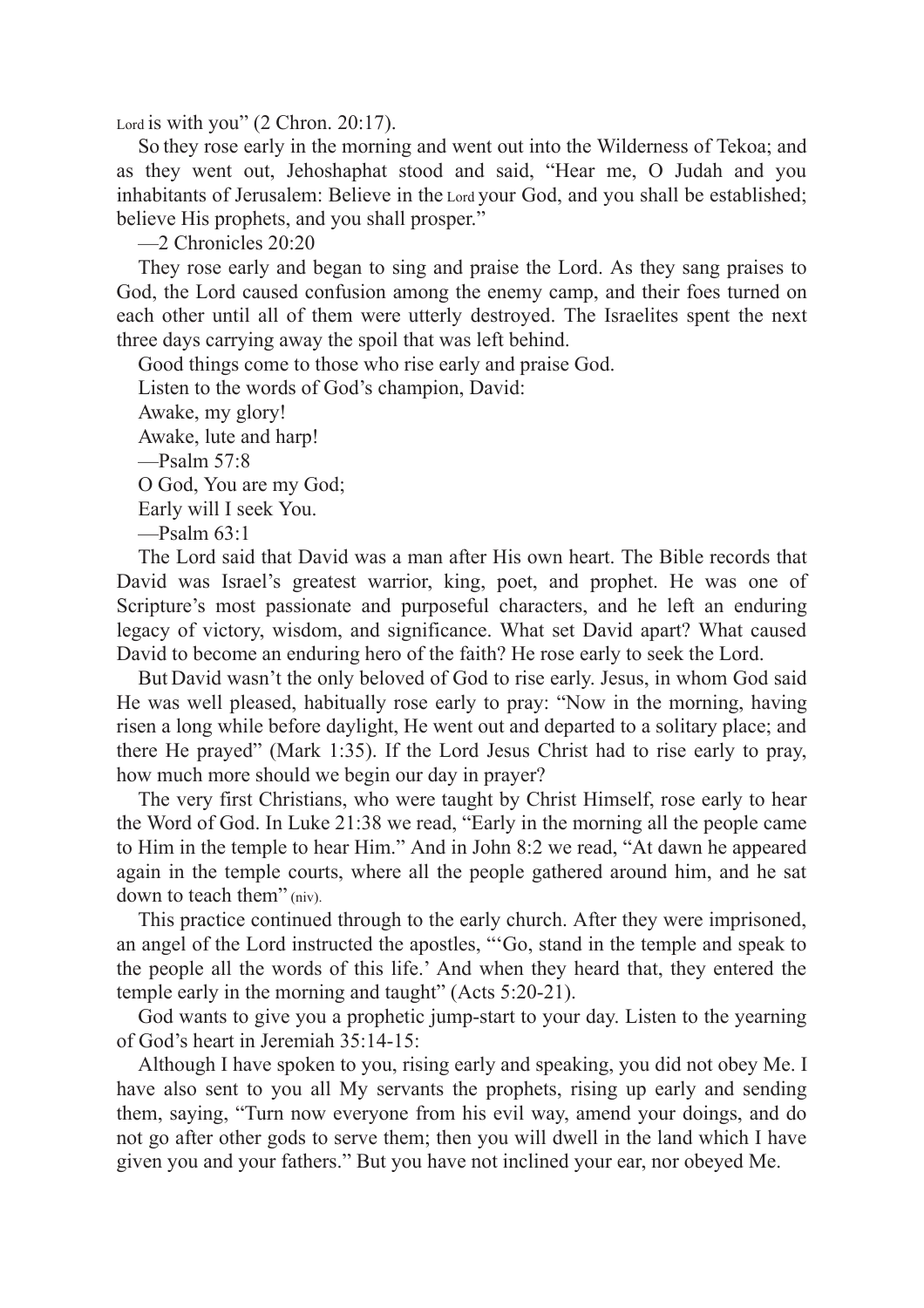And listen to this warning found in 1 Chronicles:

The Lord our God broke out against us, because we did not consult Him about the proper order.

—1 Chronicles 15:13

Getting God's order for every area of our lives is serious business. We serve a God of order. The enemy uses disorder and confusion to wreak destruction. God calls you to follow after peace and righteousness to establish order and freedom. Take dominion over your day, your environment, and your destiny by setting things in their proper order.

Seek the Lord early and consult Him about ordering your day aright!

# **RISE EARLY AND COMMAND YOUR MORNING**

An important part of ordering your day is rising early to seek the Lord. God wants to speak into your life so that He can help you order your day with greater authority and success. Tap into God's best will for you by rising early to spend time in His presence. Let the Lord fill your heart with His peace and joy, stand firm on His promises, and get His special word for you so that you can stand and declare it throughout the day. Seek wisdom; seek understanding; study to show yourself approved. Rise early, as did the prophet Isaiah, so that you will have the tongue of the wise, ready to give an answer for the hope that is in you.

Yes, by my spirit within me I will seek You early;

For when Your judgments are in the earth,

The inhabitants of the world will learn righteousness.

 $-$ Isaiah 26:9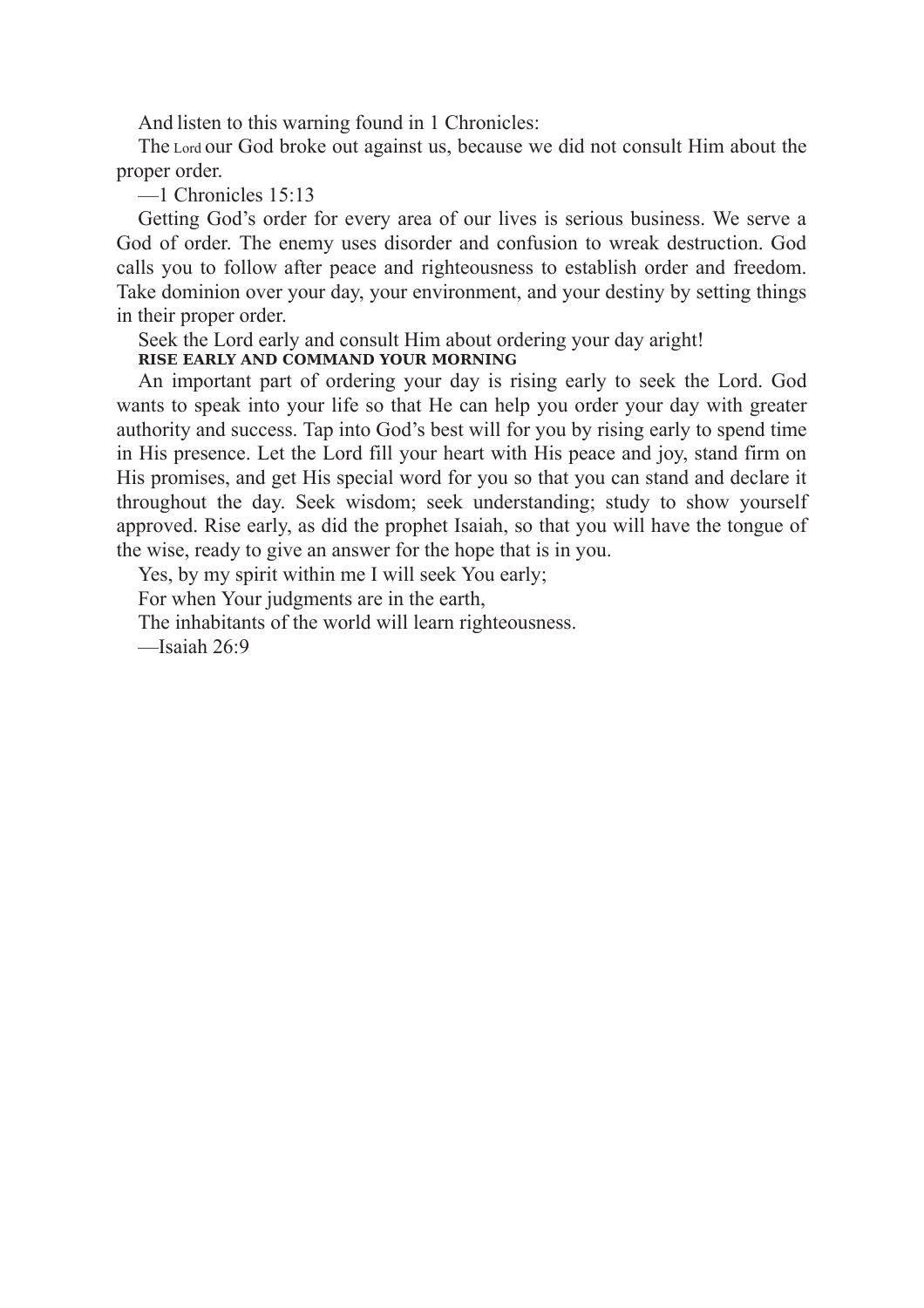# Chapter Seven HOW TO BECOME AN OVERNIGHT SUCCESS To perceive the world differently, we must be willing to change our belief system, let the past slip away, expand our sense of now, and dissolve the fear in our minds.  $1$

SUCCESS REQUIRES COURAGE AND BOLDNESS. It requires that you walk in genuine spiritual authority in order to take dominion over your inner and outer world. God has empowered you, through Christ, to speak light into every situation. He has given you the tools and ability to dispel the dark and create beauty and order wherever you are. Begin to consider the chaos and formlessness you encounter as a blank canvas upon which you can sketch, or raw clay with which you can mold your dream. Michelangelo's *David*, one of the greatest pieces of art of all time, was just a block of marble like any other before Michelangelo set his hand and chisel to it. Whatever lies before you can be the substance from which you call forth your own masterpiece.

When God dreamed of creation, He spoke into a situation that was dark and "without form." Where there was darkness, God declared light. We read in Genesis 1:2-4 that "the earth was without form, and void; and darkness was upon the face of the deep. . . . Then God said, 'Let there be light'; and there was light . . . and God divided the light from the darkness." God created paradise and then gave His ultimate creation, man, the authority to rule over it. He told Adam to name every creature, calling each one out before him one at a time— thus Adam proclaimed the name of and ordered every species. Man was given dominion over all creation and the power to silence all of his enemies. (See Psalm 8.) God didn't create mankind to be idle but to be an active participant in making the earth over into the form God intended. God locked up all the mysteries of what humanity would ever need in what He created, so that we could co-labor with Him to unravel those mysteries and continue moving creation toward its expected end.

### **LEARNING TO REIGN IN GLORY**

—William James

Jesus spoke many parables so that His disciples could conceptualize the power at their disposal and learn to operate successfully in His kingdom. He wanted them to comprehend the degree of success and prosperity that was available to them if they pursued these kingdom principles.

When I speak of success and prosperity, I am speaking of these concepts from the context of the kingdom. Success is the fulfillment of divine purpose, while prosperity is having enough divine provision to overcome obstacles. Once you press out of one situation, realm, or domain, you will rise to a new level of strength with a greater capacity to influence your new situation or domain. In other words, you will go from one glory to another and from one level of strength to a greater one. When you learn to build on your experiences, adding to your faith, you will live a successful kingdom life as ambassadors of God's glorious kingdom. You will progress from one level of success and provision to another as you develop godly ability and character. Listen to how Peter admonished early believers:

But also for this very reason, giving all diligence, add to your faith virtue, to virtue knowledge, to knowledge self-control, to self-control perseverance, to perseverance godliness, to godliness brotherly kindness, and to brotherly kindness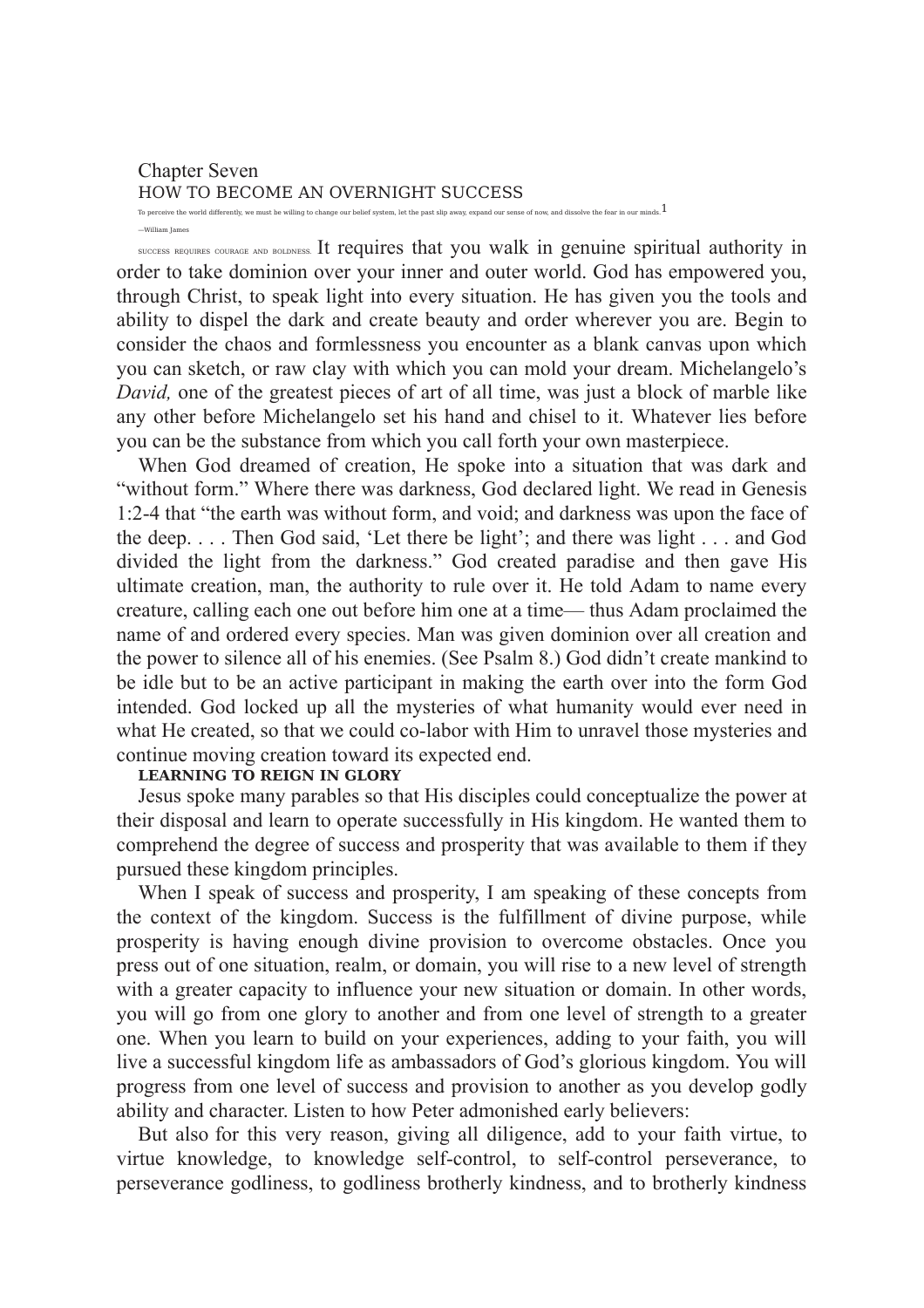love.

For if these things are yours and abound, you will be neither barren nor unfruitful in the knowledge of our Lord Jesus Christ.

—2 Peter 1:5-8

When Peter says "for this very reason," he is referring to having been called to partake of God's divine nature (v. 4). As an ambassador, you are called to represent your heavenly Father in the earthly realm. You are to "re-present" Him, or "present Him again," in every avenue of secular interaction. The world has formulated an erroneous and limited concept of God, and you are called to demonstrate His greatness through your lifestyle. God has called you to be His showcase on the earth—everything about you should reflect the glories of the kingdom, from the clothes you wear to the way you talk—everything that speaks to your station and quality of life—all should demonstrate the limitless glories of the kingdom of God! Success is the fulfillment of divine purpose, while prosperity is having enough divine provision to overcome obstacles

You are also called to bring the systems of this world into divine alignment. First Peter 2:9 tells us that we are kingly priests: "a royal priesthood, a holy nation, His own special people, that you may proclaim the praises of Him who called you out of darkness into His marvelous light." Your priestly anointing empowers you to worship and offer sacrifices of praise to God. Your kingly anointing gives you the power and authority to legislate, regulate, enforce, and establish—to reign, rule, and dominate. As a believer, you must understand that you have become privy to the mystery of these kingdom principles or keys so that in this life you can walk in divine dominion. "And I will give you the keys of the kingdom of heaven, and whatever you bind on earth will be bound in heaven, and whatever you loose on earth will be loosed in heaven" (Matt. 16:19). In other words, whatever you allow in the earthly realm, heaven allows, and whatever you say no to in Jesus's name, heaven will back you up by binding it. Remember, nothing leaves heaven until the request for it leaves Earth. This is how powerful the spoken word is. It has the ability to open or close spiritual and heavenly portals.

God set this principle in place when He declared through Isaiah:

So shall My word be that goes forth from My mouth; it shall not return to Me void, but it shall accomplish what I please, and it shall prosper in the thing for which I sent it.

 $-$ Isaiah 55:11

As a living epistle, a carrier of the Spirit of Christ, the Word has been made flesh in you, and the God-breathed words that you speak, as a temple of the living God, carry a supernatural authority and creative power. "Do you not know that you are the temple of God and that the Spirit of God dwells in you?" (1 Cor. 3:16).

Words are powerful. Words affect your destiny. One day of murmuring and complaining has the power to set you back for a year. That's a 1-to-365-day ratio. Therefore, you can't afford to release capricious words out of your mouth because the spirit realm takes every word uttered from man as a command and mandate. It does not discriminate between a jest, a joke, a desire, an order, or a decree. This is how powerful the spoken word is. Remember what happened in the desert to the children of Israel. Be careful not to become ensnared by your own words.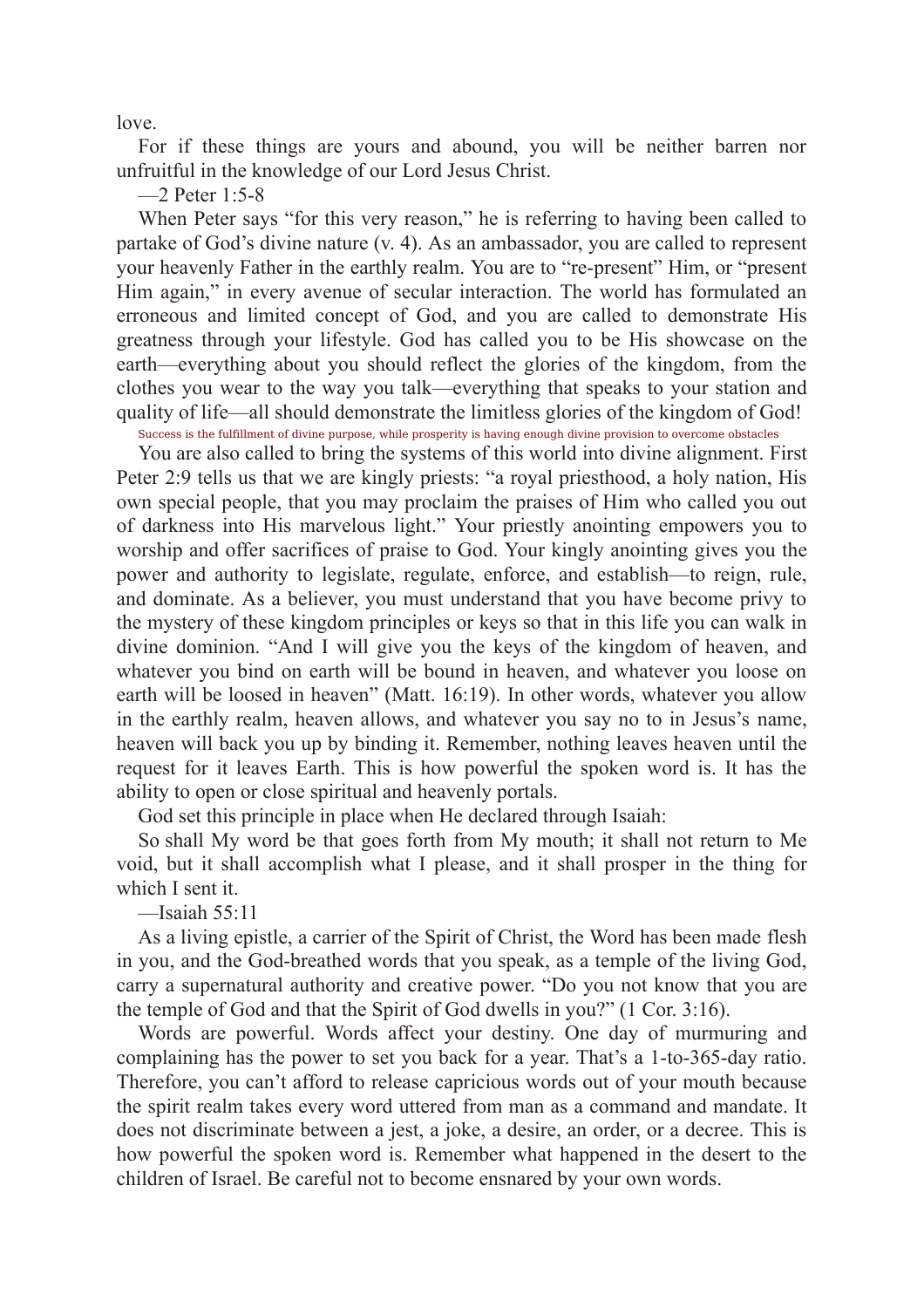#### **PRAY STRATEGICALLY**

—Proverbs 18:20, Kjv

Sometimes your success, your progress, or your blessings can be held up and hindered not because you are speaking negatively, but because others have released negative words over your life and you have accepted them as true. Refuse to sit back and passively let life happen to you. Get actively involved in your own destiny. Aggressively reverse ill-spoken words, hexes, spells, and bad wishes. Proactively design, construct, and engineer your life. What do you want your life to look like next week, next year, or even at your funeral? Will you be remembered for your accomplishments—or only for what you might have done?

According to Jeremiah 29:11, God does not start a thing without knowing the outcome—He begins every work with the end in mind. Since He already knows the end from the beginning, He must know everything in between. Seek His face in prayer. "If any of you lacks wisdom, let him ask of God, who gives to all liberally and without reproach" (James 1:5). Make inquiries concerning the plans He has for you. Discover His will as He speaks to your heart and mind, and then legislate His will in the earthly realm through daily declarations. By your words you establish life or death, blessings or curses, success or failure.

You can't afford to release capricious words out of your mouth because the spirit realm takes every word uttered from man as a command and mandate... This is how powerful the spoken word is.

In Matthew 13:52, Jesus states that a person who is coached to participate in the kingdom of heaven is one who is able to tap into both ancient truth and fresh wisdom. Let's look at how the Amplified Bible interprets this verse of Scripture:

He said to them, Therefore every teacher and interpreter of the Sacred Writings who has been instructed about and trained for the kingdom of heaven and has become a disciple is like a householder who

brings forth out of his storehouse treasure that is new and [treasure that is] old [the fresh as well as the familiar].

In other words, we seek insight and guidance for prayer from both the Old and the New Testament. Prayer is a time-honored kingdom discipline. It is the means by which we communicate with God, and it is how God communicates with us. Your prayers should be constructed in such a manner that they issue forth from the living Word of God, incorporating both established principles as well as fresh revelation. To keep your prayer life vibrant and exciting, you should use a variety of strategies as well as a diversity of goals.

# **TAKE COMMAND IN ADVANCE: THE IMPORTANCE OF KEEPING WATCH**

Becoming an "overnight success" will only happen after you have successfully ordered your thoughts, words, and time. All of these components working together will empower you with the prayer strategy I call "Commanding Your Morning." What I want to convey here, particularly, is that in this context, morning does not solely refer to the hours registered on the face of a clock but to the period of time that exists before circumstances happen. You do not have to wait to get sick or experience financial loss or plummeting marriage relations before positioning and posturing yourself to pray. There are many occurrences in your life that are the work of the enemy and can be prohibited through preemptive prayer.

In the New Testament, we read of a specific prayer strategy Jesus employed. Let's look at Matthew 14:23-32:

And when He had sent the multitudes away, He went up on the mountain by Himself to pray.

Now when evening came. He was alone there. But the boat was now in the middle of the sea, tossed by the waves, for the wind was co the sea. And when the disciples saw Him walking on the sea, they were troubled, saying, "It is a ghost!" And they cried out for fear. But immediately Jesus spoke to them, saying, "Be of good cheer! It is I; do not be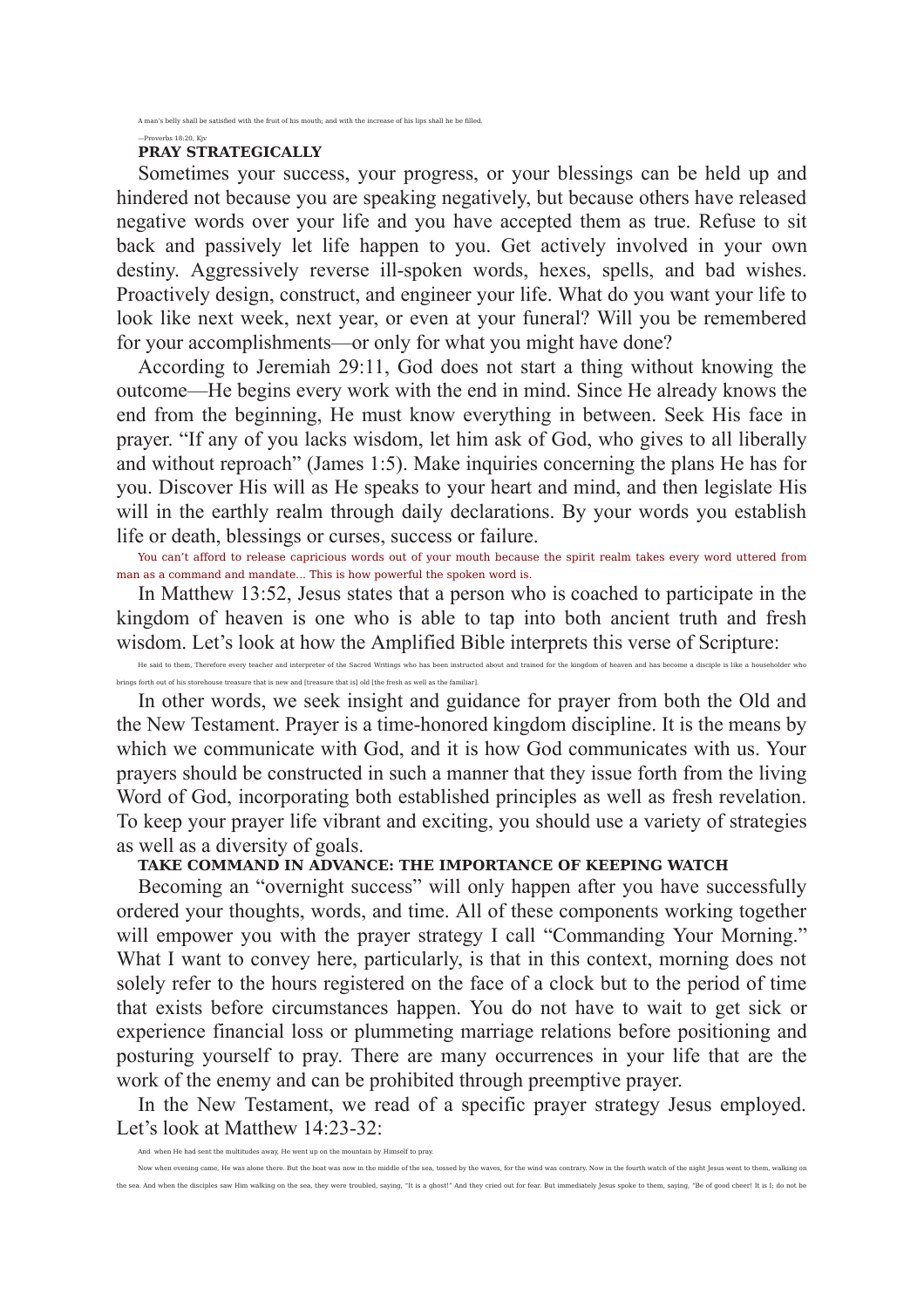afraid." And Peter answered Him and said, "Lord, if it is You, command me to come to You on the water." So He said, "Come."

And when Peter had come down out of the boat, he walked on the water to go to Jesus. But when he saw that the wind was boisterous, he was afraid; and beginning to sink he cried out, saying, "Lord, save n And immediately Jesus stretched out His hand and caught him, and said to him, "O you of little faith, why did you doubt?" And when they got into the boat, the wind ceased.

In the above text, Jesus teaches us how to gain control over our day so that we dethrone evil from its place of power. The strategy you are about to embark on is particularly useful during times of transition. Transition requires a change in how we pray because the natural man cannot understand the things of God. In transition you must seek the counsel of God, not the counsel of man. Also, you must be careful not to embrace the counsel of debilitating spirits such as fear, doubt, and unbelief. For he who sooner or later advances in life through prayer will inevitably be greeted in his future by the intoxicating aromas of divine success, supernatural accomplishments, and continuous moments of heavenly bliss, peace, and contentment.

Jesus had already prayed from ten to twelve hours before He got His release. He was using a specific prayer strategy that I have called "Commanding the Morning." Long before the enemy manifested himself by devising a storm, Jesus had programmed life, prosperity, and success into His day and into the lives of His disciples. The devil could not kill them or cause them to fail. Although they met with frustrating circumstances, they prevailed because Jesus had already paved the way to their success with His prayers.

This principle can be found in the Old Testament as well. Job 38:12-13 reveals a conversation God had with

Job. He asked a series of questions that exposes the principle of commanding the morning:

Have you commanded the morning since your days began,

And caused the dawn to know its place,

That it might take hold of the ends of the earth,

And the wicked be shaken out of it?

God asked Job, "Have you commanded the morning?" Long before the average believer has awakened to even consider their day, witches and warlocks have been diligently perched upon their posts releasing spells and hexes. The witching hour is the time when supernatural creatures such as witches, demons, and ghosts are at their most powerful and black magic is most effective. They consider the midnight hour to be the greatest time to effect change and transformation in the spiritual realm.

By the time we Christians arise for what we call "early morning prayer," which is usually somewhere between 4:00 a.m. and 6:00 a.m., those who work with the dark art of divination have completed their diabolical assignments, and the satanic sabotage of your day has already been set in motion. Many Christians have become discouraged simply because they have prayed amiss— they missed the time of declaration and neglected to command their morning.

This divine principle is taken from Genesis, chapter 1, where it is written: "And the evening and the morning was the first . . . second . . . third . . . fourth . . . fifth . . . sixth day." God actually worked from the evening to the morning, rather from morning to evening.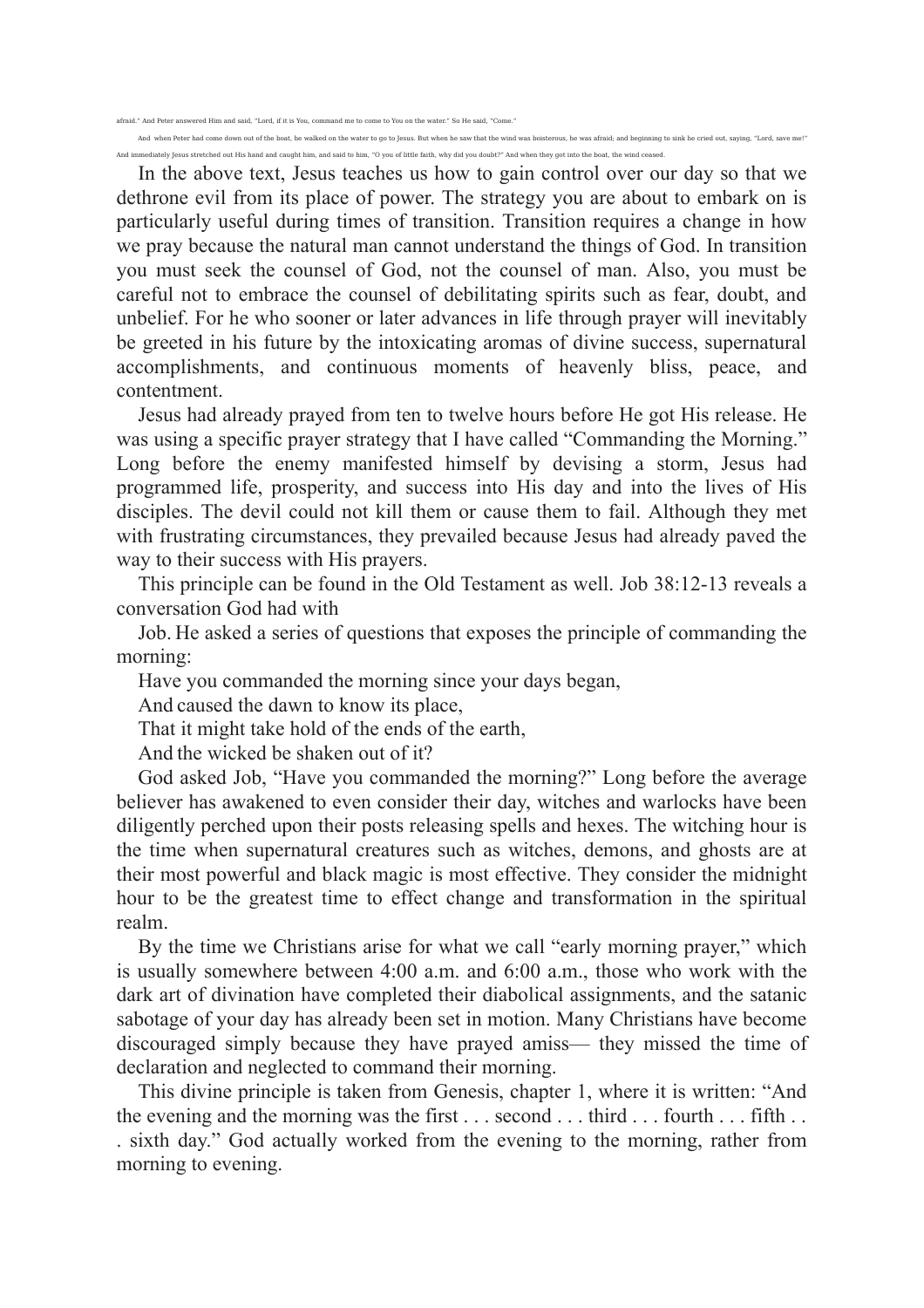During Jesus's generation, a watch constituted a three-hour period. The first watch would begin at 6:00 p.m., the second at 9:00 p.m., the third at midnight, the fourth at 3:00 a.m., and the fifth at 6:00 a.m. There would be a total of eight watches, four in the night and four in the day. If you are a mathematician, you have probably concluded that eight watches constitute a twenty-four-hour day.

Therefore, those early hours of prayer should be placed within the context of the evening to morning watches, which actually begin at 6:00 p.m. and end at 6:00 a.m. It is important to understand that the ending of a watch shift is just as important as the beginning, because it is during this time frame that the enemy will attempt to set up an ambush and attack. According to 1 Peter 5:8, you must "be sober, be vigilant; because your adversary the devil walks about like a roaring lion, seeking whom he may devour."

If you are assigned to the last two watches of the night—midnight to 3:00 a.m. and 3:00 a.m. to 6:00 a.m.—your role is an important one because you are standing in the gap to reinforce the prayer hedges that have been established in preceding watches. Remember, the last watch is more effective if those assigned to it understand the context of the entire night watch vigil.

Every effort should be made to reinforce a prayer agenda that is embraced by all watches.

As the Chief Intercessor, Jesus knew the most effective time to pray. He was God in action, and He deemed it as a divine imperative to begin His prayer watch sometime during the first watch, which was approximately 6:00 p.m. As a prayer general, Jesus was an adept prayer technician able to pray with fluency, proficiency, clarity, and accuracy for as long as it was necessary to pray for something. I pray that God will grant you the same divine ability.

#### **APPLYING THE DISCIPLINE OF KINGDOM LIVING**

After a period of successful ministry, Jesus orchestrated a new object lesson for His disciples. He wanted to expose them to the discipline of kingdom living—for kingdom living demands disciplined effort, strategic prayer, and divine awareness. Prior to every great kingdom event demonstrated by Jesus, the Bible indicates that He spent a minimum of ten to twelve hours in prayer. Jesus was establishing God's divine agenda in the earth realm and downloading victory, success, and prosperity into His day while dislodging evil. He was commanding the morning and taking authority over His day. To command means to:

```
• Instruct
• Dictate
• Exercise authority
• Master and conquer
• Control
• Give orders to
• Demand so as to receive what is due
• Rule
• Decree
• Supervise
• Keep watch
• Manage
• Administrate
• Regulate
```
Don't miss this principle. The power for change is in your mouth. The power for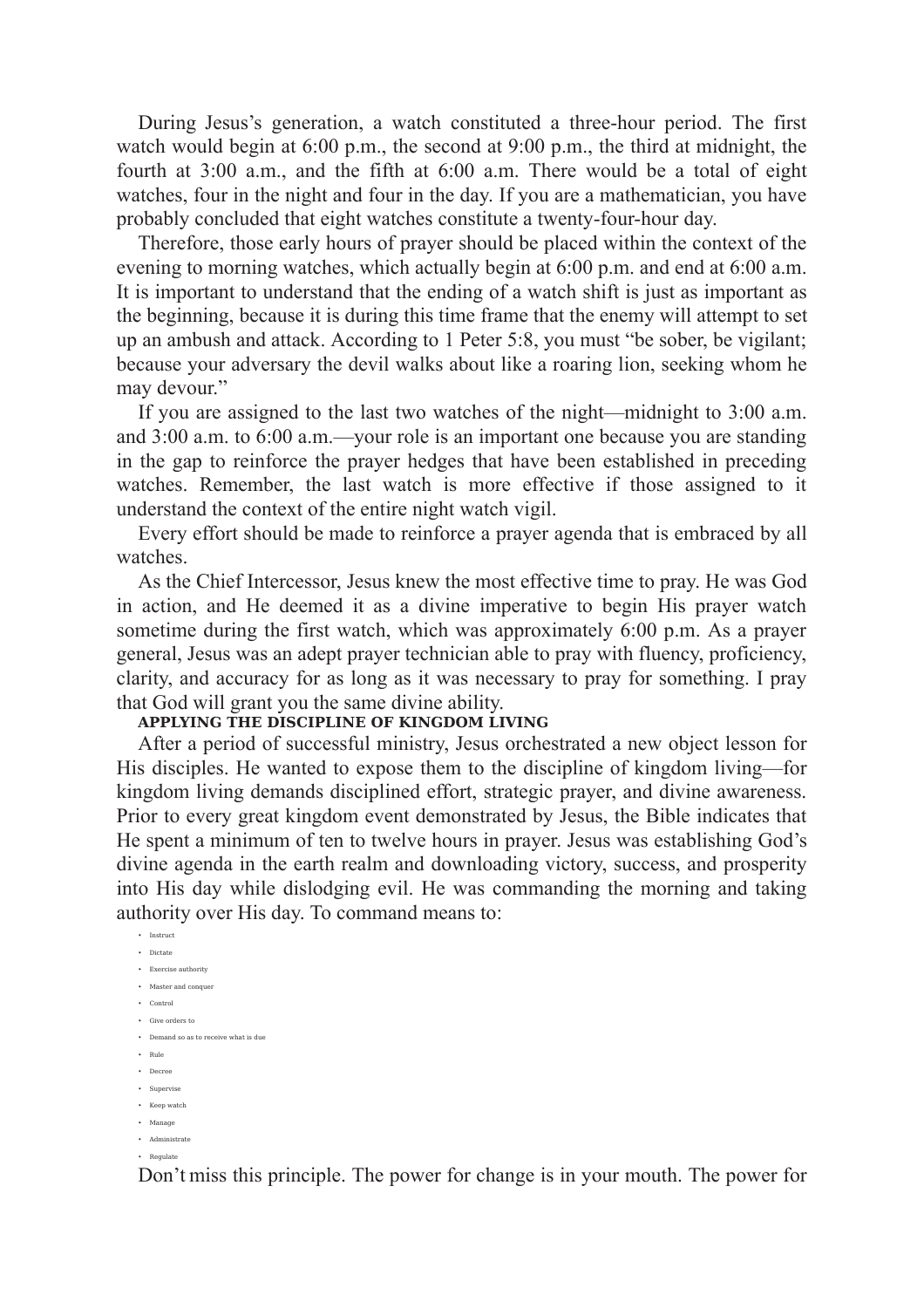prosperity is in your mouth. The power for health and healing is in your mouth. The power for a successful ministry, marriage, business, relationship, or whatever you need is in your mouth!

When you command your morning, you pull success from the spiritual realm into your day. When you command your morning, you give your reality divine assignments. You must be willing to declare and establish in the spirit realm today what you want to see manifested tomorrow. When you understand and implement this prayer strategy, you will literally begin to experience what I call "overnight" success. When I say "overnight" I am referring once again to the power of the spoken word in relation to God's eternal plan for your life and your prayer posture relative to setting these plans into motion. What you decree forth before you go to bed at night and continue to declare as you rise in the morning will keep the spiritual world active all night long—while you sleep the peaceful sleep of the righteous!

God's plans are to bless and not to curse; to make alive and not kill; to prosper you and not cause you to fail. Praying during the night causes your morning to be bright and to abound with goodness. You will start your day with power and end it with blessing. Remember, when we refer to days, nights, and seasons, we are not referring to the time on a clock or a day on a calendar; we are referring to the timing of the Lord, which requires neither a clock nor a calendar. His timing for blessing is now, in the present moment, and is regulated by simple and continual acts of obedience. (See Deuteronomy 28:1-2.)

According to Isaiah 1:19, "Ifyou are willing and obedient, you shall eat the good of the land." Are you willing?

When you employ this strategy, you activate the twenty-four-hour anointing—an anointing that brings all the elements surrounding your life into divine alignment with God's purpose for you. This anointing brings you to a kind of prophetic critical mass. An example of this would be the life of Joseph. One night after a long period of captivity,

God's plans are to bless and not to curse; to make alive and not kill; to prosper you and not cause you to fail.

Joseph went to bed a felon, and he woke up positioned to be prime minister. All the elements of his life collided with purpose and exploded into a prophetic critical mass. There was nothing and no one that could stop his impending success and prosperity. When you command your morning, nothing and no one can hinder, alter, or abort your destiny.

Then let him declare it and set it in order for Me . . . And the things that are coming and shall com Let them show these to them. —Isaiah 44:7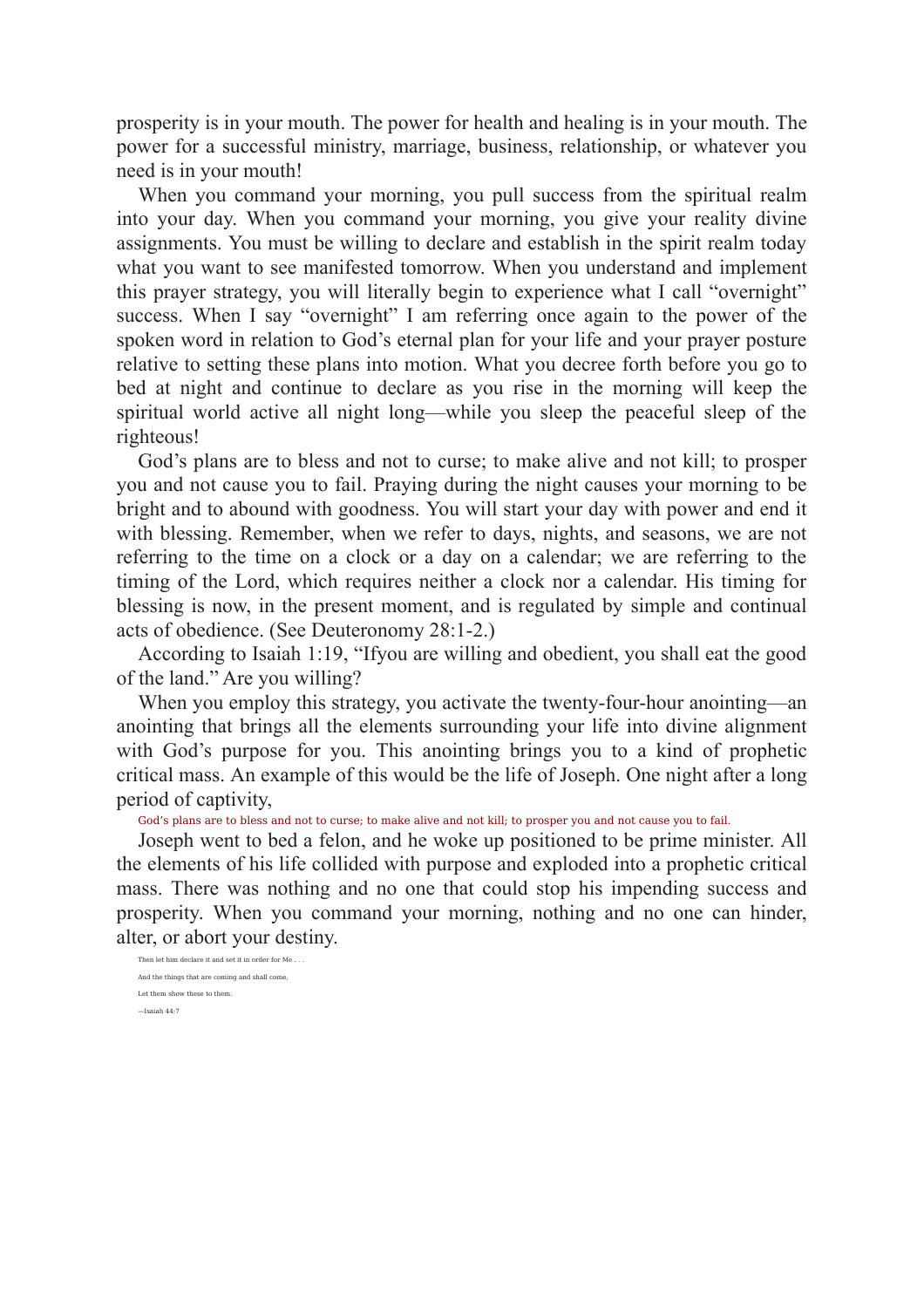#### **Chapter Eight** COMMANDING YOUR MORNING O while I live to be the ruler of life, not a slave, To meet life as a powerful conqueror . . .

And nothing exterior to me will ever take command of  $\mathrm{m}\mathrm{e}.\mathbf{1}$ —Walt Whitman

*Man* was created in the image of God and after His likeness. He was then given a mandate to rule and to dominate his world. He was given the delegated authority to preside over the earth and to protect it from negative forces that could create disequilibrium, distress, destitution, and disease.

God said in the Book of Job that you shall decree a thing and it shall be established (Job 22:28). Your miracle already exists in the unseen "secret" realm. All secret things belong to God, but those things that are revealed belong to man. In Proverbs 25:2 (nlt) we read, "It is God's privilege to conceal things and the king's privilege to discover them." Solomon also put it this way:

I set my heart to seek and search out by wisdom concerning all that is done under heaven; this burdensome task God has given to the sons of man, by which they may be exercised.

# **IN SEARCH OF WISDOM**

—Ecclesiastes 1:13

It is at the point of revelation—or divine inspiration— that God speaks to us all. He said, "'For I know the plans I have for you,' declares the Lord, 'plans to prosper you and not to harm you, plans to give you hope and a future'" (Jer. 29:11, Niv). He knows the end from the beginning and everything in between. And these are the things that He wants to reveal to you. The Book of Job says that this is what God actually does; He opens up the mind of man and speaks inspirational thoughts so that He can keep man from pursuing his own limited way. God's thoughts are of abundance and not lack—He wants you to live large and to bring you into a good life. He gives you divine inspirational thoughts and the ability to speak them into existence so that you will grow to fulfill His best plan for your life. He wants you to mature in wisdom, authority, and supernatural ability so that you can bear witness to the splendor of His kingdom. Your miracle is already in existence, but it is up to you to learn to see it and to call it out.

### **TAKE COMMAND BY MAKING THE CALL**

In Matthew 21:2, when Jesus was preparing for His final entry into Jerusalem, He called for a donkey to be brought to Him, but the donkey stayed tied up until Jesus called for it. Likewise, the thing you need might already by waiting for you, but you don't see it yet because you have not yet called for it. A situation or circumstance generally comes because you have called it to you—you have given it permission to exist in your life. Casual words that on the surface may feel as though they are spoken out of humility—as though they are politely self-deprecating, politically correct, or "not overly optimistic"—can do more harm than you think. Remember, whatever you bind or loose on the earth will be bound or loosed in heaven—and that the Lord said, "Just as you have spoken in My hearing, so I will do to you" (Num. 14:28).

Throughout the Bible God is calling His people to take command of their destinies by learning to command their mornings. Command means "to order with authority; to take charge of; to exercise direct authority over; to lead; to dominate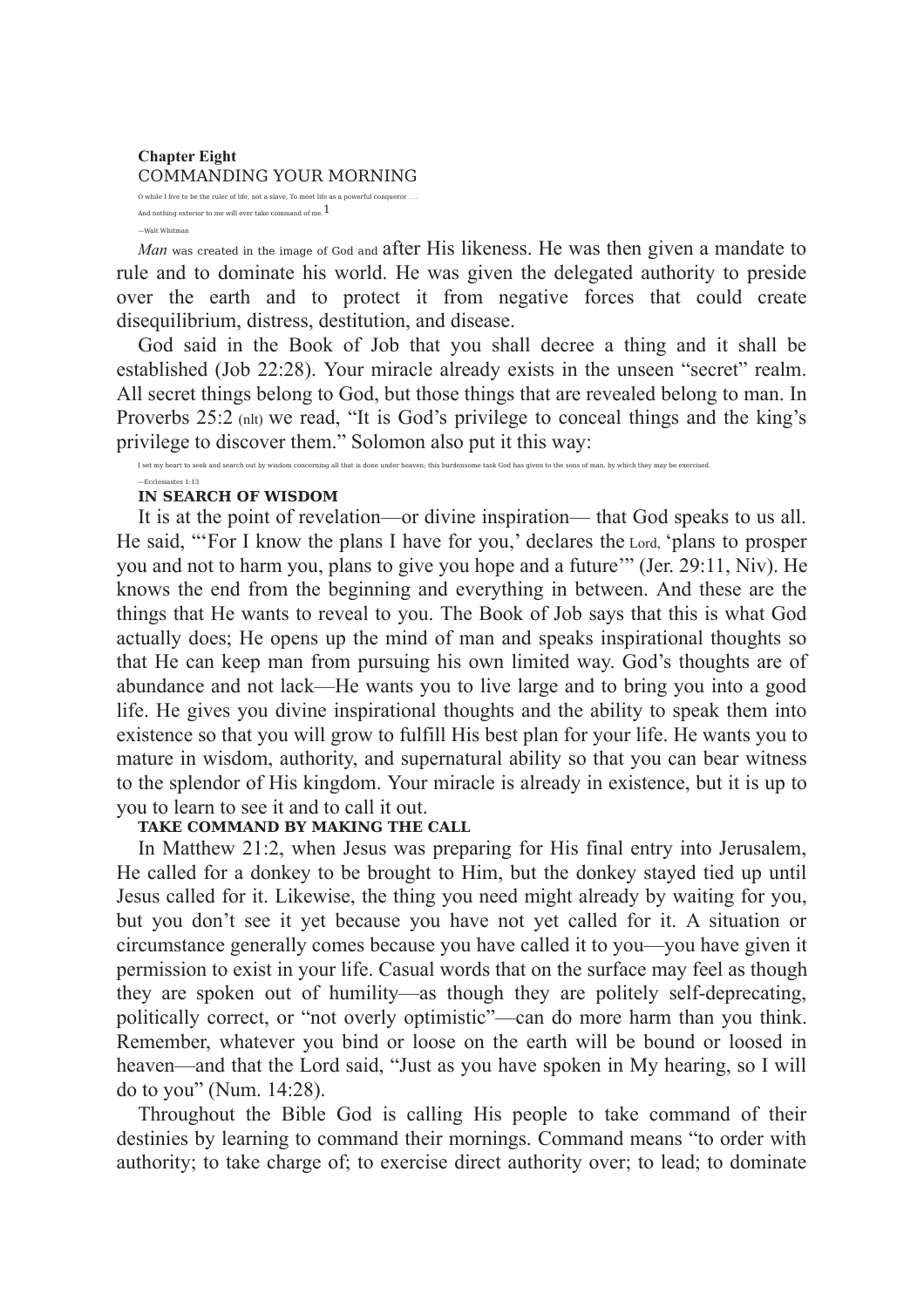by position; to guard; to overlook." Don't let your day get the best of you by not commanding the best from your day. Take command of your thoughts, words, and time so that you will be in a position to take command of your destiny. "Keep awake! Do not sleep like others. Watch and keep your minds awake to what is happening" (1 Thess. 5:6, nlv).

Do not be a victim. Call the shots and change your destiny. Be proactive and decisive as you declare God's Word over your life. God has given you the promise that whatsoever you declare in Jesus's name, it will be done (John 14:13-14), so you can be all He intended you to be on the earth—a shining example of God's goodness and love.

Set your words in order before me; take your stand. —Job 33:5 Stand your ground. . . . Stay alert and be persistent in your prayers.  $-$ Ephesians 6:14, 18, nlt

#### **DECREE AND DECLARE PROSPECTIVELY**

There should be no doubt in your mind that God wants to bless and prosper you. He wants you to succeed and not fail. He wants the very best for you. Remember, those that come to God must believe that He rewards those who diligently seek Him (Heb. 11:6). This is because the one thing that pleases God is your faith. Furthermore, let your declarations be informed by the following revolutionary and "revelationary"—truth:

Now salvation, and strength, and the kingdom of our God, and the power of His Christ have come, for the accuser of our brethren, who accused them before our God day and night, has been cast down. And they overcame him by the blood of the Lamb and by the word of their testimony.

—Revelation 12:10-11

Your enemy is overcome by the blood of the Lamb and the word of your testimony. You must declare, "He who is in [me] is greater than he who is in the world" (1 John 4:4), and "In all these things we are more than conquerors through Him who loved us" (Rom. 8:37). Believe and confess: "For with the heart one believes unto righteousness, and with the mouth confession is made unto salvation" (Rom. 10:10).

Ask the Holy Spirit to guide your words, thoughts, and faith as you take command of your day. Speak with conviction and confess with expectation.

Expect that whatever you are decreeing will come to pass. Jesus taught in Mark 11:24, "Whatever things you ask when you pray, believe that you receive them, and you will have them." Yet in the same verse, Jesus emphasized the need for us to "speak" and "say" three times more than He did "believe." Since the spirit realm is the causal realm, expect that whatever you are praying will manifest on this side of glory because it has already been sealed in the spirit realm. God has already released every possibility before the foundation of the world. Do not be counterproductive in your declarations by decreeing one thing and confessing the other. Be consistent in knowing that when you commit to the releasing of those things that pertain to your life, God is saying that whatsoever (positive or negative, faith or unbelief) you loose is loosed, and whatsoever you bind is bound. Remember, as soon as a declaration leaves your mouth, it has already happened.

You will also declare a thing,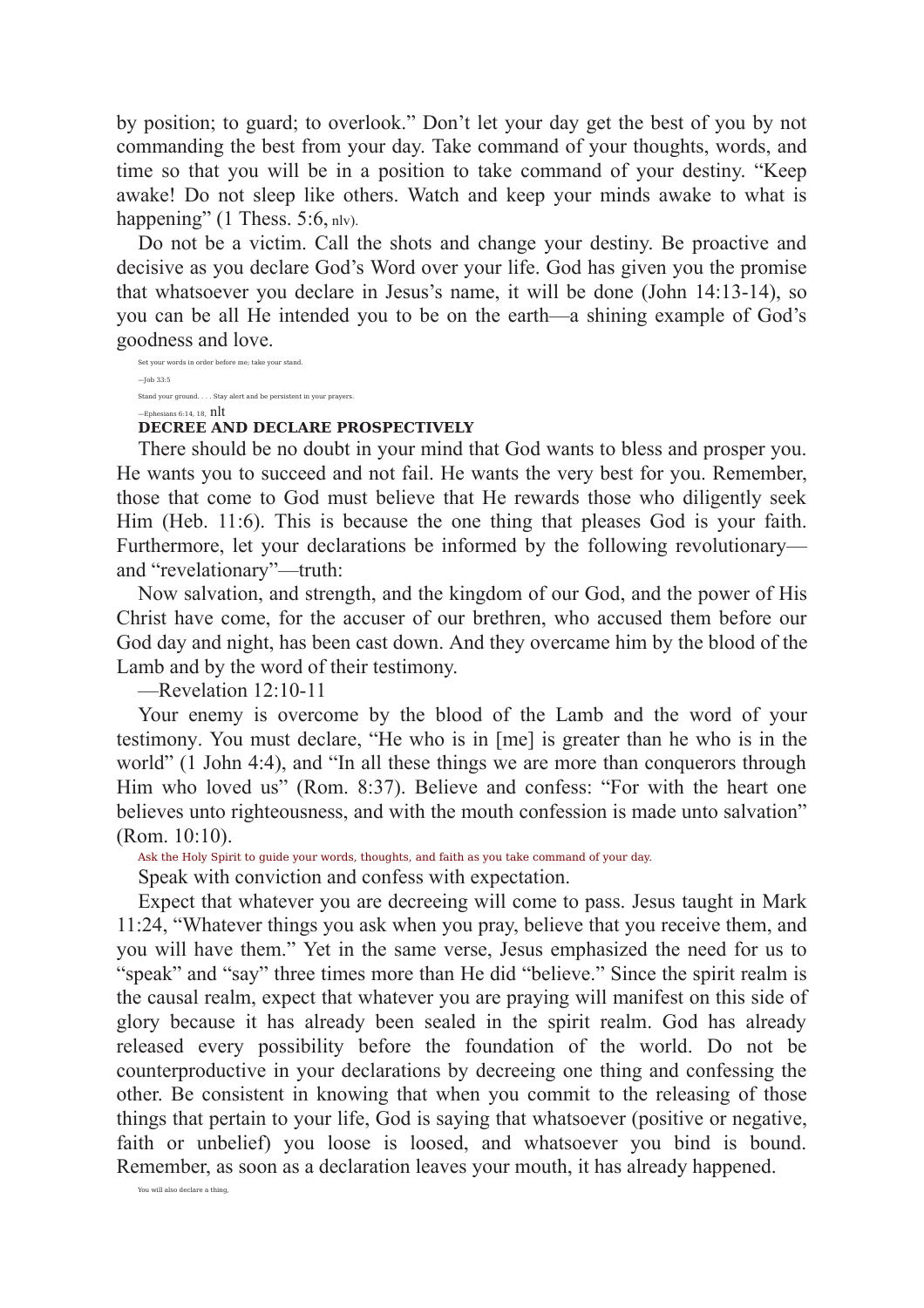And it will be established for you So light will shine on your ways.

—Job 22:28

### **DECLARE AND DECREE AUTHORITATIVELY**

Make your declaration in Jesus's name. God delegated authority to you, as a believer, that you may accomplish His will on the earth. Inherent within this divine authority is the mantle of responsibility and accountability. You are responsible to speak in accordance with the divine will that has been spoken concerning you. Kingdom authority demands that you become proactive in the establishment of purpose in your life experience. You are not to be dominated by circumstances you are to take authority over them and decree the will of God into manifestation in the name of Jesus. "I tell you the truth, my Father will give you whatever you ask in my name" (John 16:23, Niv).

Now to Him Who, by (in consequence of) the [action of His] power that is at work within us, is able to [carry out His purpose and] do superabundantly, far over and above all that we [dare] ask or think [infinitely beyond our highest prayers, desires, thoughts, hopes, or dreams]—to Him be glory in the church and in Christ Jesus throughout all generations forever and ever. Amen (so be it).

### —Ephesians 3:20-21, amp

# **THE POWER OF PRAYER-WALKING**

I have personally integrated the declarations contained in this book into my daily exercise routine. I need to exercise to maintain my health and I love to walk, so I accomplish two life-sustaining essentials with one activity. This practice not only promotes physical strength, stamina, and overall health, but it also builds strong prayer muscles, increasing spiritual stamina and fortitude. Think about "walking in the Spirit" as you walk out your destiny with your words. Practice keeping step with the Spirit as you declare His promises over your life. Galatians 5:25 states, "Since we live by the Spirit, let us keep in step with the Spirit" (niv).

Develop the habit of prayer-walking. As you walk, think about God's promise to enlarge your territory and give you every place you set your foot. As you walk, release these powerful declarations into the atmosphere for three consecutive months, and watch what God will do. He is getting ready to blow your mind with blessings. He will reverse negative circumstances. He will position you for supernatural abundance and unprecedented favor. Without a shadow of doubt, He will show up mighty on your behalf. Your breakthrough and miracles are on the way!

### **PUTTING IT INTO PRACTICE**

I have included a list of activation declarations that you can use during your time of prayer. This is not meant to become a binding religious practice or ritual but as a guideline and framework to launch you into the practice of commanding your morning. As you speak out these declarations, do so boldly but also prayerfully. Ask the Holy Spirit to guide your words, thoughts, and faith as you take command of your day. Every reader's situation is unique, and only you know what your specific needs are. This is a guide to expand your understanding of what is possible and to get you started; as you step out in faith, the Holy Spirit will lead you into other areas He would have you exercise your authority over.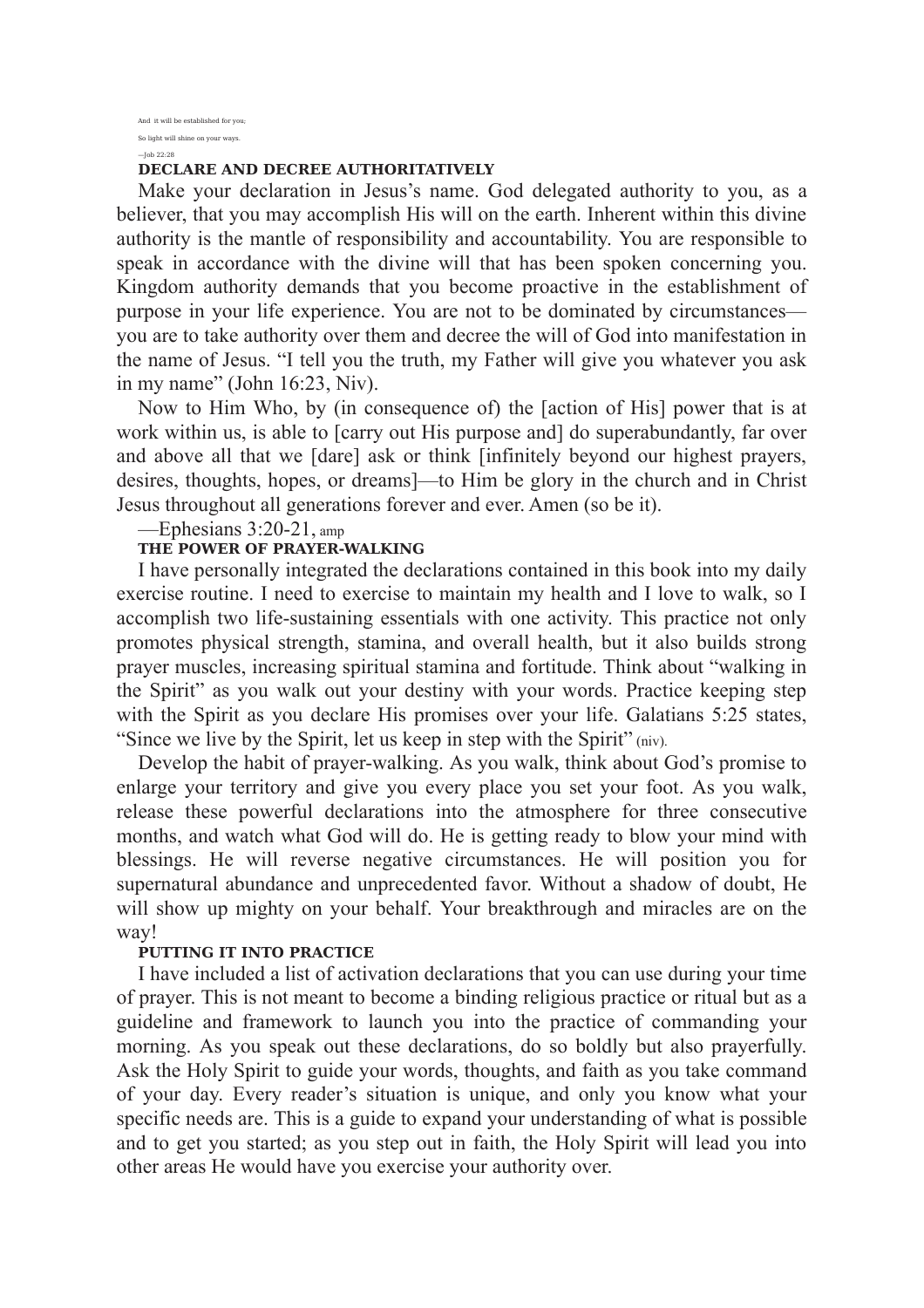As you read through the declarations, don't merely read them; speak them aloud with faith, authority, and power. Remember, you are partnering with God to activate His perfect will for you in this life. You are co-laboring with Christ on your own behalf as well as on the behalf of those you are praying for. Let today be the unveiling of a fresh anointing in your life! Let today be the day that you apprehend the power that God has allotted for you! Make the activation declarations a vivid part of your prayer routine, and watch God turn things around! You are on your way to kingdom success and prosperity!

### **ACTIVATION DECLARATIONS**

I stand to command my morning and declare it is a new day.

I take authority over my day in the name of Jesus. Every element of my day shall cooperate with purpose and destiny.

Today is the dawning of a new day. My season of frustration and failures is over, and I walk in a season of success and prosperity. Old things have passed away; all things have become new.

Today I press toward the mark of the high calling of God in Christ Jesus.

Anything or anyone assigned to undermine, frustrate, hinder, or hurt me, I command to be moved out of my sphere of influence in Jesus's name.

I command my day to fully cooperate with Your plan and purpose for it.

I greet today with great anticipation of the good things You have prepared for me.

I decree and declare that a new day is dawning for my ministry and job or business, for my finances, for my relationships, and for my health.

I download success, prosperity, health, wealth, vision, direction, ingenuity, creativity, spirituality, holiness, righteousness, peace, and resourcefulness from Your Spirit into my day.

I have a fresh excitement.

I have a fresh mind.

I have a fresh zeal.

I have a fresh anointing that is uncontaminated and uncompromised.

By this anointing, every yoke is broken off my life and is destroyed; every burden is lifted. His yoke is easy and His burden is light.

All-powerful God, place Your anointing upon me.

The anointing that is on my life repels every individual with a diabolical assignment.

Let the anointing flow uncontaminated and unhindered upon my life.

The anointing that is on my life for this season, mission, mandate, and purpose attracts only those with divinely ordained assignments.

Place the following anointings upon me:

• Solomon's anointing for resource management, wisdom, wealth, success, and prosperity

- Isaac's anointing for investment strategies
- Cyrus's anointing for financial acumen
- Samuel's anointing for sensitivity and obedience to the voice of God
- Esther's anointing for divine favor and kingdom strategies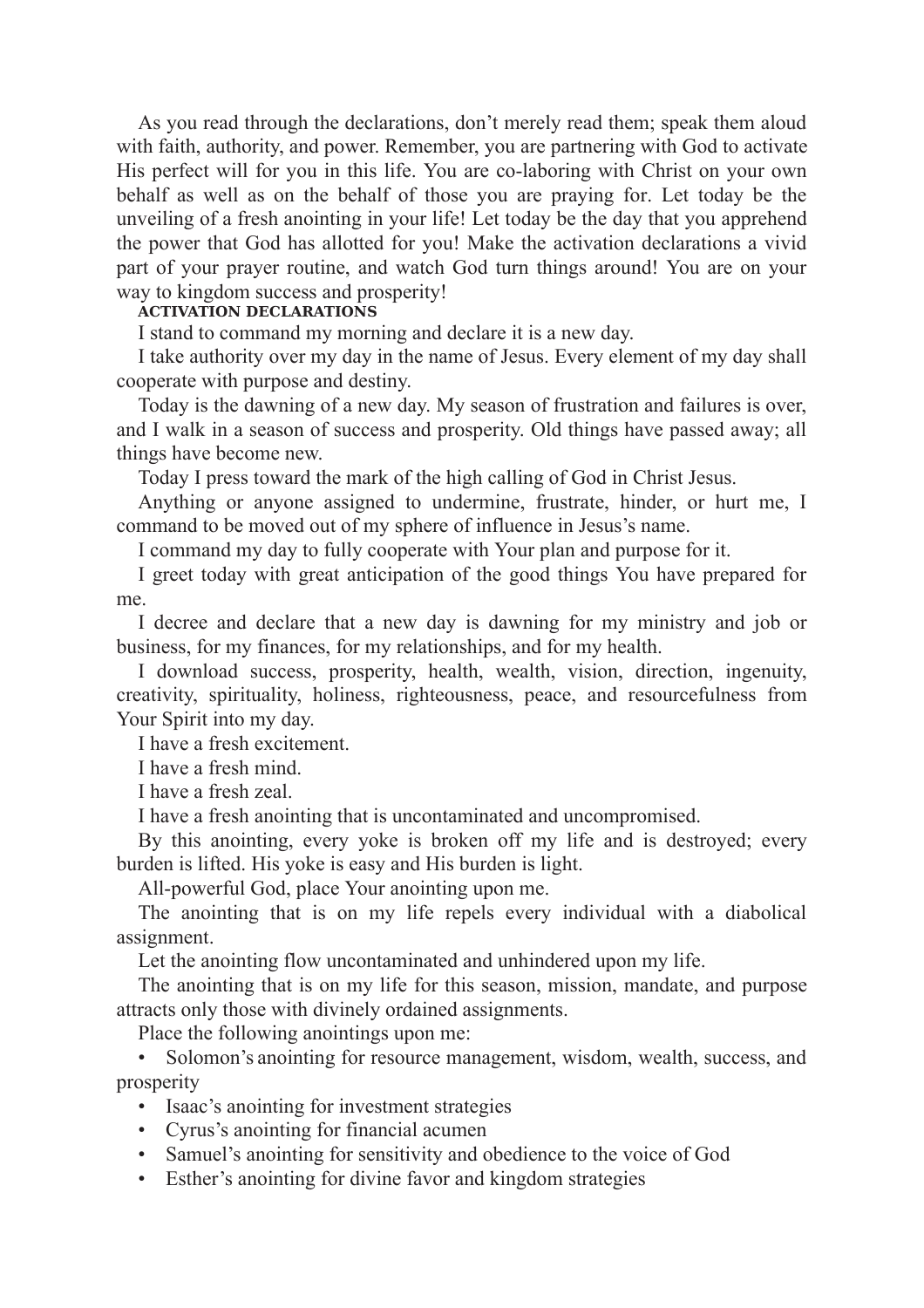- Daniel's anointing for government, excellence, and integrity
- Joseph's anointing for political, business, and economic leadership strategies
- Joshua's anointing for warfare prosperity and success strategies

• Abraham's anointing for pioneering new territories, real estate acquisitions, and inter-generational covenant blessings

- Moses's anointing as a trailblazer and leader
- Nehemiah's anointing as a renovator and restorer
- Ezra's anointing as an authentic worshiper of the true and living God
- Deborah's anointing for balance
- David's anointing for worship and praise
- Paul's anointing for cutting-edge apostolic revelation
- Elijah's anointing for prophetic accuracy and insights

Elisha's anointing for servanthood, ministerial succession, and the double portion of jurisdictional power and authority

- Issachar's anointing for the discernment of correct times and seasons
- Abigail's anointing for hospitality and prudence
- Anna's anointing of intercession

• Christ's anointing for prophetic prayer, spiritual warfare, signs, wonders, miracles, and a purpose-driven life

- Uzziah's anointing for technological advancement
- The disciples' anointing for learning
- Jabez's anointing for the territorial and intellectual growth
- Eve's anointing for fruitfulness and dominion

Cause the apostolic and prophetic anointing to converge, explode, and be manifested in my life with accuracy, authenticity, clarity, and elegance.

Father, I pray:

"Cause me to hear Your lovingkindness in the morning, for in You do I trust; cause me to know the way in which I should walk, for I lift up my soul to You. . . . Teach me to do Your will, for You are my God; your Spirit is good. Lead me in the land of uprightness" (Ps. 143:8, 10).

Synchronize my life with Your perfect will, agenda, and calendar.

Superimpose Your will over the will of evil spirits and evil men.

Empower me to serve You in holiness and righteousness.

Grant me divine kingdom asylum and diplomatic immunity from evil that seeks to imprison and entrap me.

Since my times are in Your hands, You will deliver me from the hands of my enemies and from those who persecute me.

Dismantle evil powers working to frustrate my day, assignments, and activities.

Thwart the arrows shot toward me by day and cause the terror by night to cease.

Rescue me from my enemies, for I hide myself in You.

Cause the east winds of judgment to blow into the enemy's camp. Stop the diabolical cyclones and demonic winds designed to bring shipwreck and disaster into my life.

Cause divine and fresh winds of the Holy Spirit to blow. Let the west winds of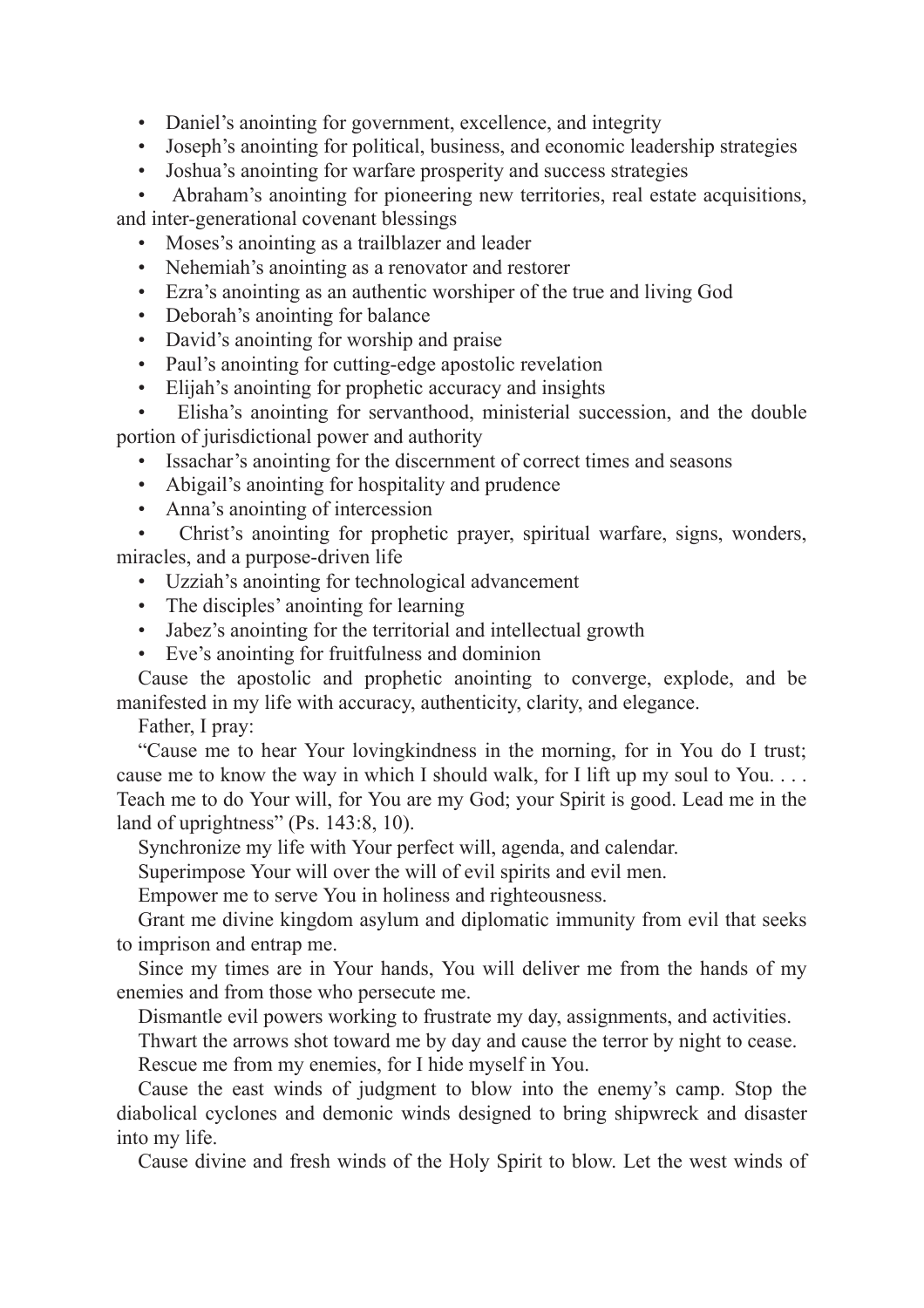replenishment, the north winds of abundance, and the south winds of restoration and supernatural supply blow profusely.

Assign angels as my divine escorts and supernatural security. Let them marshal the boundaries and borders of my spheres of influence. Let them dismantle and destroy satanic strongholds and dispossess satanic squatters.

Close the gates of death and seal up the doors of affliction and torment.

Open divine gates of access to new doors of opportunity; windows of divine inspiration, insight, and revelation; paths of righteousness; avenues of success and prosperity; multiple streams of income and positive cash flow; highways to places of divine assignments and prosperity; and channels for transition and deliverance.

Teach me Your way, so that I may know how to conduct my affairs in the most discerning, expeditious, and fiscally wise manner.

Open my eyes to cutting-edge technologies, methodologies, tactics, and strategies that can aid me in doing Your will.

Father, allow only those with divine assignments to be drawn to me.

Let Your Holy Spirit and His wisdom, understanding, counsel, might, knowledge, the fear of the Lord, and prophetic insight be upon me today.

Grant me the ability to hear clearly as You give me insight, witty ideas, and creative inventions.

Open my ears and let Your Word inspire me to righteousness.

Open my ears to the symphonic movements of the Spirit with clear, crisp transmission.

Cause my spiritual eyes to function with 20/20 vision for the correct insight, understanding, and interpretations of the choreographic movements of God.

Let not my eyes be seduced by the spirit of covetousness or my mind by the pride of life.

Make my feet as hinds' feet over all my troubles.

Lead me along the paths of righteousness for Your name's sake.

Holy Spirit, give me new ways of living and better strategies; upgrade me with kingdom technology and kingdom methodology; I receive the supernatural discipline to implement them today.

Father, place the anointing of a warrior upon me. Every domain and system that You have assigned me I confiscate from the enemy. I release the law of dispossession; every satanic or demonic squatter that is on my land, property, or territory, I command to go in the name of Jesus. I am more than a conqueror!

Strengthen the hedge of protection around my life, my possessions, my family, my friends and associates, and my ministry.

Father, I pray all of this on my behalf and on behalf of [include specific names of individuals, organizations, ministries, or families].

You used all Your divine skill to put me together; I am fearfully and wonderfully made.

I remind principalities, powers, and familiar spirits that they have no right to touch my life in any way, for I am in covenant with God and hidden in the secret place of the Most High.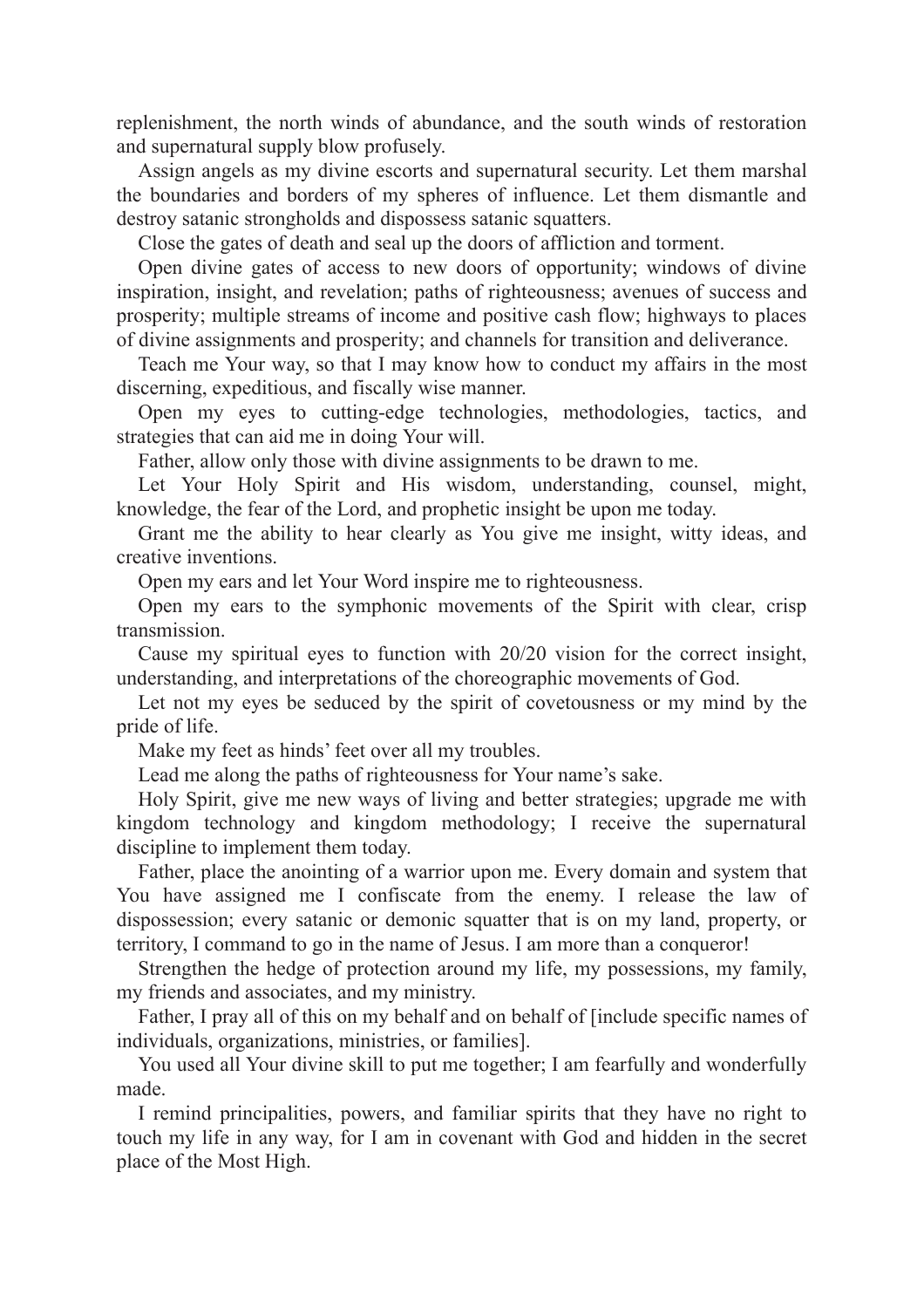Holy Spirit, lead and guide me into all truth. Order my steps according to Your Word and Your original plan and purpose for my life.

I release my name into the atmosphere and declare:

I have a good reputation. There are no negative stigmas attached to me.

I am a campaigner of empowerment. My name is associated with:

- Greatness Integrity • Nobility • Righteousness • Holiness • Morality • Ethical dealings • Honesty • Humility • Grace • Love • Joy • Peace • Long-suffering • Gentleness • Meekness • Faith • Goodness • Self-control • Generosity • Fairness • Vision • Wisdom • Wealth • Luxury • Extravagance • Health • Intelligence • Prosperity • Knowledge
- Prayer and spiritual The anointing warfare Kingdom wisdom

• Kingdom undertakings • Success

I release my name and all that is assigned to me and associated with me into the atmosphere. Allow prayer warriors to pick me up in the realm of the spirit and pray, reinforcing my hedge of protection. Let them stand in the prophetic and intercessory gap for me and all that is assigned to me and associated with me.

In Jesus's name, I reinforce that:

I am a son of God.

I am saved by grace.

I am born of incorruptible seed.

I am redeemed by the blood.

I am forgiven of all my sins.

I am a new creature in Christ.

I am redeemed from the curse of the law.

I am beloved of God.

I am seated in heavenly places in Christ Jesus.

I am a part of the royal priesthood.

I am a member of a chosen generation.

I am an ambassador for Christ, the light of the world. I am a citizen of the kingdom of heaven.

I am a joint heir with Jesus.

I am accepted in the Beloved.

I am complete in Him.

I am crucified with Christ.

I am alive with Christ.

I am free from condemnation.

I am reconciled to God.

I am justified by faith.

I am qualified to share in Jesus's inheritance.

I am a fellow citizen with the saints and the household of God.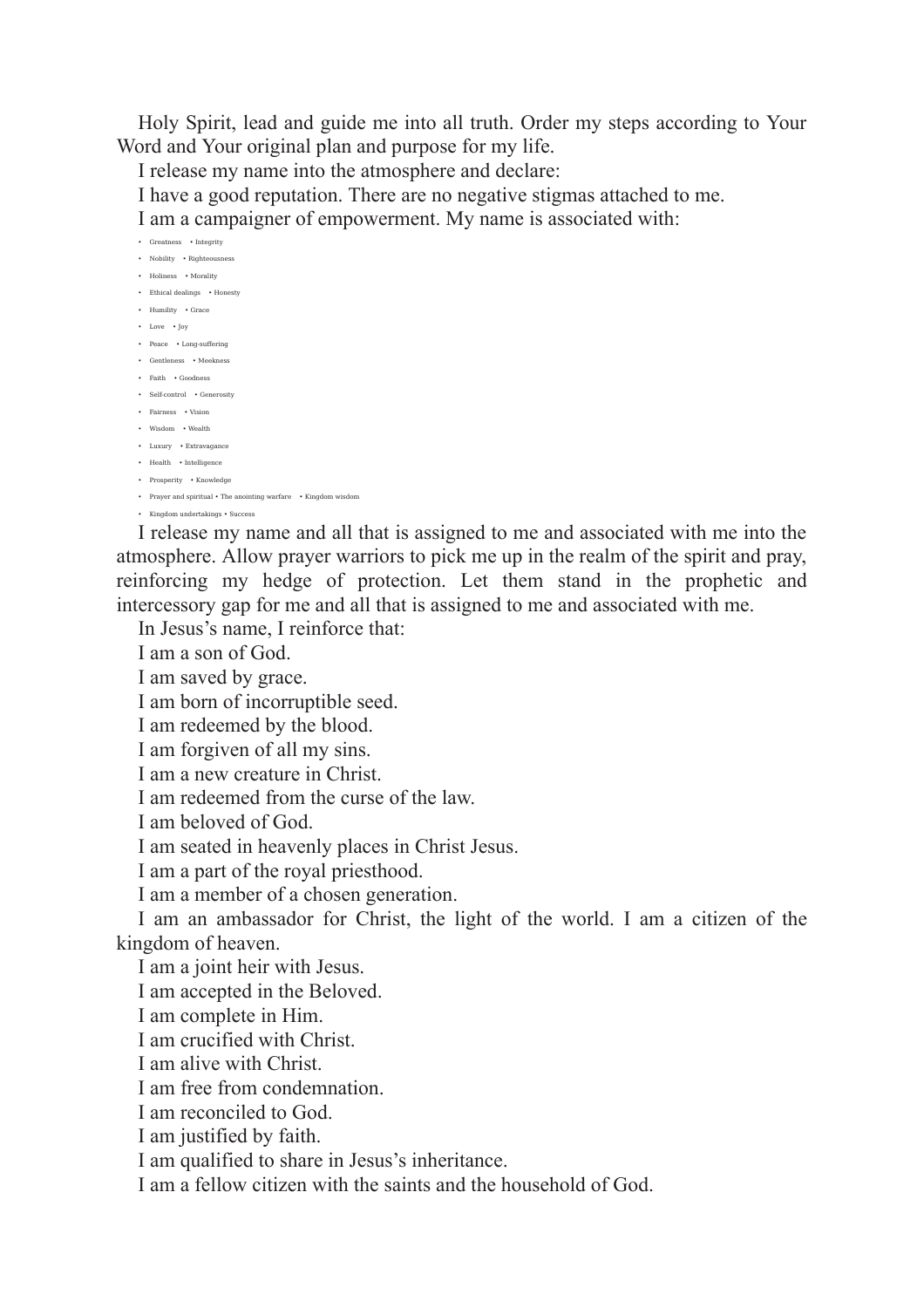I am a significant, contributing member of the body of Christ.

I am the temple of the Holy Spirit.

I am the salt of the earth.

I am the bride of Christ.

I am sealed with the Holy Spirit of promise.

I am a saint.

I am the elect of God.

I am established by grace.

I am drawn near to God by the blood of Christ.

I am victorious through Christ.

I am purposely built and uniquely designed for success.

I am set free.

I am a disciple of Christ.

I am a steward of great wealth.

I am a visionary.

I am the head and not the tail.

I am above and not beneath.

I am first and not last.

I am strong in the Lord.

I am more than a conqueror.

I am firmly rooted, built up, and established in the faith. I am abounding in a spirit of thanksgiving.

I am spiritually circumcised.

I am the righteousness of God.

I am a partaker of His divine nature.

I am an heir according to the promise.

I am called of God.

I am fearfully and wonderfully made.

I am the apple of my Father's eye.

I am healed by the stripes of Jesus Christ.

I am being changed into His image.

I am fathered from above.

I am filled with the Holy Spirit.

I am God's workmanship created in Christ Jesus.

I am delivered from the power of darkness.

I am translated into the kingdom of God.

I am hidden in the secret place of the Most High.

I am defensively clad with the armor of God.

I am offensively equipped with the sword of the Spirit, which is the Word of God.

I am protected by angels.

I am an overcomer.

I am transformed by the renewing of my mind.

I am God's representative in the earth realm.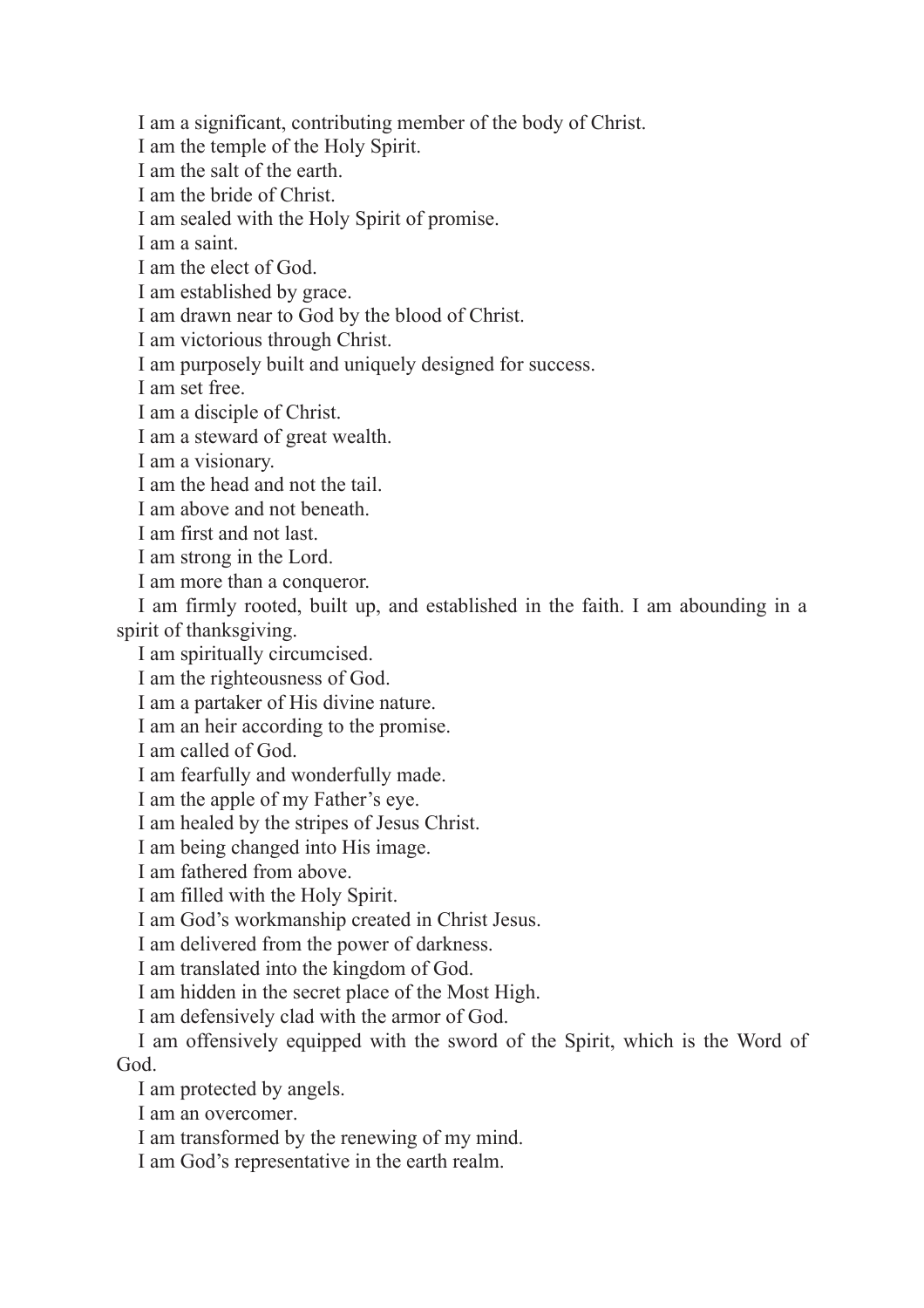I am unable to be touched by evil.

I am empowered to successfully engage in spiritual warfare and achieve victory.

I am forgiven of all my sins and redeemed through the blood.

I am blessed with all spiritual blessings in heavenly places.

I am chosen of God, holy and blameless before Him in love.

I am complete in Christ.

I am overtaken with blessings:

| ۰                    | Blessed to achieve national prominence       |
|----------------------|----------------------------------------------|
| ۰                    | Blessed in the city                          |
| ۰                    | Blessed in the field                         |
| ٠                    | Blessed to achieve fruitfulness in all areas |
| ٠                    | Blessed in daily provision                   |
| ٠                    | Blessed in daily activities                  |
| ٠                    | Blessed with victory                         |
| $\ddot{\phantom{a}}$ | Blessed as an entrepreneur                   |
| ٠                    | Blessed socially                             |
|                      | • Blessed financially                        |
|                      | • Blessed economically                       |
| ٠                    | Blessed corporally                           |
| ٠                    | Blessed commercially                         |
| ٠                    | Blessed relationally                         |
| ٠                    | Blessed interpersonally                      |
| ٠                    | <b>Blessed</b> behaviorally                  |
| ٠                    | Blessed physiologically                      |
| ۰                    | Blessed emotionally                          |
| ۰                    | Blessed spiritually                          |
| ٠                    | <b>Blessed</b> psychologically               |
|                      | Blessed biochemically                        |
| ٠                    | Blessed neurologically                       |
|                      | Blessed systemically                         |
| ٠                    | Blessed molecularly                          |
| ٠                    | Blessed cellularly                           |
|                      | * Blessed skeletally                         |
|                      | • Blessed anatomically                       |
|                      | • Blessed muscularly                         |
| ٠                    | Blessed hormonally                           |
| ٠                    | <b>Blessed</b> genetically                   |
| ٠                    | <b>Blessed</b> epidermally                   |
| ٠                    | Blessed nutritionally                        |
| ٠                    | Blessed culturally                           |
| ۰                    | Blessed globally                             |
| ۰                    | Blessed educationally                        |
|                      | Blessed technologically                      |

Almighty God, bless the works of my hand and provide:

Work opportunities Advancements Raises and bonuses Wisdom and knowledge Understanding Assets

Investment strategies Benefits and promotions Overtime Customers and clients Vision and dreams Multimillion-dollar ideas, inventions, and strategies Writing abilities Best sellers and classics Theological insights Innovative goods and world-class services Sales and commissions Favorable settlements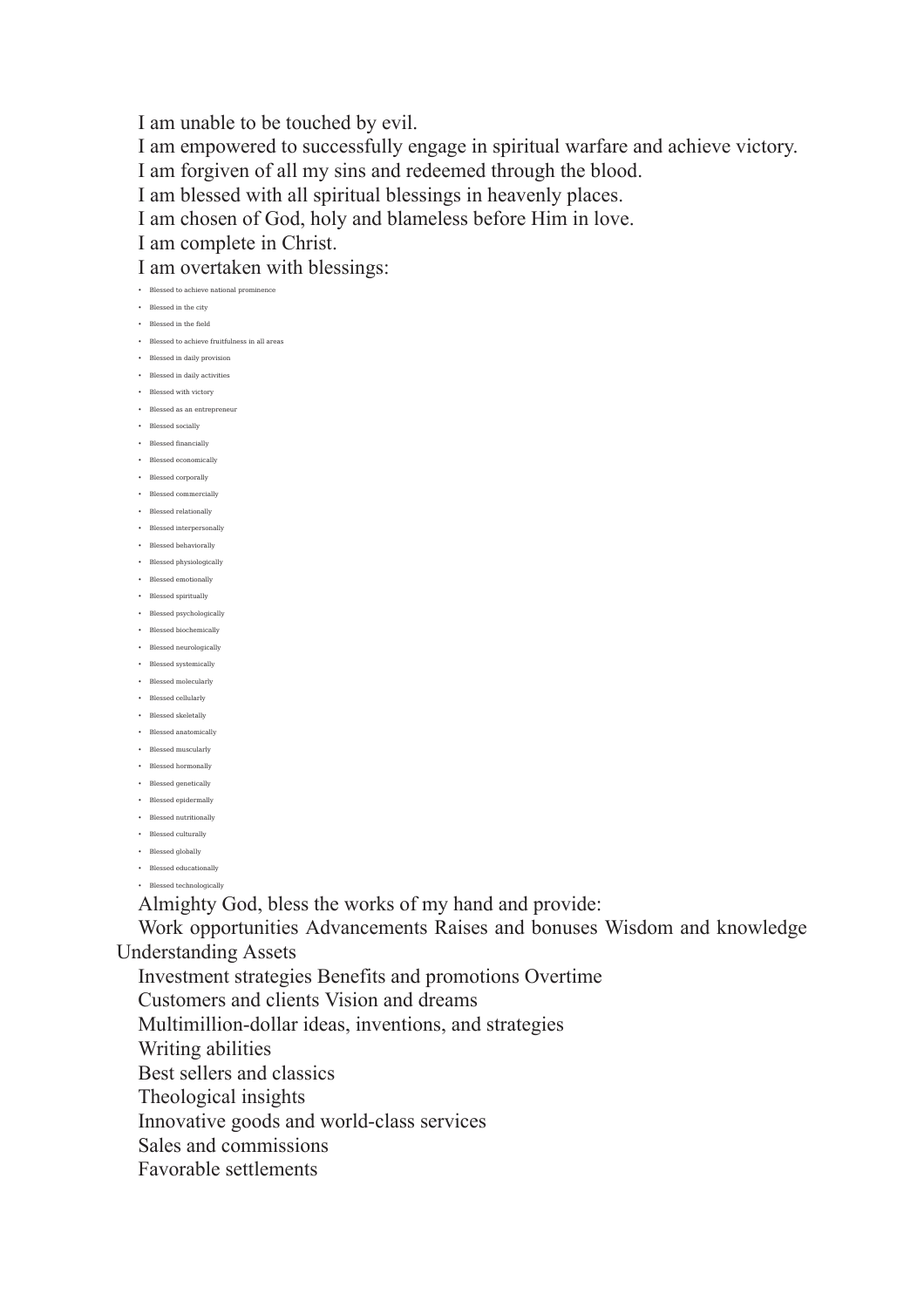Estates and inheritances Interest and dividends Multiple streams of income Profits and bonuses Rebates and returns Checks in the mail Unexpected financial blessings Wealth transfers Royalties Real estate Secret riches and hidden treasures Favor with creditors Increased income Bills paid Debts canceled Supernatural increase and supply Synergistic relationships Divine health Divine networks Quantum progress Accelerated growth and development New ways of living New ways to work Strategic positioning Unexpected gifts Wonderful surprises Condominiums and contracts Automobiles Debt-free living Self-sustaining cash flow Money-management skills

Time-management skills Mind-management skills Leadership skills Effective communication skills Negotiation skills Crisis-management skills Changemanagement skills Resource-management skills Trailblazing skills

Mutually beneficial and synergistic relationships A kingdom millionaire mindset:

• I am an underwriter of kingdom initiatives, enterprising activities, and programs.

I am a kingdom millionaire. I do not only make millions, but I also give millions to worthy kingdom causes and community enrichment.

Lord, according to Your Word, I declare:

"Let integrity and uprightness preserve me; for I wait on You" (Ps. 25:21).

"Make me to know my end, and what is the measure of my days, that I may know how frail I am" (Ps. 39:4).

My thoughts are governed only by "things true, noble, reputable, authentic, compelling, gracious—the best, not the worst; the beautiful, not the ugly; things to praise, not things to curse" (Phil. 4:8-9, The Message).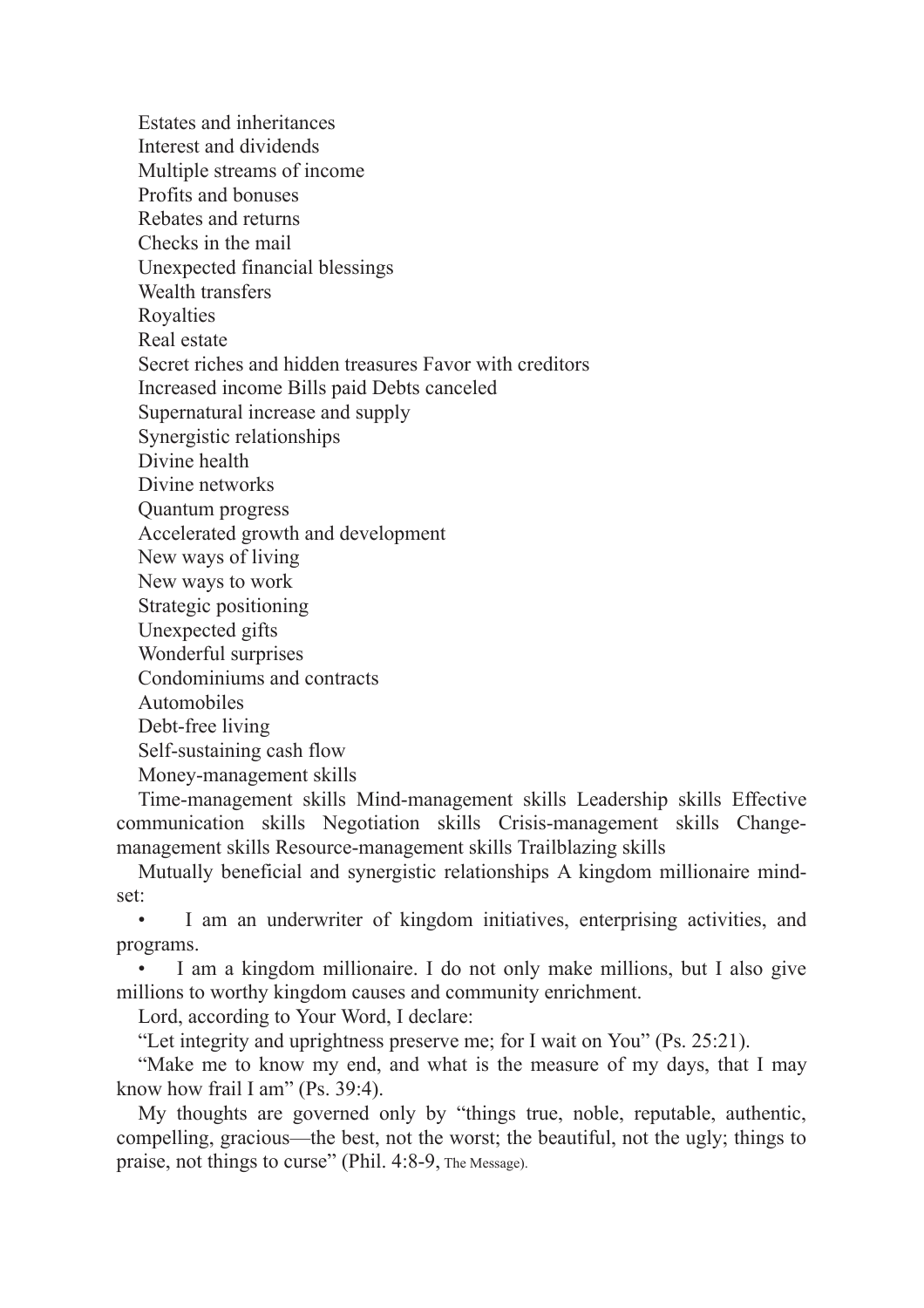"The hand of the diligent shall bear rule" (Prov. 12:24, Kjv). I am diligent; therefore, I rule.

By Your stripes I am healed from every physical and emotional wound and illness (according to Isaiah 53:5).

According to Philippians 4:6-7, I speak peace to all anxiety, depression, neurosis, psychosis, fibromyalgia, and chronic pain syndromes; all bipolar, schizophrenic, and schizo-affective disorders; all obsessive-compulsive and post-traumatic stress disorders, and I command their power to be broken from touching my life.

According to Hebrews 10:22, I draw near to You with a true heart in full assurance of faith, having my heart sprinkled from an evil conscience and my body washed with pure water. I speak divine healing and regression of all coronary artery disease and all cerebral vascular disease. The arteries of my heart, brain, and major organs are now washed free of plaque and cholesterol; I am free from the risk of stroke, hardening of the arteries, blindness, hypertension, renal failure, heart attack, angina, and chronic chest pain. I speak supernatural victory over chronic infections and declare healing over meningitis, osteomyelitis, pelvic inflammatory disease, myositis, and all forms of endocarditis.

According to Isaiah 45:17, no weapon formed against me will prosper. I decree and declare victory over all autoimmune disorders and speak healing to all forms of lupus, rheumatoid arthritis, thyroiditis, conjunctivitis, allergic rhinitis, Crohn's disease and ulcerative colitis, diverticulitis, gout, Lyme disease and chronic cellulitis, myocarditis, uveitis, and optic neuritis.

I superimpose the law of the Spirit of life in Christ Jesus over the law of sin and death and decree and declare that I am healed of terminal cancer and tumors, AIDS, seizures, strokes, Parkinson's disease, multiple sclerosis, ALS, emphysema, and sickle cell disease. According to Psalm 118:17, I shall not die but live to declare Your works.

As I rely solely upon You, Lord, according to 3 John 2, I declare that above all things I am prosperous and healthy, and therefore I speak divine healing over my cardiovascular system, neurological system, pulmonary system, gastrointestinal system, endocrine system, musculoskeletal system, dermatological system, psychological system, immune system, reproductive system, renal system, and hematological system.

According to Luke 13:11 and Psalm 138:8, I decree and declare that I am loosed from every infirmity, including deforming rheumatoid arthritis, degenerative osteoarthritis, osteoporosis, spine compression, fractures, slipped or herniated disks, and chronic neck and back pain—and that I am free to move freely in order to fulfill God's original purpose for my life.

You have given me dominion and power over the enemy, and nothing shall by any means hurt me; therefore, according to Genesis 1:28 and Luke 10:19, I speak divine deliverance from every addiction to nicotine, alcohol, cocaine, heroin, hallucinogens, and any other form of drug addictions. I speak healing from chronic fatigue, chronic depression, chronic pain, overeating, excessive drinking, and inappropriate sexual activity.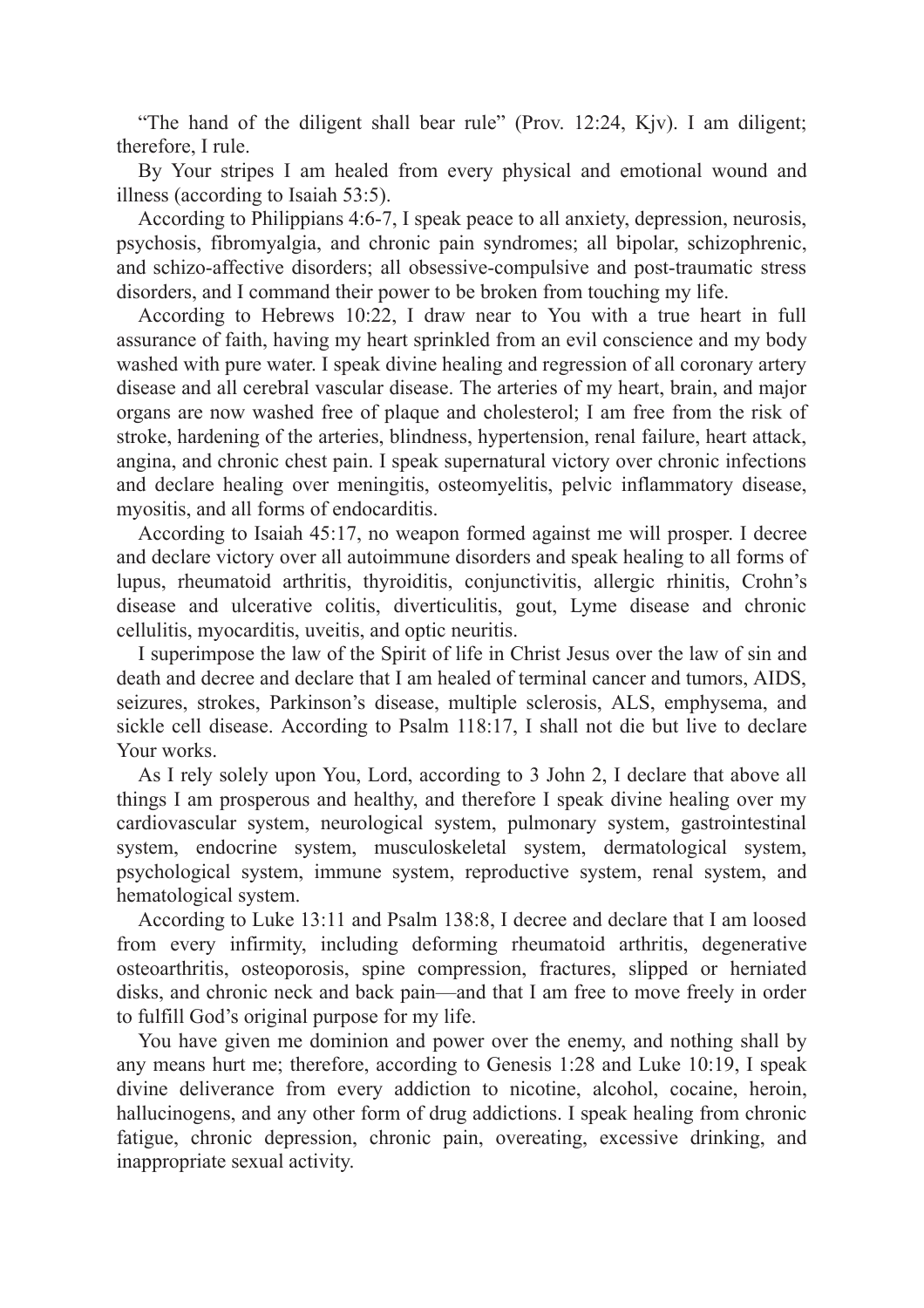Father, in the name of Jesus, I decree and declare:

That my spirit man is clad with the armor of the Lord and the armor of light.

That Your kingdom is my priority and Your assignment is my pleasure. Let Your kingdom come and Your will be done on the earth as it is in heaven.

I function and conduct my life's affairs according to Your original plan and purpose for me.

I walk in Your timing.

You are the one and true God, who makes everything work together and who works all things for good through Your most excellent harmonies. Cause my will to work in perfect harmony with Yours.

Evil shall not come near my dwelling, since I dwell in the secret place of the Most High God and dwell under the shadow of the Almighty.

I cause demonic, destiny-altering activities to cease. I take hold of the ends of the earth and shake evil out of its place.

I break evil and inappropriate thought patterns in my mind.

I speak peace into my life, relationships, ministry, workplace, and business.

Everything that is misaligned I command to come into divine alignment.

I have the mind of Christ and therefore seek things above and not beneath.

I ascend into new realms of power and authority and access new dimensions of divine revelation.

I will not backslide or look back into old ways, old methodologies, or old strategies unless directed by You to do so.

I wear the helmet of salvation to protect my mind from negative thoughts that would derail Your purposes and plans for me.

Truth protects my integrity, righteousness protects my reputation, the gospel of peace guides my every step, the shield of faith secures my future and destiny, and the sword of the Spirit grants me dominion and authority.

I decree and declare a prophetic upgrading of my thought life. I cancel the affect of negative, self-defeating thought processes and patterns and put them under my feet.

I possess a kingdom paradigm, which grants me new ways of thinking, new ways of working, and new ways of living.

New cycles of victory, success, and prosperity will replace old cycles of failure, poverty, and death in my life.

I now have a new, refreshed, cutting-edge kingdom mentality.

At Your Word, as a kingdom trailblazer, I pioneer new territory.

Everything that pertains to my life and godliness and everything prepared for me before the foundation of the world must be released in its correct time and season. I command everything to be released in Jesus's name.

I declare that there will be no substitutes, no holdups, no setbacks, and no delays.

Since Your Word is a lamp unto my feet and a light unto my path, I shall neither stumble nor fall.

I am excited; my spirit is ignited; I walk in favor with God and man.

I am a success-oriented individual, and everything I touch turns to "prophetic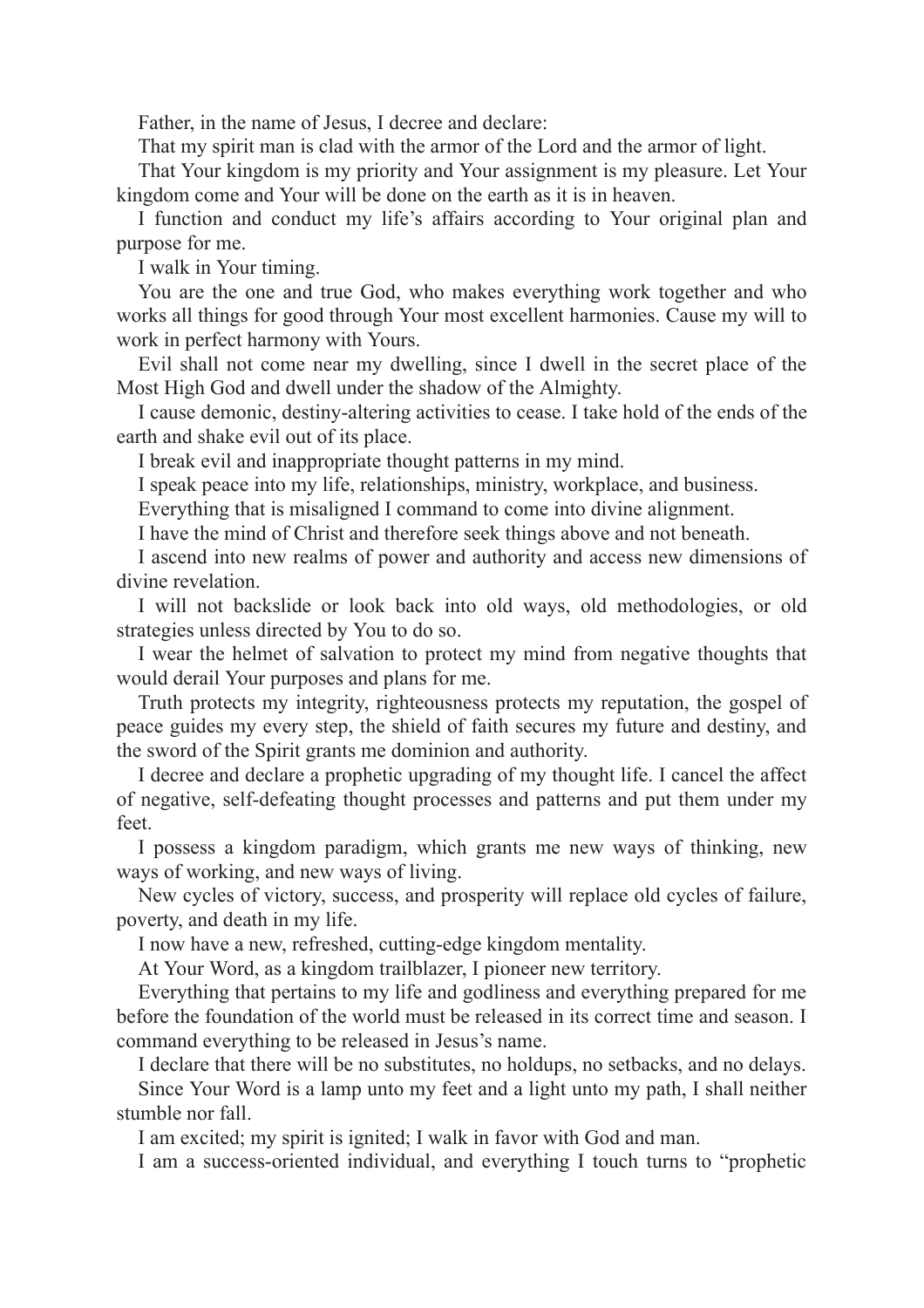gold."

I am a successful business owner—an entrepreneur who provides good jobs to others.

Today I am blessed, there is no lack, all my needs are met, I am out of debt, and I have more than enough to give over and above all my needs.

All financial doors are opened, and all financial channels are free. Endless bounty comes to me.

Sufficient is Your provision for today.

I am healed and Spirit filled; sickness and disease are far from me.

I have buying power on my dollar, and I live in prosperity.

I confess that I only progress; I experience no setbacks and live a life filled with success.

I will persist until I succeed.

I walk in dominion and authority. My life is characterized by liberty.

There is no slackness in my hand. Where I stand, God gives me the land.

The blessings of the Lord make me rich, and I am daily loaded with benefits.

I am living my most blessed and best days now.

I am crowned with God's love and mercy. With all good things He satisfies me. My home is a haven of peace.

I do my work as unto the Lord with diligence and in the spirit of excellence.

My home, business, departments, and ministries function smoothly and efficiently.

The Lord gives me wisdom, knowledge, and understanding as to how to do my work more effectively, professionally, and accurately.

The Lord gives me all the right people to work with and for me. Together we work as unto the Lord.

Relationships will come to me that are assigned to enhance my life and ministry for this season.

I call forth every individual and resource assigned to assist me in the fulfillment of my kingdom assignment during this season.

I attract only the things, thoughts, people, and resources suitable to undergird and facilitate God's original plan and purpose for my life.

I am favored by all who know me, meet me, work with me, and have any kind of formal or informal relationship with me.

I will work with You as my partner. I work according to Your daily agenda and perform for an audience of one— the Lord Jesus Christ.

My work is my worship.

You are teaching me how to improve my productivity— to work smarter and more efficiently.

I always function with an outstanding attitude and produce superior work.

You empower me to make positive and significant deposits in other people's lives.

I seek divine opportunities and occasions to help others succeed.

I maximize my potential and move boldly toward my destiny.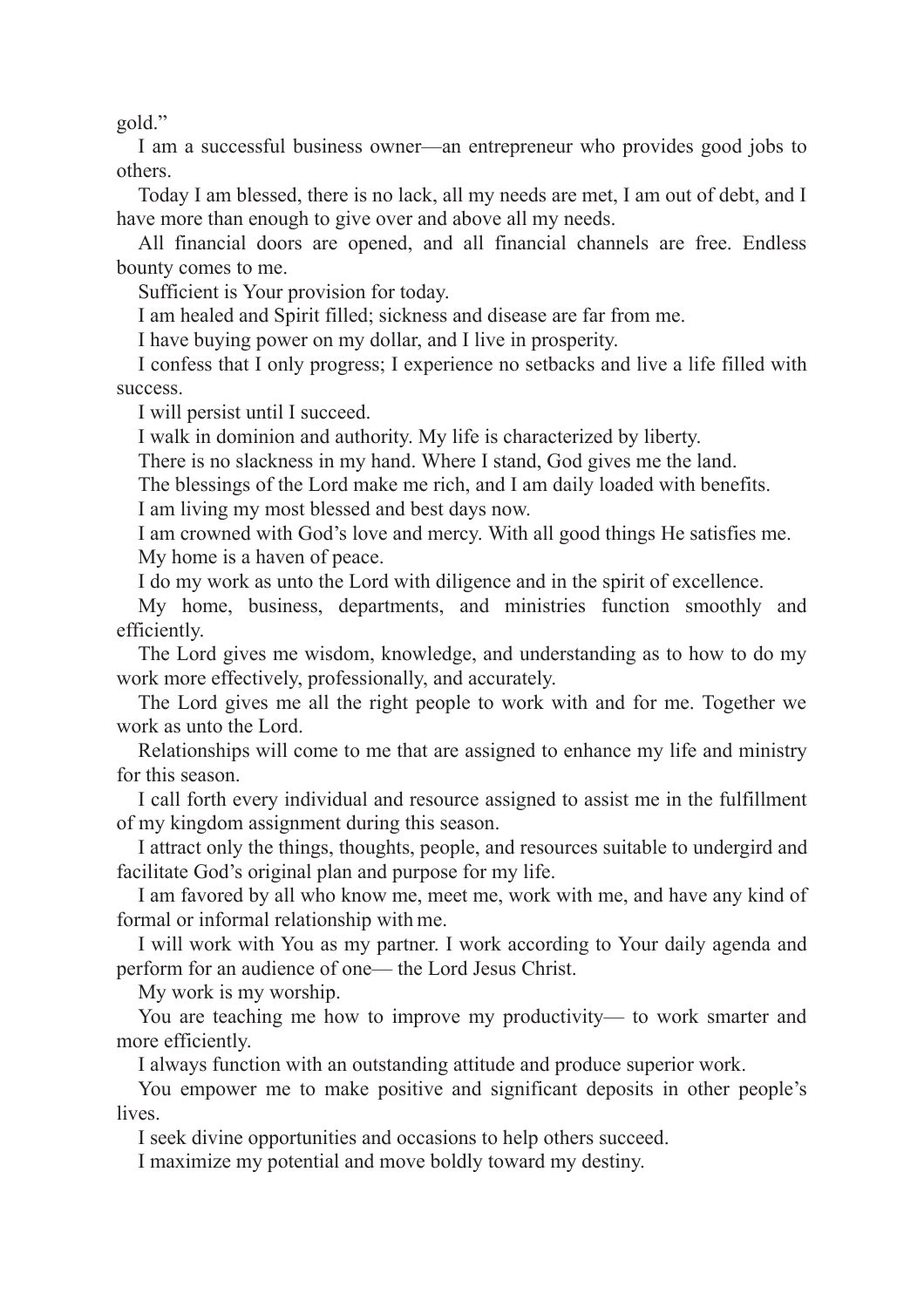I am a purpose-driven, kingdom-principled, success-oriented individual, and I refuse to be distracted by insignificant things and people.

Let favor, well wishes, ambassadorial courtesies, kindness, and support be extended to me by all who are assigned to me, meet me, know me, and interact with me.

I do not procrastinate. I act now, without hesitation, anxiety, or fear.

I excel in all things, at all times, with all people, under every circumstance.

I will judge nothing and no one prematurely. I celebrate Your creativity in the diversity of ethnicities, nationalities, and humanity.

I am fruitful.

I have power to gain wealth.

Wherever I go, systems, institutions, cultures, environments, legislation, codes, ordinances, regulations, and policies adjust to accommodate my divine purpose.

I am adaptable and flexible and make needed adjustments.

I am in the perfect place for You to bless me.

My relationships are fruitful and mutually beneficial.

I am celebrated and loved by all who come in contact with me.

Everything about me is changing for the best.

I am healthy and physically fit.

Sickness and disease are far from me.

My mind is fortified and resolute.

My emotions are sound and stable.

My faith is steadfast and unfaltering.

The zeal of the Lord fills my soul and spirit.

Let there be no demonic encroachment. Let there be no satanic squatters—in the name of Jesus, get off my property, get off my territory, get out of my sphere of influence, get out of my family, get out of my relationships, get out of my finances, get out of my body, and get out of my mind.

I command mountains to be removed and to be cast into the sea.

I am gaining new territories: new emotional territory, new intellectual territory, new business territory, new spiritual territory, new ministerial territory, and new financial territory.

Father, I wait to see Your finished product. I look forward to the day that I will be transformed into *the image of Your dear Son. My heart's deepest desire is to be like Him.*

I seal these declarations in the name of Jesus, my Lord and Savior. Now unto Him that is able to do exceeding abundantly above all that I could ask or imagine, according to the power that works in me; to Him that is able to keep me from falling, and to present me faultless before the presence of His glory with exceeding joy, and to sustain my body, soul, and spirit; to the almighty God my heavenly Father, *the King eternal, immortal, invisible—the only wise God—be honor and glory forever and ever.* [Spend <sup>a</sup> few moments in praise and thanksgiving knowing that God has heard and will respond.] *Hallelujah! I praise You, God. Amen!*

(2 Pet. 1:19).

<sup>&</sup>quot;And so we have the prophetic word confirmed, which you do well to heed as a light that shines in a dark place, until the day dawns and the morning star rises in your hearts"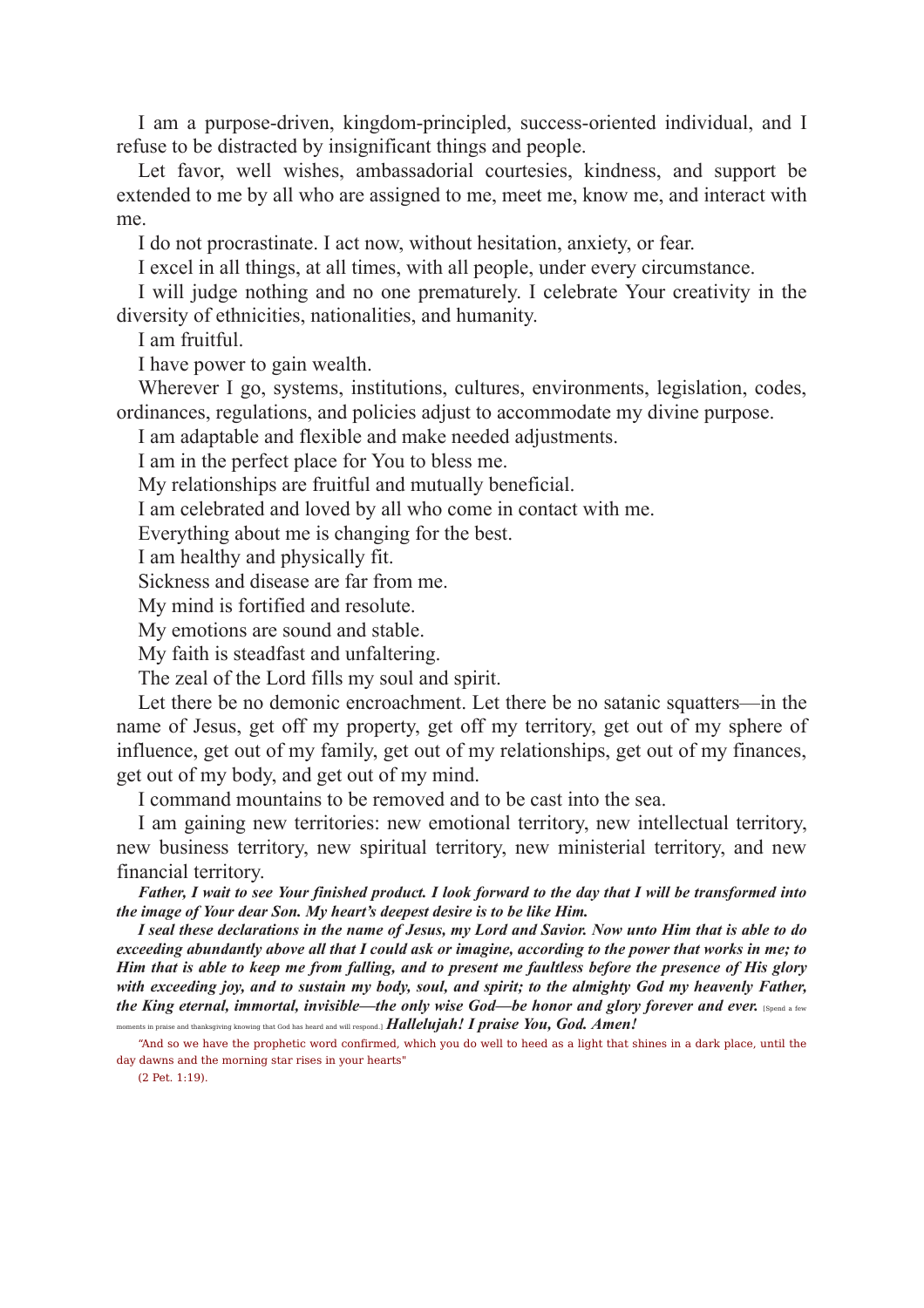#### Conclusion THE ESSENCE OF A NEW DAY

This is the beginning of a new day

You have been given this day to use as you will.

You can waste it or use it for good.

What you do today is important Because you are exchanging a day of your life for it. When tomorrow comes, this day will be gone forever.

In its place is something that you have left behind . . .

Let it be something good.

—Author Unknown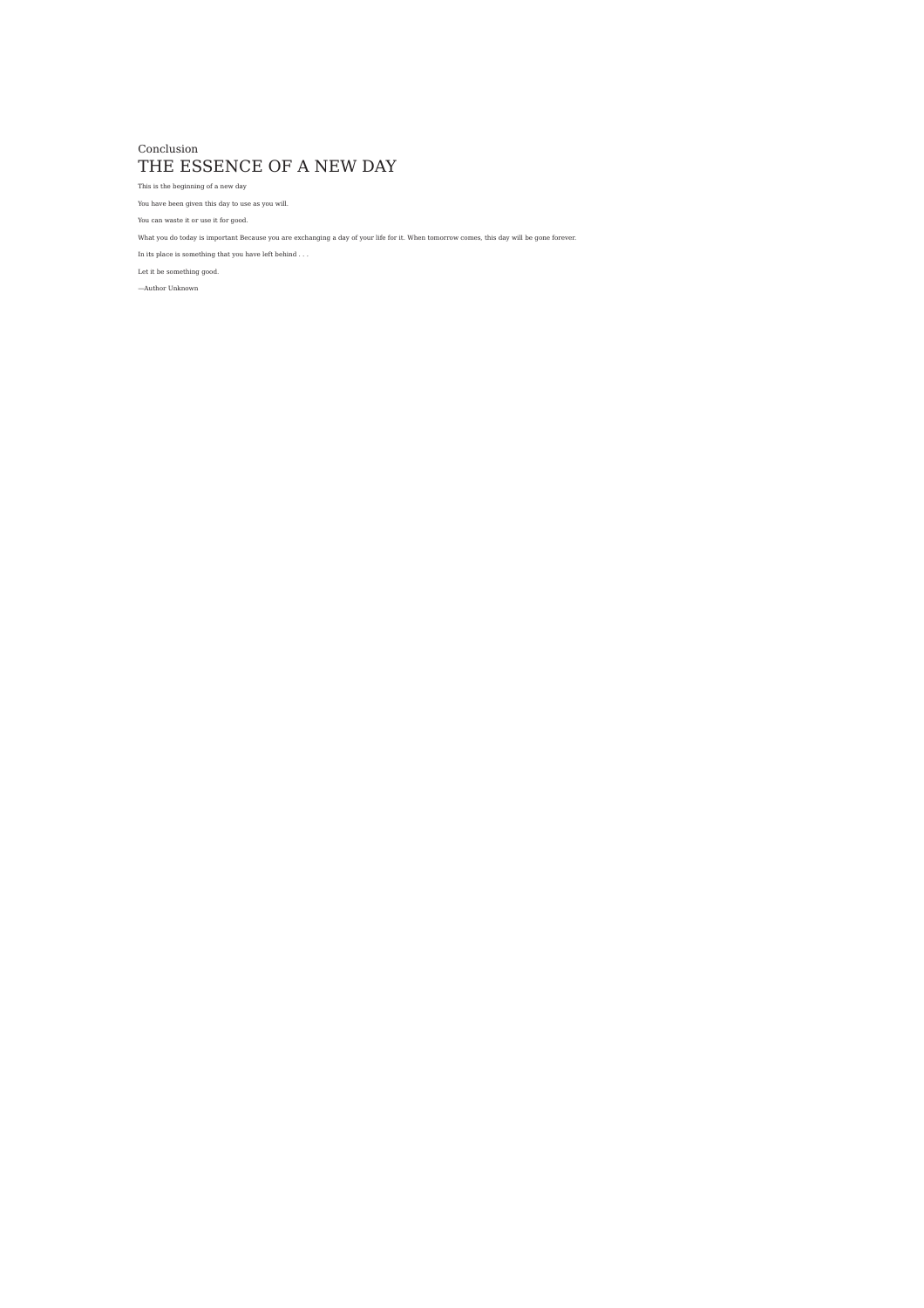# **NOTES**

# **Introduction**

1. Quoteopia.com, "Karen Ravn Quotes," http://www .quoteopia.com/famous.php?quotesby=karenravn (accessed June 6, 2007).

**Chapter One The Secret Is Out**

1. University of Massachusetts-Amherst, "United States Story Cycles: Charles W. Chesnutt," http://people .umass.edu/engl480h/resources/chesnutt.html (accessed June 6, 2007).

2. Wikipedia.org, s.v. "Dave Thomas (American businessman)," http://en.wikipedia.org/wiki/Dave Thomas (American businessman) (accessed June 6, 2007).

**Chapter Two Mind Your Own Business**

1. Wikiquote.org, "Marcus Aurelius: *The Meditations,* 4.3," http://en.wikiquote.org/wiki/Marcus\_Aurelius (accessed June 6, 2007).

2. James Allen, *As a Man Thinketh* (New York: Cosimo, Inc., 2005), 26.

3. Cybernation.com, "Johann Gottfried Von Herder: Inspiration," http://www.cybernation.com/ quotationcenter/quoteshow.php? type=author&id=4126 (accessed June 6, 2007).

4. "Quincy Jones Interview: Music Impresario: the Quintessential Artist," interviewed by the Academy of Achievement, June 3, 1995, in Williamsburg, VA, and October 28, 2000 in London, England, http://www .achievement.org/autodoc/page/jon0int-1 (accessed June 21, 2007).

5. Lana K. Wilson-Combs, "Quincy Jones: His Honors Abound," *The Examiner,* posted on Examiner.com on January 25, 2007, http://www.examiner.com/a-527824~Quincy Jones His honors abound.html (accessed June 6, 2007).

6. Encarta.MSN.com, s.v. "George Washington Carver," http://encarta.msn.com/encyclopedia\_761574196/

George Washington Carver.html (accessed June 6, 2007).

7. "What Life Means to Einstein: An Interview by George Sylvester Viereck," *The Saturday Evening Post,* October 26, 1929, as quoted in Encarta.MSN.com, "Quotations From Encarta: Imagination," http://encarta.msn.com/quote\_561559592/

Imagination I am enough of an artist to draw freely upon my.html (accessed June 6, 2007).

8. NobelPrize.org, "The Nobel Prize in Physics 1921," http://nobelprize.org/nobel\_prizes/physics/ laureates/1921/ (accessed June 6, 2007). 9. JustDisney.com, "Walt Disney, Biography," http://www

.justdisney.com/WaltDisney100/biography01.html (accessed June 6, 2007).

10. Allen, *As a Man Thinketh*, 49.

11. Dell.com, "Michael S. Dell: Chairman of the Board and Chief Executive Officer," http://www.dell.com/ content/topics/global.aspx/corp/biographies/en/msd\_ index?c=us&l=en&s=corp (accessed June 6, 2007); also, Wikipedia.org, s.v. "Michael Dell,"